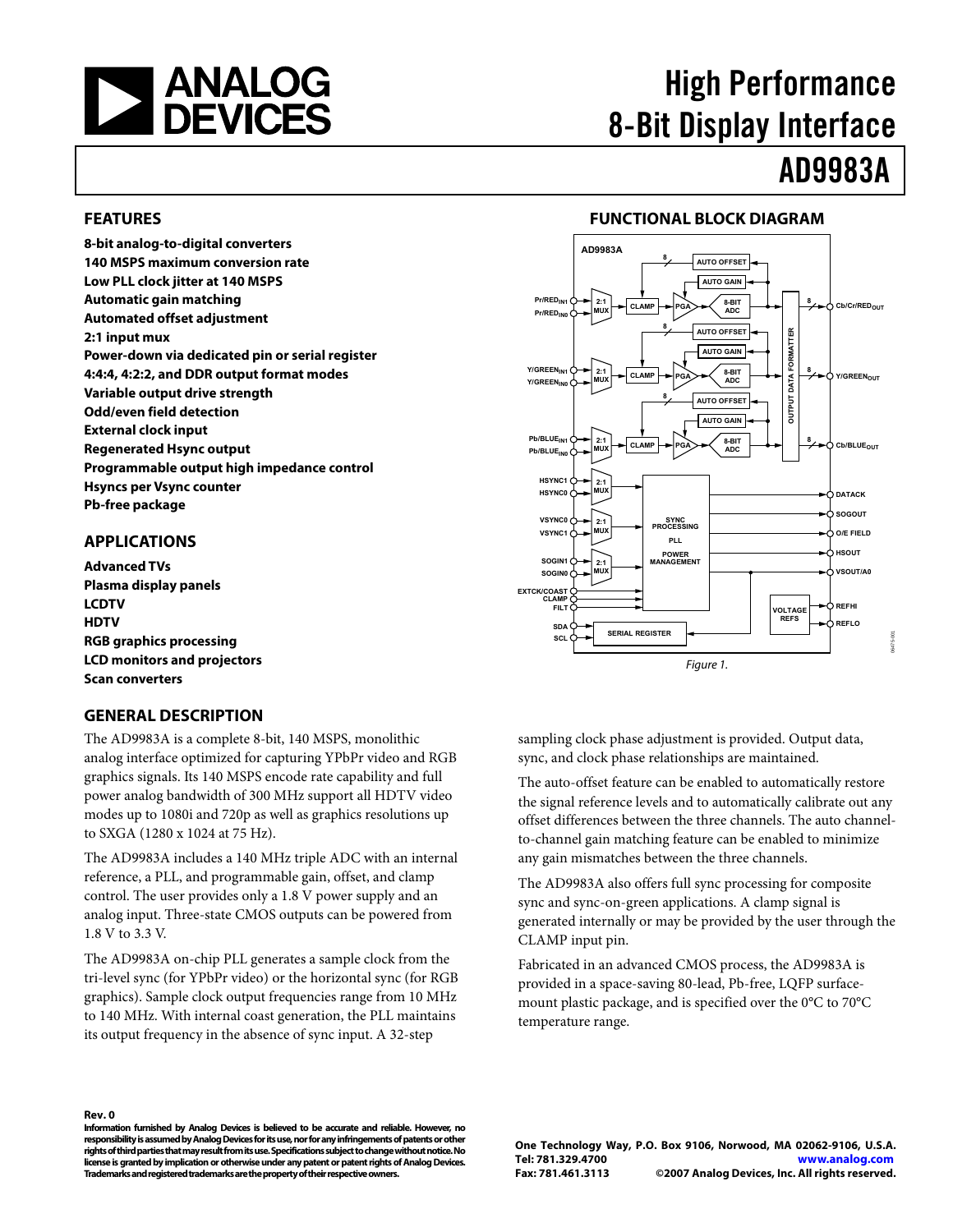# **TABLE OF CONTENTS**

| Pin Configuration and Function Descriptions 6 |
|-----------------------------------------------|
|                                               |
|                                               |
|                                               |
|                                               |
|                                               |
|                                               |
|                                               |
|                                               |
|                                               |
|                                               |
|                                               |
|                                               |
|                                               |
|                                               |
|                                               |
|                                               |

# **REVISION HISTORY**

5/07-Revision 0: Initial Version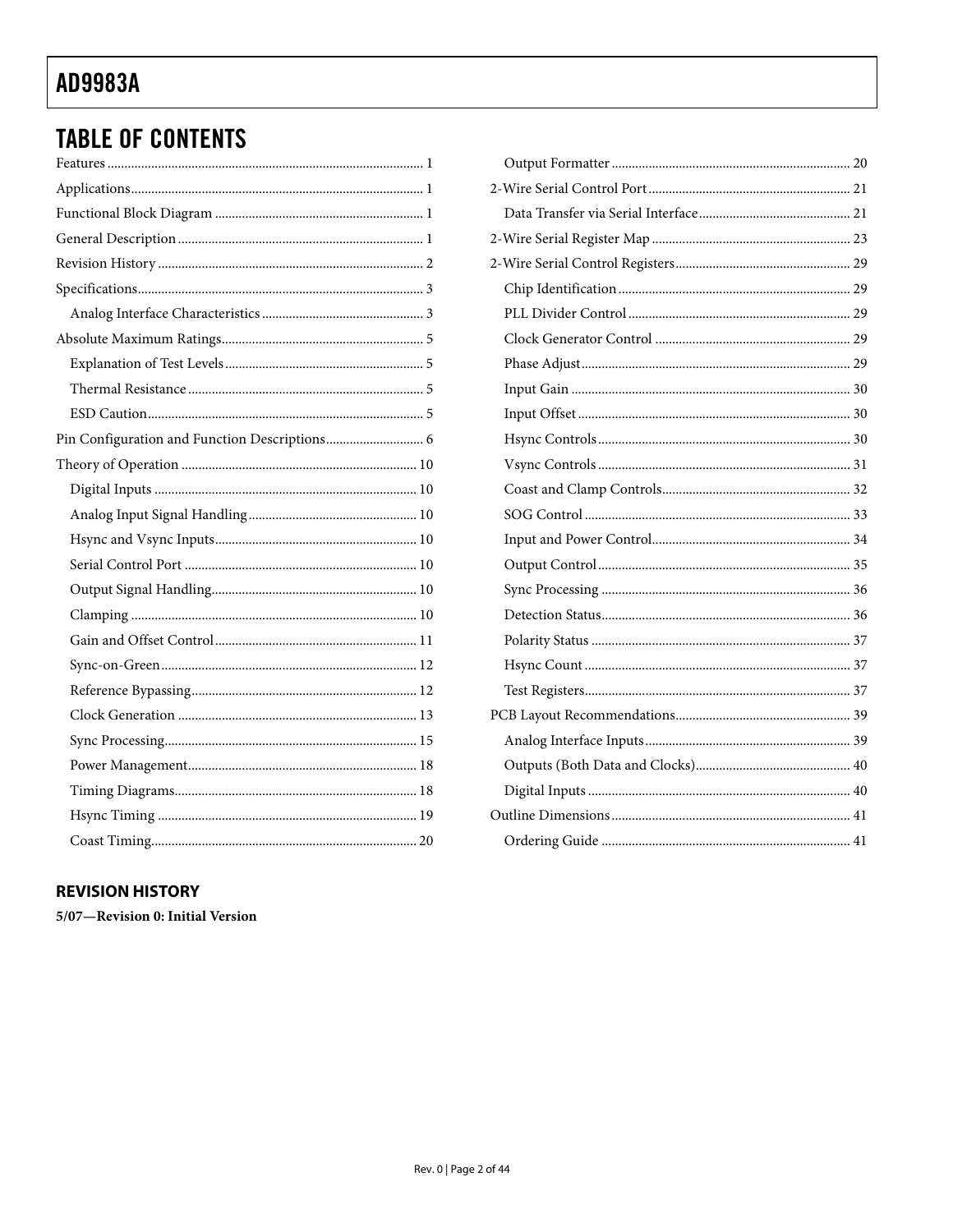# <span id="page-2-0"></span>**SPECIFICATIONS**

# **ANALOG INTERFACE CHARACTERISTICS**

 $V_D = 1.8$  V,  $V_{DD} = 3.3$  V,  $PV_D = 1.8$  V,  $DAV_{DD} = 1.8$  V,  $ADC clock = maximum$  conversion rate, full temperature range = 0°C to 70°C.

| Unit<br><b>Parameter</b><br><b>Temperature</b><br>Test Level <sup>1</sup><br>Min<br><b>Typ</b><br><b>Max</b><br><b>RESOLUTION</b><br>8<br>Number of bits<br><b>Bits</b><br>LSB Size<br>0.391<br>% of Full Scale<br>DC ACCURACY<br>$25^{\circ}$ C<br><b>Differential Nonlinearity</b><br><b>LSB</b><br>±0.25<br>$\mathbf{I}$<br>$\pm 0.85$<br>Full<br>VI<br>±0.3<br><b>LSB</b><br>$25^{\circ}$ C<br><b>LSB</b><br><b>Integral Nonlinearity</b><br>±0.75<br>$1.45/-2.60$<br>L<br>Full<br><b>LSB</b><br>VI<br>±1.0<br>Full<br><b>GNT</b><br>No Missing Codes<br>VI<br><b>ANALOG INPUT</b><br>Input Voltage Range<br>Full<br>VI<br>0.5<br>Minimum<br>$V p-p$<br>Full<br>Maximum<br>$V p-p$<br>VI<br>1.0<br>$25^{\circ}$ C<br>Gain Tempco<br>v<br>ppm/°C<br>125<br>$25^{\circ}$ C<br>Input Bias Current<br>IV<br>μA<br>1<br>Full<br>IV<br>$\mathbf{1}$<br>μA<br>Full<br>Input Full-Scale Matching<br>VI<br>5<br>% FS<br>$\mathbf{1}$<br>Offset Adjustment Range<br>Full<br>VI<br>50<br>% FS<br>SWITCHING PERFORMANCE<br><b>Maximum Conversion Rate</b><br>Full<br>VI<br>140<br><b>MSPS</b><br>Full<br><b>MSPS</b><br><b>Minimum Conversion Rate</b><br>IV<br>10<br>Full<br>Clock to Data Skew tskew<br>IV<br>$-0.5$<br>2.0<br>ns<br>Full<br>VI<br>4.7<br>μs<br>t <sub>BUFF</sub><br>Full<br>4.0<br>VI<br>μs<br><b>t</b> stah<br>Full<br>0<br>VI<br>t <sub>DHO</sub><br>μs<br>Full<br>4.7<br>VI<br><b>t</b> <sub>DAL</sub><br>μs<br>Full<br>4.0<br>VI<br><b>t</b> <sub>DAH</sub><br>μs<br>Full<br>250<br>VI<br>t <sub>DSU</sub><br>ns<br>Full<br>VI<br>4.7<br>tstasu<br>μs<br>Full<br>VI<br>4.0<br>μs<br>tstosu<br>Full<br>Maximum PLL Clock Rate<br>VI<br>140<br>MHz<br>Minimum PLL Clock Rate<br>Full<br>IV<br>10<br>MHz<br>Jitter <sup>2</sup><br>IV<br>pS p-p<br>$25^{\circ}$ C<br>Full<br>IV<br>pS p-p<br>Full<br>pS/°C<br>Sampling Phase Tempco<br>IV<br>15<br><b>DIGITAL INPUTS</b><br>Input Voltage, High (VIH)<br>Full<br>VI<br>$1.0$<br>V<br>Full<br>0.8<br>V<br>Input Voltage, Low (VL)<br>VI<br>Input Current, High (I <sub>IH</sub> )<br>Full<br>V<br>$-1.0$<br>μA<br>Full<br>Input Current, Low (IL)<br>v<br>1.0<br>μA<br>$\overline{2}$<br><b>Input Capacitance</b><br>V<br>pF<br>$25^{\circ}$ C<br><b>DIGITAL OUTPUTS</b><br>Output Voltage, High (V <sub>OH</sub> )<br>Full<br>VI<br>$V_{DD} - 0.1$<br>V<br>Full<br>Output Voltage, Low (V <sub>OL</sub> )<br>$\ensuremath{\mathsf{VI}}\xspace$<br>0.1<br>V<br>Duty Cycle, DATACK<br>55<br>Full<br>IV<br>45<br>50<br>$\%$ | Table 1.             |  |  |  |        |  |
|--------------------------------------------------------------------------------------------------------------------------------------------------------------------------------------------------------------------------------------------------------------------------------------------------------------------------------------------------------------------------------------------------------------------------------------------------------------------------------------------------------------------------------------------------------------------------------------------------------------------------------------------------------------------------------------------------------------------------------------------------------------------------------------------------------------------------------------------------------------------------------------------------------------------------------------------------------------------------------------------------------------------------------------------------------------------------------------------------------------------------------------------------------------------------------------------------------------------------------------------------------------------------------------------------------------------------------------------------------------------------------------------------------------------------------------------------------------------------------------------------------------------------------------------------------------------------------------------------------------------------------------------------------------------------------------------------------------------------------------------------------------------------------------------------------------------------------------------------------------------------------------------------------------------------------------------------------------------------------------------------------------------------------------------------------------------------------------------------------------------------------------------------------------------------------------------------------------------------------------------------------------------------------------------------------------------------------------------------------------------------------------------------------------------------------------------------------------------------------------|----------------------|--|--|--|--------|--|
|                                                                                                                                                                                                                                                                                                                                                                                                                                                                                                                                                                                                                                                                                                                                                                                                                                                                                                                                                                                                                                                                                                                                                                                                                                                                                                                                                                                                                                                                                                                                                                                                                                                                                                                                                                                                                                                                                                                                                                                                                                                                                                                                                                                                                                                                                                                                                                                                                                                                                      |                      |  |  |  |        |  |
|                                                                                                                                                                                                                                                                                                                                                                                                                                                                                                                                                                                                                                                                                                                                                                                                                                                                                                                                                                                                                                                                                                                                                                                                                                                                                                                                                                                                                                                                                                                                                                                                                                                                                                                                                                                                                                                                                                                                                                                                                                                                                                                                                                                                                                                                                                                                                                                                                                                                                      |                      |  |  |  |        |  |
|                                                                                                                                                                                                                                                                                                                                                                                                                                                                                                                                                                                                                                                                                                                                                                                                                                                                                                                                                                                                                                                                                                                                                                                                                                                                                                                                                                                                                                                                                                                                                                                                                                                                                                                                                                                                                                                                                                                                                                                                                                                                                                                                                                                                                                                                                                                                                                                                                                                                                      |                      |  |  |  |        |  |
|                                                                                                                                                                                                                                                                                                                                                                                                                                                                                                                                                                                                                                                                                                                                                                                                                                                                                                                                                                                                                                                                                                                                                                                                                                                                                                                                                                                                                                                                                                                                                                                                                                                                                                                                                                                                                                                                                                                                                                                                                                                                                                                                                                                                                                                                                                                                                                                                                                                                                      |                      |  |  |  |        |  |
|                                                                                                                                                                                                                                                                                                                                                                                                                                                                                                                                                                                                                                                                                                                                                                                                                                                                                                                                                                                                                                                                                                                                                                                                                                                                                                                                                                                                                                                                                                                                                                                                                                                                                                                                                                                                                                                                                                                                                                                                                                                                                                                                                                                                                                                                                                                                                                                                                                                                                      |                      |  |  |  |        |  |
|                                                                                                                                                                                                                                                                                                                                                                                                                                                                                                                                                                                                                                                                                                                                                                                                                                                                                                                                                                                                                                                                                                                                                                                                                                                                                                                                                                                                                                                                                                                                                                                                                                                                                                                                                                                                                                                                                                                                                                                                                                                                                                                                                                                                                                                                                                                                                                                                                                                                                      |                      |  |  |  |        |  |
|                                                                                                                                                                                                                                                                                                                                                                                                                                                                                                                                                                                                                                                                                                                                                                                                                                                                                                                                                                                                                                                                                                                                                                                                                                                                                                                                                                                                                                                                                                                                                                                                                                                                                                                                                                                                                                                                                                                                                                                                                                                                                                                                                                                                                                                                                                                                                                                                                                                                                      |                      |  |  |  |        |  |
|                                                                                                                                                                                                                                                                                                                                                                                                                                                                                                                                                                                                                                                                                                                                                                                                                                                                                                                                                                                                                                                                                                                                                                                                                                                                                                                                                                                                                                                                                                                                                                                                                                                                                                                                                                                                                                                                                                                                                                                                                                                                                                                                                                                                                                                                                                                                                                                                                                                                                      |                      |  |  |  |        |  |
|                                                                                                                                                                                                                                                                                                                                                                                                                                                                                                                                                                                                                                                                                                                                                                                                                                                                                                                                                                                                                                                                                                                                                                                                                                                                                                                                                                                                                                                                                                                                                                                                                                                                                                                                                                                                                                                                                                                                                                                                                                                                                                                                                                                                                                                                                                                                                                                                                                                                                      |                      |  |  |  |        |  |
|                                                                                                                                                                                                                                                                                                                                                                                                                                                                                                                                                                                                                                                                                                                                                                                                                                                                                                                                                                                                                                                                                                                                                                                                                                                                                                                                                                                                                                                                                                                                                                                                                                                                                                                                                                                                                                                                                                                                                                                                                                                                                                                                                                                                                                                                                                                                                                                                                                                                                      |                      |  |  |  |        |  |
|                                                                                                                                                                                                                                                                                                                                                                                                                                                                                                                                                                                                                                                                                                                                                                                                                                                                                                                                                                                                                                                                                                                                                                                                                                                                                                                                                                                                                                                                                                                                                                                                                                                                                                                                                                                                                                                                                                                                                                                                                                                                                                                                                                                                                                                                                                                                                                                                                                                                                      |                      |  |  |  |        |  |
|                                                                                                                                                                                                                                                                                                                                                                                                                                                                                                                                                                                                                                                                                                                                                                                                                                                                                                                                                                                                                                                                                                                                                                                                                                                                                                                                                                                                                                                                                                                                                                                                                                                                                                                                                                                                                                                                                                                                                                                                                                                                                                                                                                                                                                                                                                                                                                                                                                                                                      |                      |  |  |  |        |  |
|                                                                                                                                                                                                                                                                                                                                                                                                                                                                                                                                                                                                                                                                                                                                                                                                                                                                                                                                                                                                                                                                                                                                                                                                                                                                                                                                                                                                                                                                                                                                                                                                                                                                                                                                                                                                                                                                                                                                                                                                                                                                                                                                                                                                                                                                                                                                                                                                                                                                                      |                      |  |  |  |        |  |
|                                                                                                                                                                                                                                                                                                                                                                                                                                                                                                                                                                                                                                                                                                                                                                                                                                                                                                                                                                                                                                                                                                                                                                                                                                                                                                                                                                                                                                                                                                                                                                                                                                                                                                                                                                                                                                                                                                                                                                                                                                                                                                                                                                                                                                                                                                                                                                                                                                                                                      |                      |  |  |  |        |  |
|                                                                                                                                                                                                                                                                                                                                                                                                                                                                                                                                                                                                                                                                                                                                                                                                                                                                                                                                                                                                                                                                                                                                                                                                                                                                                                                                                                                                                                                                                                                                                                                                                                                                                                                                                                                                                                                                                                                                                                                                                                                                                                                                                                                                                                                                                                                                                                                                                                                                                      |                      |  |  |  |        |  |
|                                                                                                                                                                                                                                                                                                                                                                                                                                                                                                                                                                                                                                                                                                                                                                                                                                                                                                                                                                                                                                                                                                                                                                                                                                                                                                                                                                                                                                                                                                                                                                                                                                                                                                                                                                                                                                                                                                                                                                                                                                                                                                                                                                                                                                                                                                                                                                                                                                                                                      |                      |  |  |  |        |  |
|                                                                                                                                                                                                                                                                                                                                                                                                                                                                                                                                                                                                                                                                                                                                                                                                                                                                                                                                                                                                                                                                                                                                                                                                                                                                                                                                                                                                                                                                                                                                                                                                                                                                                                                                                                                                                                                                                                                                                                                                                                                                                                                                                                                                                                                                                                                                                                                                                                                                                      |                      |  |  |  |        |  |
|                                                                                                                                                                                                                                                                                                                                                                                                                                                                                                                                                                                                                                                                                                                                                                                                                                                                                                                                                                                                                                                                                                                                                                                                                                                                                                                                                                                                                                                                                                                                                                                                                                                                                                                                                                                                                                                                                                                                                                                                                                                                                                                                                                                                                                                                                                                                                                                                                                                                                      |                      |  |  |  |        |  |
|                                                                                                                                                                                                                                                                                                                                                                                                                                                                                                                                                                                                                                                                                                                                                                                                                                                                                                                                                                                                                                                                                                                                                                                                                                                                                                                                                                                                                                                                                                                                                                                                                                                                                                                                                                                                                                                                                                                                                                                                                                                                                                                                                                                                                                                                                                                                                                                                                                                                                      |                      |  |  |  |        |  |
|                                                                                                                                                                                                                                                                                                                                                                                                                                                                                                                                                                                                                                                                                                                                                                                                                                                                                                                                                                                                                                                                                                                                                                                                                                                                                                                                                                                                                                                                                                                                                                                                                                                                                                                                                                                                                                                                                                                                                                                                                                                                                                                                                                                                                                                                                                                                                                                                                                                                                      |                      |  |  |  |        |  |
|                                                                                                                                                                                                                                                                                                                                                                                                                                                                                                                                                                                                                                                                                                                                                                                                                                                                                                                                                                                                                                                                                                                                                                                                                                                                                                                                                                                                                                                                                                                                                                                                                                                                                                                                                                                                                                                                                                                                                                                                                                                                                                                                                                                                                                                                                                                                                                                                                                                                                      |                      |  |  |  |        |  |
|                                                                                                                                                                                                                                                                                                                                                                                                                                                                                                                                                                                                                                                                                                                                                                                                                                                                                                                                                                                                                                                                                                                                                                                                                                                                                                                                                                                                                                                                                                                                                                                                                                                                                                                                                                                                                                                                                                                                                                                                                                                                                                                                                                                                                                                                                                                                                                                                                                                                                      |                      |  |  |  |        |  |
|                                                                                                                                                                                                                                                                                                                                                                                                                                                                                                                                                                                                                                                                                                                                                                                                                                                                                                                                                                                                                                                                                                                                                                                                                                                                                                                                                                                                                                                                                                                                                                                                                                                                                                                                                                                                                                                                                                                                                                                                                                                                                                                                                                                                                                                                                                                                                                                                                                                                                      |                      |  |  |  |        |  |
|                                                                                                                                                                                                                                                                                                                                                                                                                                                                                                                                                                                                                                                                                                                                                                                                                                                                                                                                                                                                                                                                                                                                                                                                                                                                                                                                                                                                                                                                                                                                                                                                                                                                                                                                                                                                                                                                                                                                                                                                                                                                                                                                                                                                                                                                                                                                                                                                                                                                                      |                      |  |  |  |        |  |
|                                                                                                                                                                                                                                                                                                                                                                                                                                                                                                                                                                                                                                                                                                                                                                                                                                                                                                                                                                                                                                                                                                                                                                                                                                                                                                                                                                                                                                                                                                                                                                                                                                                                                                                                                                                                                                                                                                                                                                                                                                                                                                                                                                                                                                                                                                                                                                                                                                                                                      |                      |  |  |  |        |  |
|                                                                                                                                                                                                                                                                                                                                                                                                                                                                                                                                                                                                                                                                                                                                                                                                                                                                                                                                                                                                                                                                                                                                                                                                                                                                                                                                                                                                                                                                                                                                                                                                                                                                                                                                                                                                                                                                                                                                                                                                                                                                                                                                                                                                                                                                                                                                                                                                                                                                                      |                      |  |  |  |        |  |
|                                                                                                                                                                                                                                                                                                                                                                                                                                                                                                                                                                                                                                                                                                                                                                                                                                                                                                                                                                                                                                                                                                                                                                                                                                                                                                                                                                                                                                                                                                                                                                                                                                                                                                                                                                                                                                                                                                                                                                                                                                                                                                                                                                                                                                                                                                                                                                                                                                                                                      |                      |  |  |  |        |  |
|                                                                                                                                                                                                                                                                                                                                                                                                                                                                                                                                                                                                                                                                                                                                                                                                                                                                                                                                                                                                                                                                                                                                                                                                                                                                                                                                                                                                                                                                                                                                                                                                                                                                                                                                                                                                                                                                                                                                                                                                                                                                                                                                                                                                                                                                                                                                                                                                                                                                                      |                      |  |  |  |        |  |
|                                                                                                                                                                                                                                                                                                                                                                                                                                                                                                                                                                                                                                                                                                                                                                                                                                                                                                                                                                                                                                                                                                                                                                                                                                                                                                                                                                                                                                                                                                                                                                                                                                                                                                                                                                                                                                                                                                                                                                                                                                                                                                                                                                                                                                                                                                                                                                                                                                                                                      |                      |  |  |  |        |  |
|                                                                                                                                                                                                                                                                                                                                                                                                                                                                                                                                                                                                                                                                                                                                                                                                                                                                                                                                                                                                                                                                                                                                                                                                                                                                                                                                                                                                                                                                                                                                                                                                                                                                                                                                                                                                                                                                                                                                                                                                                                                                                                                                                                                                                                                                                                                                                                                                                                                                                      |                      |  |  |  |        |  |
|                                                                                                                                                                                                                                                                                                                                                                                                                                                                                                                                                                                                                                                                                                                                                                                                                                                                                                                                                                                                                                                                                                                                                                                                                                                                                                                                                                                                                                                                                                                                                                                                                                                                                                                                                                                                                                                                                                                                                                                                                                                                                                                                                                                                                                                                                                                                                                                                                                                                                      |                      |  |  |  |        |  |
|                                                                                                                                                                                                                                                                                                                                                                                                                                                                                                                                                                                                                                                                                                                                                                                                                                                                                                                                                                                                                                                                                                                                                                                                                                                                                                                                                                                                                                                                                                                                                                                                                                                                                                                                                                                                                                                                                                                                                                                                                                                                                                                                                                                                                                                                                                                                                                                                                                                                                      |                      |  |  |  |        |  |
|                                                                                                                                                                                                                                                                                                                                                                                                                                                                                                                                                                                                                                                                                                                                                                                                                                                                                                                                                                                                                                                                                                                                                                                                                                                                                                                                                                                                                                                                                                                                                                                                                                                                                                                                                                                                                                                                                                                                                                                                                                                                                                                                                                                                                                                                                                                                                                                                                                                                                      |                      |  |  |  |        |  |
|                                                                                                                                                                                                                                                                                                                                                                                                                                                                                                                                                                                                                                                                                                                                                                                                                                                                                                                                                                                                                                                                                                                                                                                                                                                                                                                                                                                                                                                                                                                                                                                                                                                                                                                                                                                                                                                                                                                                                                                                                                                                                                                                                                                                                                                                                                                                                                                                                                                                                      |                      |  |  |  |        |  |
|                                                                                                                                                                                                                                                                                                                                                                                                                                                                                                                                                                                                                                                                                                                                                                                                                                                                                                                                                                                                                                                                                                                                                                                                                                                                                                                                                                                                                                                                                                                                                                                                                                                                                                                                                                                                                                                                                                                                                                                                                                                                                                                                                                                                                                                                                                                                                                                                                                                                                      |                      |  |  |  |        |  |
|                                                                                                                                                                                                                                                                                                                                                                                                                                                                                                                                                                                                                                                                                                                                                                                                                                                                                                                                                                                                                                                                                                                                                                                                                                                                                                                                                                                                                                                                                                                                                                                                                                                                                                                                                                                                                                                                                                                                                                                                                                                                                                                                                                                                                                                                                                                                                                                                                                                                                      |                      |  |  |  |        |  |
|                                                                                                                                                                                                                                                                                                                                                                                                                                                                                                                                                                                                                                                                                                                                                                                                                                                                                                                                                                                                                                                                                                                                                                                                                                                                                                                                                                                                                                                                                                                                                                                                                                                                                                                                                                                                                                                                                                                                                                                                                                                                                                                                                                                                                                                                                                                                                                                                                                                                                      |                      |  |  |  |        |  |
|                                                                                                                                                                                                                                                                                                                                                                                                                                                                                                                                                                                                                                                                                                                                                                                                                                                                                                                                                                                                                                                                                                                                                                                                                                                                                                                                                                                                                                                                                                                                                                                                                                                                                                                                                                                                                                                                                                                                                                                                                                                                                                                                                                                                                                                                                                                                                                                                                                                                                      |                      |  |  |  |        |  |
|                                                                                                                                                                                                                                                                                                                                                                                                                                                                                                                                                                                                                                                                                                                                                                                                                                                                                                                                                                                                                                                                                                                                                                                                                                                                                                                                                                                                                                                                                                                                                                                                                                                                                                                                                                                                                                                                                                                                                                                                                                                                                                                                                                                                                                                                                                                                                                                                                                                                                      |                      |  |  |  |        |  |
|                                                                                                                                                                                                                                                                                                                                                                                                                                                                                                                                                                                                                                                                                                                                                                                                                                                                                                                                                                                                                                                                                                                                                                                                                                                                                                                                                                                                                                                                                                                                                                                                                                                                                                                                                                                                                                                                                                                                                                                                                                                                                                                                                                                                                                                                                                                                                                                                                                                                                      |                      |  |  |  |        |  |
|                                                                                                                                                                                                                                                                                                                                                                                                                                                                                                                                                                                                                                                                                                                                                                                                                                                                                                                                                                                                                                                                                                                                                                                                                                                                                                                                                                                                                                                                                                                                                                                                                                                                                                                                                                                                                                                                                                                                                                                                                                                                                                                                                                                                                                                                                                                                                                                                                                                                                      |                      |  |  |  |        |  |
|                                                                                                                                                                                                                                                                                                                                                                                                                                                                                                                                                                                                                                                                                                                                                                                                                                                                                                                                                                                                                                                                                                                                                                                                                                                                                                                                                                                                                                                                                                                                                                                                                                                                                                                                                                                                                                                                                                                                                                                                                                                                                                                                                                                                                                                                                                                                                                                                                                                                                      |                      |  |  |  |        |  |
|                                                                                                                                                                                                                                                                                                                                                                                                                                                                                                                                                                                                                                                                                                                                                                                                                                                                                                                                                                                                                                                                                                                                                                                                                                                                                                                                                                                                                                                                                                                                                                                                                                                                                                                                                                                                                                                                                                                                                                                                                                                                                                                                                                                                                                                                                                                                                                                                                                                                                      |                      |  |  |  |        |  |
|                                                                                                                                                                                                                                                                                                                                                                                                                                                                                                                                                                                                                                                                                                                                                                                                                                                                                                                                                                                                                                                                                                                                                                                                                                                                                                                                                                                                                                                                                                                                                                                                                                                                                                                                                                                                                                                                                                                                                                                                                                                                                                                                                                                                                                                                                                                                                                                                                                                                                      |                      |  |  |  |        |  |
|                                                                                                                                                                                                                                                                                                                                                                                                                                                                                                                                                                                                                                                                                                                                                                                                                                                                                                                                                                                                                                                                                                                                                                                                                                                                                                                                                                                                                                                                                                                                                                                                                                                                                                                                                                                                                                                                                                                                                                                                                                                                                                                                                                                                                                                                                                                                                                                                                                                                                      |                      |  |  |  |        |  |
|                                                                                                                                                                                                                                                                                                                                                                                                                                                                                                                                                                                                                                                                                                                                                                                                                                                                                                                                                                                                                                                                                                                                                                                                                                                                                                                                                                                                                                                                                                                                                                                                                                                                                                                                                                                                                                                                                                                                                                                                                                                                                                                                                                                                                                                                                                                                                                                                                                                                                      |                      |  |  |  |        |  |
|                                                                                                                                                                                                                                                                                                                                                                                                                                                                                                                                                                                                                                                                                                                                                                                                                                                                                                                                                                                                                                                                                                                                                                                                                                                                                                                                                                                                                                                                                                                                                                                                                                                                                                                                                                                                                                                                                                                                                                                                                                                                                                                                                                                                                                                                                                                                                                                                                                                                                      | <b>Output Coding</b> |  |  |  | Binary |  |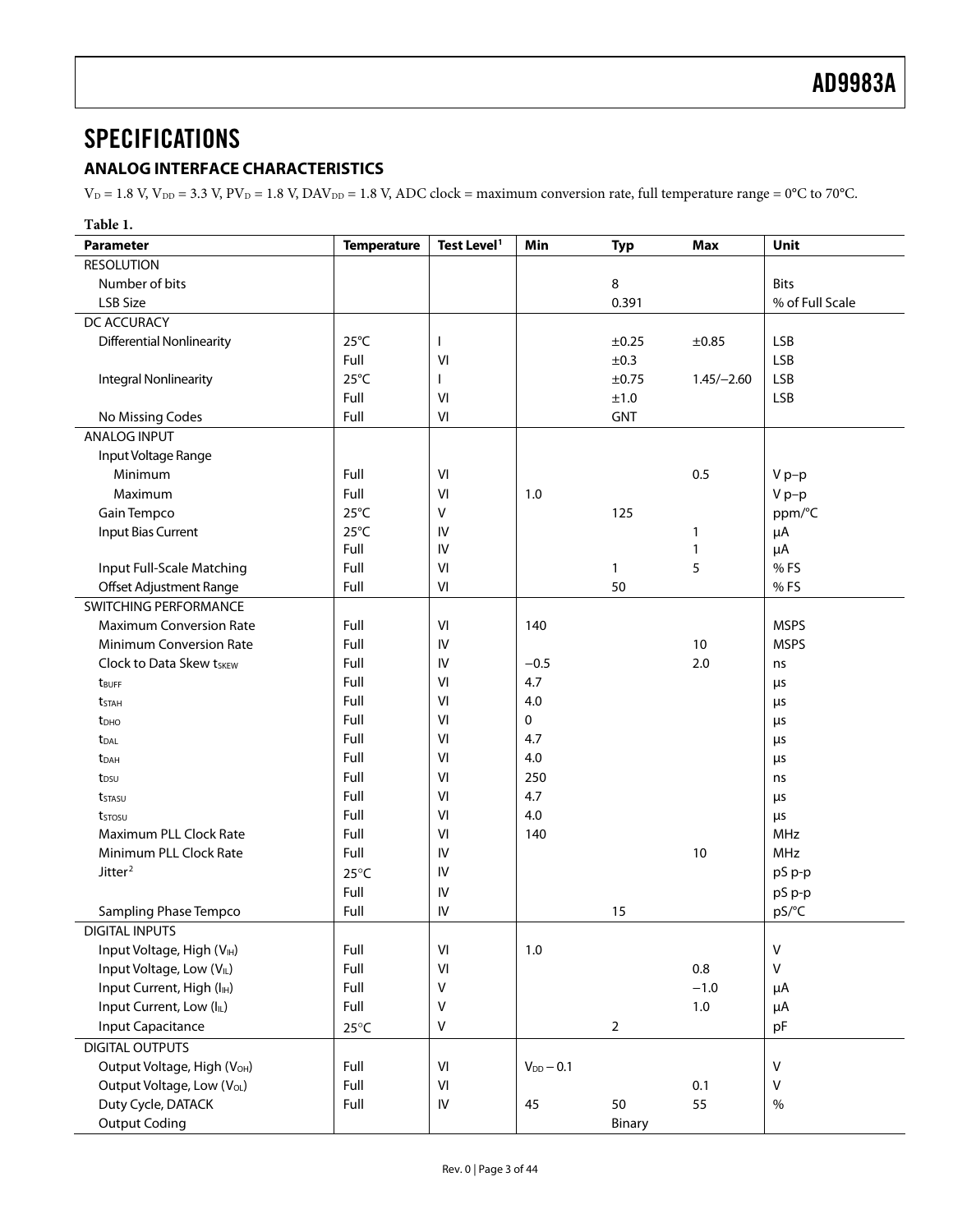<span id="page-3-0"></span>

| <b>Parameter</b>                                       | <b>Temperature</b> | Test Level <sup>1</sup> | <b>Min</b> | <b>Typ</b> | Max  | Unit |
|--------------------------------------------------------|--------------------|-------------------------|------------|------------|------|------|
| <b>POWER SUPPLY</b>                                    |                    |                         |            |            |      |      |
| V <sub>D</sub> Supply Voltage                          | Full               | IV                      | 1.7        | 1.8        | 1.9  | v    |
| V <sub>DD</sub> Supply Voltage                         | Full               | IV                      | 1.7        | 3.3        | 3.47 | v    |
| PV <sub>D</sub> Supply Voltage                         | Full               | IV                      | 1.7        | 1.8        | 1.9  | v    |
| DA <sub>VDD</sub> Supply Voltage                       | Full               | IV                      | 1.7        | 1.8        | 1.9  | v    |
| V <sub>D</sub> Supply Current (I <sub>D</sub> )        | $25^{\circ}$ C     | v                       |            | 250        |      | mA   |
| V <sub>DD</sub> Supply Current (I <sub>DD</sub> )      | $25^{\circ}$ C     | ν                       |            | 31         |      | mA   |
| PV <sub>D</sub> Supply Current (IPV <sub>D</sub> )     | $25^{\circ}$ C     | v                       |            | 9          |      | mA   |
| DAV <sub>DD</sub> Supply Current (IDAV <sub>DD</sub> ) | $25^{\circ}$ C     | ν                       |            | 16         |      | mA   |
| <b>Total Power Dissipation</b>                         | Full               | VI                      |            |            | 800  | mW   |
| Power-Down Supply Current                              | Full               | VI                      |            | 10         |      | mA   |
| Power-Down Dissipation                                 | Full               | VI                      |            | 18         |      | mW   |
| DYNAMIC PERFORMANCE                                    |                    |                         |            |            |      |      |
| Analog Bandwidth, Full Power                           | $25^{\circ}$ C     | v                       |            | 300        |      | MHz  |
| Crosstalk                                              | Full               | v                       |            | 60         |      | dBc  |

1 See the Explanation of Test Levels section. 2 Jitter measurements taken at SXGA with recommended PLL settings.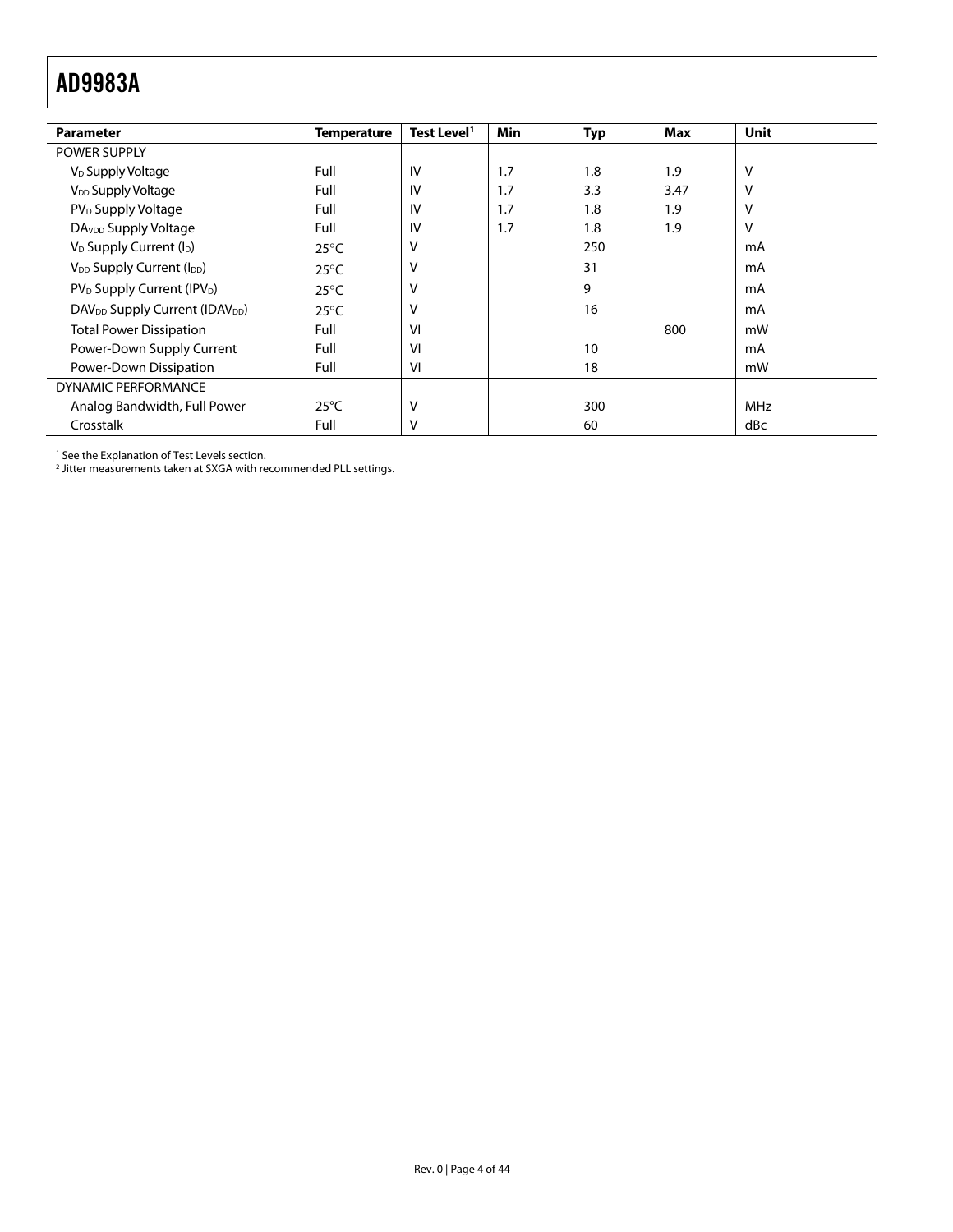# <span id="page-4-1"></span><span id="page-4-0"></span>ABSOLUTE MAXIMUM RATINGS

#### **Table 2.**

| Parameter                           | Rating                              |
|-------------------------------------|-------------------------------------|
| Vn                                  | 1.98 V                              |
| Voo                                 | 3.6V                                |
| PV <sub>D</sub>                     | 1.98 V                              |
| <b>DAV<sub>DD</sub></b>             | 1.98 V                              |
| Analog Inputs                       | $V_0$ to 0.0 V                      |
| <b>RFFHI</b>                        | $VD$ to 0.0 V                       |
| <b>REFLO</b>                        | $VD$ to 0.0 V                       |
| Digital Inputs                      | 5 V to 0.0 V                        |
| <b>Digital Output Current</b>       | 20 mA                               |
| <b>Operating Temperature</b>        | $-25^{\circ}$ C to $+85^{\circ}$ C  |
| Storage Temperature                 | $-65^{\circ}$ C to $+150^{\circ}$ C |
| <b>Maximum Junction Temperature</b> | $150^{\circ}$ C                     |
| Maximum Case Temperature            | $150^{\circ}$ C                     |

Stresses above those listed under Absolute Maximum Ratings may cause permanent damage to the device. This is a stress rating only; functional operation of the device at these or any other conditions above those indicated in the operational section of this specification is not implied. Exposure to absolute maximum rating conditions for extended periods may affect device reliability.

#### **EXPLANATION OF TEST LEVELS**

- I. 100% production tested.
- II. 100% production tested at 25°C and sample tested at specified temperatures.
- III. Sample tested only.
- IV. Parameter is guaranteed by design and characterization testing.
- V. Parameter is a typical value only.
- VI. 100% production tested at 25°C; guaranteed by design and characterization testing.

# **THERMAL RESISTANCE**

 $\theta_{JA}$  is specified for the worst-case conditions, that is, a device soldered in a circuit board for surface-mount packages.

# **Table 3. Thermal Resistance**

| Package Type | n<br>UJA                | UJC | Unit |
|--------------|-------------------------|-----|------|
| 80-lead LOFP | $\mathbf{\cdot}$<br>J., |     |      |

# **ESD CAUTION**



ESD (electrostatic discharge) sensitive device. Charged devices and circuit boards can discharge without detection. Although this product features patented or proprietary protection circuitry, damage may occur on devices subjected to high energy ESD. Therefore, proper ESD precautions should be taken to avoid performance degradation or loss of functionality.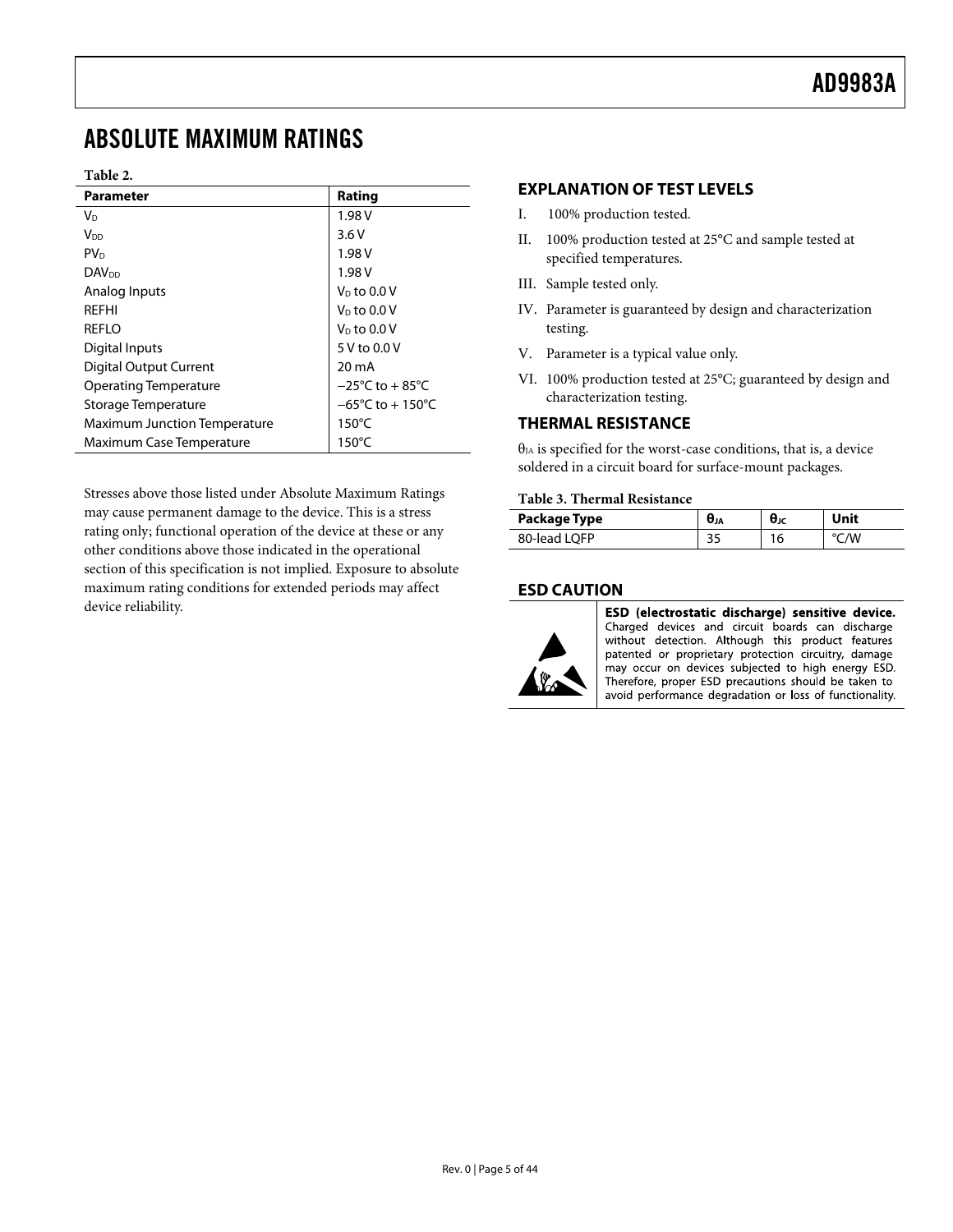<span id="page-5-0"></span>

Figure 2. 80-Lead LQFP Pin Configuration

**Table 4. Complete Pinout List** 

| <b>Pin Type</b> | <b>Pin Number</b> | <b>Mnemonic</b>    | <b>Function</b>                        | <b>Value</b>       |
|-----------------|-------------------|--------------------|----------------------------------------|--------------------|
| Inputs          | 14                | RAINO              | Channel 0 Analog Input for Converter R | $0.0 V$ to $1.0 V$ |
|                 | 16                | R <sub>AIN1</sub>  | Channel 1 Analog Input for Converter R | 0.0 V to 1.0 V     |
|                 | 6                 | GAINO              | Channel 0 Analog Input for Converter G | $0.0V$ to $1.0V$   |
|                 | 10                | GAIN <sub>1</sub>  | Channel 1 Analog Input for Converter G | 0.0 V to 1.0 V     |
|                 | 2                 | <b>BAINO</b>       | Channel 0 Analog Input for Converter B | $0.0 V$ to $1.0 V$ |
|                 | 4                 | B <sub>AIN1</sub>  | Channel 1 Analog Input for Converter B | $0.0 V$ to $1.0 V$ |
|                 | 70                | <b>HSYNCO</b>      | Horizontal Sync Input for Channel 0    | 3.3 V CMOS         |
|                 | 68                | HSYNC1             | Horizontal Sync Input for Channel 1    | 3.3 V CMOS         |
|                 | 71                | <b>VSYNC0</b>      | Vertical Sync Input for Channel 0      | 3.3 V CMOS         |
|                 | 69                | VSYNC1             | Vertical Sync Input for Channel 1      | 3.3 V CMOS         |
|                 | 8                 | SOGIN <sub>0</sub> | Input for Sync-on-Green Channel 0      | $0.0 V$ to $1.0 V$ |
|                 | 12                | SOGIN1             | Input for Sync-on-Green Channel 1      | $0.0 V$ to $1.0 V$ |
|                 | 72 <sup>1</sup>   | <b>EXTCK</b>       | <b>External Clock Input</b>            | 3.3 V CMOS         |
|                 | 73                | <b>CLAMP</b>       | <b>External Clamp Input Signal</b>     | 3.3 V CMOS         |
|                 | 72 <sup>1</sup>   | <b>COAST</b>       | External PLL Coast Signal Input        | 3.3 V CMOS         |
|                 | 17                | <b>PWRDN</b>       | Power-Down Control                     | 3.3 V CMOS         |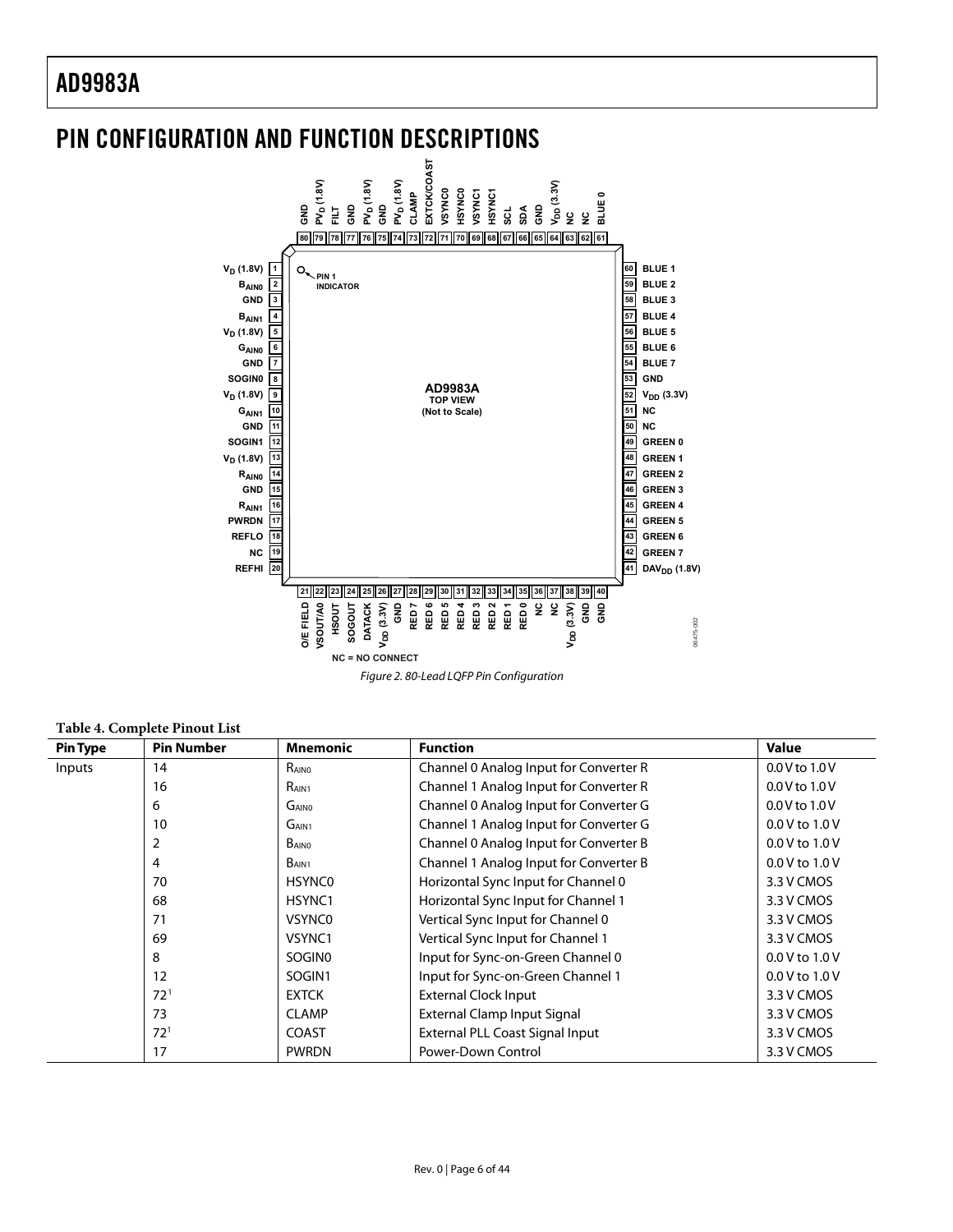<span id="page-6-0"></span>

| <b>Pin Type</b> | <b>Pin Number</b>                           | <b>Mnemonic</b>          | <b>Function</b>                                                      | <b>Value</b>   |
|-----------------|---------------------------------------------|--------------------------|----------------------------------------------------------------------|----------------|
| Outputs         | 28 to 35                                    | RED [7:0]                | Outputs of Converter R, Bit 9 is the MSB                             | 3.3 V CMOS     |
|                 | 42 to 49                                    | <b>GREEN [7:0]</b>       | Outputs of Converter G, Bit 9 is the MSB                             | 3.3 V CMOS     |
|                 | 54 to 61                                    | <b>BLUE</b> [7:0]        | Outputs of Converter B, Bit 9 is the MSB                             | 3.3 V CMOS     |
|                 | 25                                          | <b>DATACK</b>            | Data Output Clock                                                    | 3.3 V CMOS     |
|                 | 23                                          | <b>HSOUT</b>             | Hsync Output Clock (Phase-Aligned with DATACK)                       | 3.3 V CMOS     |
|                 | 22 <sup>2</sup>                             | <b>VSOUT</b>             | Vsync Output Clock                                                   | 3.3 V CMOS     |
|                 | 24                                          | SOGOUT                   | Sync-on-Green Slicer Output                                          | 3.3 V CMOS     |
|                 | 21                                          | O/E FIELD                | Odd/Even Field Output                                                | 3.3 V CMOS     |
| References      | 78                                          | <b>FILT</b>              | Connection for External Filter Components for Internal<br><b>PLL</b> |                |
|                 | 18                                          | <b>REFLO</b>             | Connection for External Capacitor for Input Amplifier                |                |
|                 | 20                                          | <b>REFHI</b>             | Connection for External Capacitor for Input Amplifier                |                |
| Power Supply    | 1, 5, 9, 13                                 | <b>V<sub>D</sub></b>     | Analog Power Supply                                                  | 1.8V           |
|                 | 26, 38, 52, 64                              | <b>V</b> <sub>DD</sub>   | <b>Output Power Supply</b>                                           | 1.8 V or 3.3 V |
|                 | 74, 76, 79                                  | PV <sub>D</sub>          | PLL Power Supply                                                     | 1.8V           |
|                 | 41                                          | <b>DAV</b> <sub>DD</sub> | Digital Logic Power Supply                                           | 1.8V           |
|                 | 3, 7, 11, 15, 39, 40, 53,<br>65, 75, 77, 80 | <b>GND</b>               | Ground                                                               | 0V             |
| Control         | 66                                          | <b>SDA</b>               | Serial Port Data I/O                                                 | 3.3 V CMOS     |
|                 | 67                                          | SCL                      | Serial Port Data Clock (100 kHz maximum)                             | 3.3 V CMOS     |
|                 | $22^{2}$                                    | A0                       | Serial Port Address Input                                            | 3.3 V CMOS     |

1 EXTCK and COAST share the same pin. 2 VSOUT and A0 share the same pin.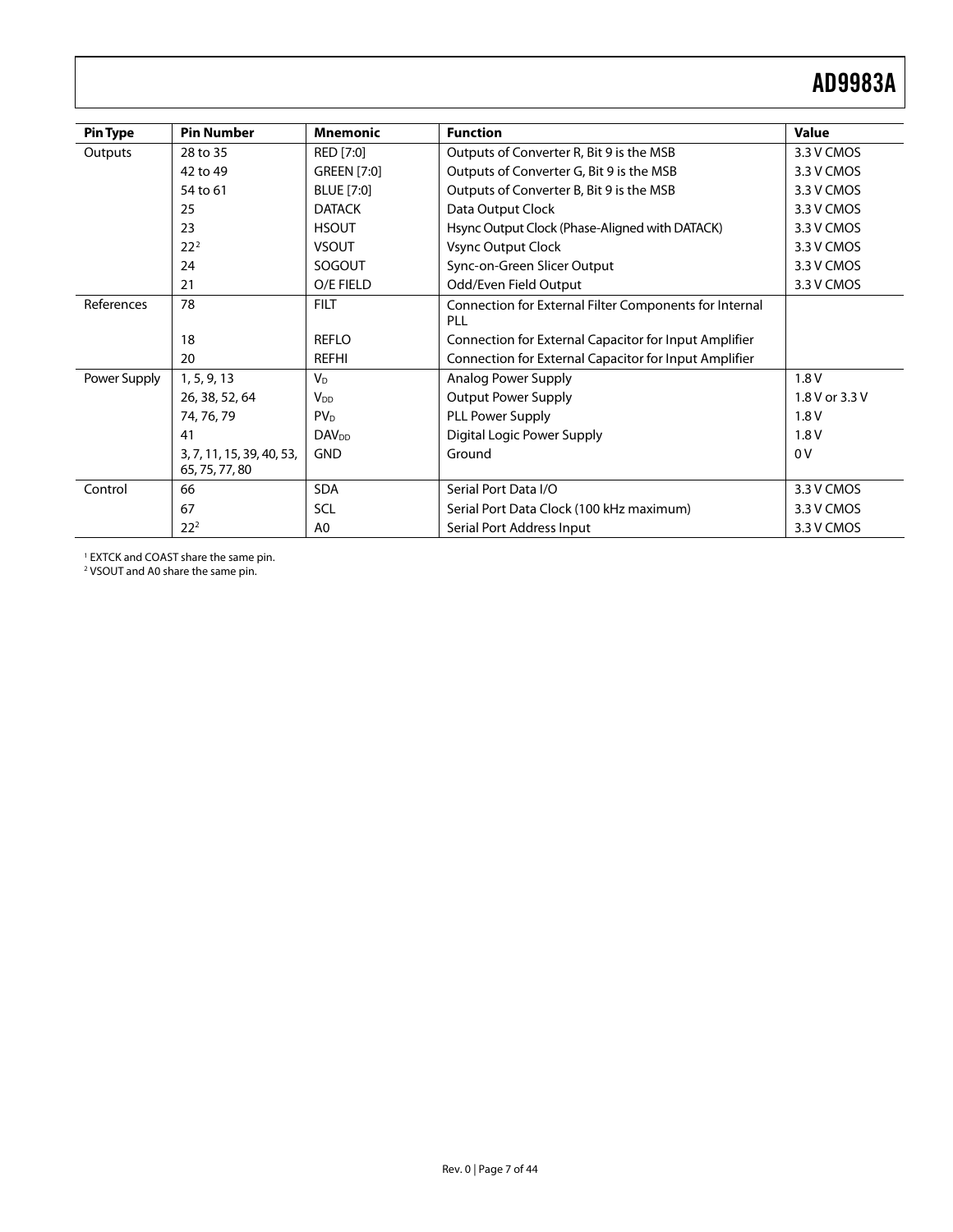| <b>Mnemonic</b>   | <b>Function</b>                                 | <b>Description</b>                                                                                                                                                                                                                                                                                                                                                                                                                                                                                                                                                                                                                                                                                                                                                                                                                                         |
|-------------------|-------------------------------------------------|------------------------------------------------------------------------------------------------------------------------------------------------------------------------------------------------------------------------------------------------------------------------------------------------------------------------------------------------------------------------------------------------------------------------------------------------------------------------------------------------------------------------------------------------------------------------------------------------------------------------------------------------------------------------------------------------------------------------------------------------------------------------------------------------------------------------------------------------------------|
| $R_{\text{AINO}}$ | Analog Input for the Red<br>Channel 0           | These are high impedance inputs that accept the red, green, and blue channel graphics<br>signals, respectively. The three channels are identical and can be used for any colors,                                                                                                                                                                                                                                                                                                                                                                                                                                                                                                                                                                                                                                                                           |
| GAINO             | Analog Input for the Green<br>Channel 0         | but colors are assigned for convenient reference. They accommodate input signals<br>ranging from 0.5 V to 1.0 V full scale. Signals should be ac-coupled to these pins to                                                                                                                                                                                                                                                                                                                                                                                                                                                                                                                                                                                                                                                                                  |
| BAINO             | Analog Input for the Blue<br>Channel 0          | support clamp operation. See Figure 4 and Figure 5.                                                                                                                                                                                                                                                                                                                                                                                                                                                                                                                                                                                                                                                                                                                                                                                                        |
| R <sub>AIN1</sub> | Analog Input for the Red<br>Channel 1           |                                                                                                                                                                                                                                                                                                                                                                                                                                                                                                                                                                                                                                                                                                                                                                                                                                                            |
| G <sub>AIN1</sub> | Analog Input for the Green<br>Channel 1         |                                                                                                                                                                                                                                                                                                                                                                                                                                                                                                                                                                                                                                                                                                                                                                                                                                                            |
| B <sub>AIN1</sub> | Analog Input for the Blue<br>Channel 1          |                                                                                                                                                                                                                                                                                                                                                                                                                                                                                                                                                                                                                                                                                                                                                                                                                                                            |
| <b>HSYNC0</b>     | Horizontal Sync Input                           | These inputs receive a logic signal that establishes the horizontal timing reference and                                                                                                                                                                                                                                                                                                                                                                                                                                                                                                                                                                                                                                                                                                                                                                   |
| HSYNC1            | Channel 0<br>Horizontal Sync Input<br>Channel 1 | provides the frequency reference for pixel clock generation. The logic sense of this pin<br>can be automatically determined by the chip or manually controlled by Serial Register<br>0x12, Bits[5:4] (Hsync polarity). Only the leading edge of Hsync is used by the PLL; the<br>trailing edge is used in clamp timing. When Hsync polarity $= 0$ , the falling edge of<br>Hsync is used. When Hsync polarity $= 1$ , the rising edge is active. The input includes a<br>Schmitt trigger for noise immunity.                                                                                                                                                                                                                                                                                                                                               |
| <b>VSYNC0</b>     | Vertical Sync Input Channel 0                   | These are the inputs for vertical sync and provide timing information for generation of                                                                                                                                                                                                                                                                                                                                                                                                                                                                                                                                                                                                                                                                                                                                                                    |
| VSYNC1            | Vertical Sync Input Channel 1                   | the field (odd/even) and internal Coast generation. The logic sense of this pin can be<br>automatically determined by the chip or manually controlled by Serial Register 0x14,<br>Bits[5:4] (Vsync polarity).                                                                                                                                                                                                                                                                                                                                                                                                                                                                                                                                                                                                                                              |
| SOGIN0            | Sync-on-Green Input<br>Channel 0                | These inputs process signals with embedded sync, typically on the green channel. The<br>pin is connected to a high speed comparator with an internally generated threshold.                                                                                                                                                                                                                                                                                                                                                                                                                                                                                                                                                                                                                                                                                |
| SOGIN1            | Sync-on-Green Input<br>Channel 1                | The threshold level can be programmed in 8 mV steps to any voltage between 8 mV<br>and 256 mV above the negative peak of the input signal. The default voltage threshold<br>is 128 mV. When connected to an ac-coupled graphics signal with embedded sync, it<br>produces a noninverting digital output on SOGOUT. This is usually a composite sync<br>signal, containing both vertical and horizontal sync information that must be separated<br>before passing the horizontal sync signal for Hsync processing. When not used, this<br>input should be left unconnected. For more details on this function and how it should<br>be configured, refer to the Sync-on-Green section.                                                                                                                                                                       |
| <b>CLAMP</b>      | <b>External Clamp Input</b><br>(Optional)       | This logic input can be used to define the time during which the input signal is<br>clamped to ground or midscale. It should be exercised when the reference dc level is<br>known to be present on the analog input channels, typically during the back porch of<br>the graphics signal. The CLAMP pin is enabled by setting the control bit clamp function<br>to 1, (Register 0x18, Bit 4; default is 0). When disabled, this pin is ignored and the clamp<br>timing is determined internally by counting a delay and duration from the trailing edge<br>of the Hsync input. The logic sense of this pin can be automatically determined by the<br>chip or controlled by clamp polarity Register 0x1B, Bits[7:6]. When not used, this pin<br>may be left unconnected (there is an internal pull-down resistor) and the clamp<br>function programmed to 0. |
| EXTCK/COAST       | <b>External Clock</b>                           | EXTCK allows the insertion of an external clock source rather than the internally<br>generated, PLL locked clock. EXTCK is enabled by programming Register 0x03, Bit 2 to 1.<br>This pin is shared with the Coast function, which does not affect EXTCK functionality.                                                                                                                                                                                                                                                                                                                                                                                                                                                                                                                                                                                     |
|                   | Coast Input to Clock<br>Generator (Optional)    | COAST can be used to cause the pixel clock generator to stop synchronizing with Hsync<br>and continue producing a clock at its current frequency and phase. This is useful when<br>processing signals from sources that fail to produce Hsync pulses during the vertical<br>interval. The coast signal is generally not required for PC-generated signals. The logic<br>sense of this pin can be determined automatically or controlled by Coast polarity<br>(Register 0x18, Bits[7:6]). When not used and EXTCK not used, this pin may be grounded<br>and Coast polarity programmed to 1. Input Coast polarity defaults to1 at power-up. This<br>pin is shared with the EXTCK function, which does not affect coast functionality. For<br>more details on EXTCK, see the description in this section.                                                     |
| <b>PWRDN</b>      | Power-Down Control                              | This pin can be used along with Register 0x1E, Bit 3 for manual power-down control.<br>If manual power-down control is selected (Register 0x1E, Bit 4) and this pin is not used,<br>it is recommended to set the pin polarity (Register 0x1E, Bit 2) to active high and<br>hardwire this pin to ground with a 10 k $\Omega$ resistor.                                                                                                                                                                                                                                                                                                                                                                                                                                                                                                                      |

# **Table 5. Pin Function Descriptions**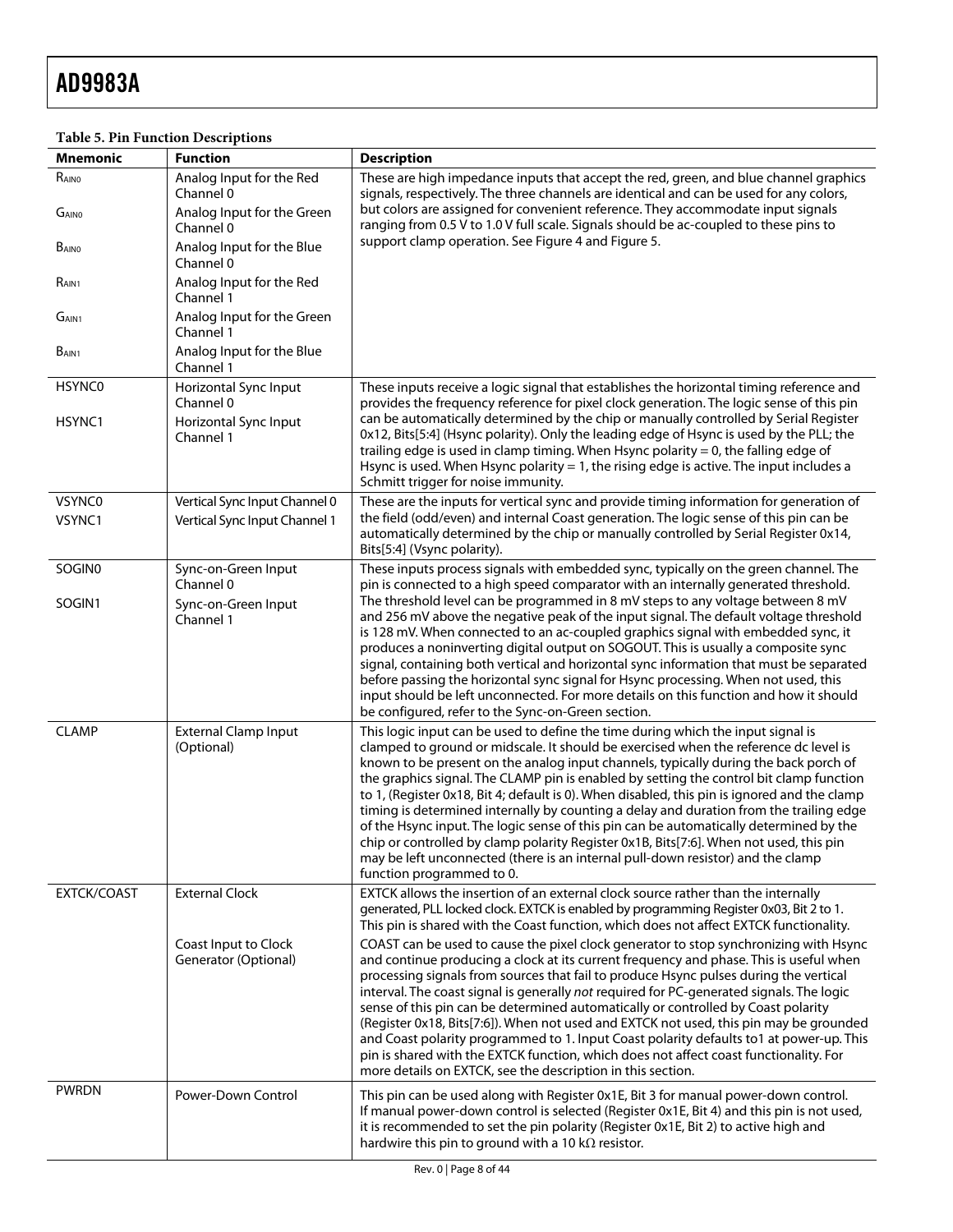| <b>Mnemonic</b>                               | <b>Function</b>                                                                     | <b>Description</b>                                                                                                                                                                                                                                                                                                                                                                                                                                                                                                                                                                                                                                                                                                                                                                                                                                          |
|-----------------------------------------------|-------------------------------------------------------------------------------------|-------------------------------------------------------------------------------------------------------------------------------------------------------------------------------------------------------------------------------------------------------------------------------------------------------------------------------------------------------------------------------------------------------------------------------------------------------------------------------------------------------------------------------------------------------------------------------------------------------------------------------------------------------------------------------------------------------------------------------------------------------------------------------------------------------------------------------------------------------------|
| REFLO, REFHI                                  | Input Amplifier Reference                                                           | REFLO and REFHI are connected together through a 10 µF capacitor. These are used for<br>stability in the input ADC circuitry. See Figure 6.                                                                                                                                                                                                                                                                                                                                                                                                                                                                                                                                                                                                                                                                                                                 |
| <b>FILT</b>                                   | <b>External Filter Connection</b>                                                   | For proper operation, the pixel clock generator PLL requires an external filter. Connect the<br>filter shown in Figure 6 to this pin. For optimal performance, minimize noise and parasitics<br>on this node. For more information, see the PCB Layout Recommendations section.                                                                                                                                                                                                                                                                                                                                                                                                                                                                                                                                                                             |
| <b>HSOUT</b>                                  | Horizontal Sync Output                                                              | A reconstructed and phase-aligned version of the Hsync input. Both the polarity and<br>duration of this output can be programmed via serial bus registers. By maintaining<br>alignment with DATACK and Data, data timing with respect to Hsync can always be<br>determined.                                                                                                                                                                                                                                                                                                                                                                                                                                                                                                                                                                                 |
| VSOUT/A0                                      | Vertical Sync Output                                                                | Pin shared with A0, serial port address. This can be either a separated Vsync from a<br>composite signal or a direct pass through of the Vsync signal. The polarity of this output can<br>be controlled via a serial bus bit. The placement and duration in all modes can be set by the<br>graphics transmitter or the duration can be set by Register 0x14 and Register 0x15. This pin<br>is shared with the A0 function, which does not affect Vsync Output functionality. For more<br>details on A0, see the description in the Serial Control Port section.                                                                                                                                                                                                                                                                                             |
|                                               | Serial Port Address Input 0                                                         | Pin shared with VSOUT. This pin selects the LSB of the serial port device address,<br>allowing two Analog Devices parts to be on the same serial bus. A high impedance<br>external pull-up resistor enables this pin to be read at power-up as 1, or a high<br>impedance, external pull-down resistor enables this pin to be read at power-up as a 0<br>and not interfere with the VSOUT functionality.                                                                                                                                                                                                                                                                                                                                                                                                                                                     |
| SOGOUT                                        | Sync-On-Green Slicer<br>Output                                                      | This pin outputs one of four possible signals (controlled by Register 0x1D, Bits[1:0]): raw<br>SOG, raw Hsync, regenerated Hsync from the filter, or the filtered Hsync. See Figure 8 to<br>view how this pin is connected. Other than slicing off SOG, the output from this pin<br>gets no additional processing on the AD9983A. Vsync separation is performed via the<br>sync separator.                                                                                                                                                                                                                                                                                                                                                                                                                                                                  |
| O/E FIELD                                     | Odd/Even Field Bit for<br><b>Interlaced Video</b>                                   | This output will identify whether the current field (in an interlaced signal) is odd or even.                                                                                                                                                                                                                                                                                                                                                                                                                                                                                                                                                                                                                                                                                                                                                               |
| <b>SDA</b>                                    | Serial Port Data I/O                                                                | Data I/O for the I <sup>2</sup> C <sup>®</sup> serial port.                                                                                                                                                                                                                                                                                                                                                                                                                                                                                                                                                                                                                                                                                                                                                                                                 |
| SCL                                           | Serial Port Data Clock                                                              | Clock for the I <sup>2</sup> C serial port.                                                                                                                                                                                                                                                                                                                                                                                                                                                                                                                                                                                                                                                                                                                                                                                                                 |
| RED [7:0]<br><b>GREEN</b> [7:0]<br>BLUE [7:0] | Data Output, Red Channel<br>Data Output, Green Channel<br>Data Output, Blue Channel | The main data outputs. Bit 9 is the MSB. The delay from pixel sampling time to output is<br>fixed. When the sampling time is changed by adjusting the phase register, the output<br>timing is shifted as well. The DATACK and HSOUT outputs are also moved, so the timing<br>relationship among the signals is maintained.                                                                                                                                                                                                                                                                                                                                                                                                                                                                                                                                  |
| <b>DATACK</b>                                 | Data Clock Output                                                                   | This is the main clock output signal used to strobe the output data and HSOUT into<br>external logic. Four possible output clocks can be selected with Register 0x20, Bits[7:6].<br>Three of these are related to the pixel clock (pixel clock, 90° phase-shifted pixel clock<br>and 2x frequency pixel clock). They are produced either by the internal PLL clock<br>generator or EXTCK and are synchronous with the pixel sampling clock. The fourth<br>option for the data clock output is an internally generated 1/2x pixel clock.<br>The sampling time of the internal pixel clock can be changed by adjusting the phase<br>register (Register 0x04). When this is changed, the pixel related DATACK timing is also<br>shifted. The data, DATACK, and HSOUT outputs are all moved so that the timing<br>relationship among the signals is maintained. |
| $V_D(1.8 V)$                                  | Main Power Supply                                                                   | These pins supply power to the main elements of the circuit. They should be as quiet<br>and filtered as possible.                                                                                                                                                                                                                                                                                                                                                                                                                                                                                                                                                                                                                                                                                                                                           |
| $V_{DD}$ (1.8 V to 3.3 V)                     | <b>Digital Output Power Supply</b>                                                  | A large number of output pins (up to 29) switching at high speed (up to 140 MHz)<br>generates a lot of power supply transients (noise). These supply pins are identified<br>separately from the $V_D$ pins, so special care can be taken to minimize output noise<br>transferred into the sensitive analog circuitry. If the AD9983A is interfacing with lower<br>voltage logic, V <sub>DD</sub> can be connected to a lower supply voltage (as low as 1.8 V) for<br>compatibility.                                                                                                                                                                                                                                                                                                                                                                         |
| $PV_D(1.8 V)$                                 | <b>Clock Generator Power</b><br>Supply                                              | The most sensitive portion of the AD9983A is the clock generation circuitry. These pins<br>provide power to the clock PLL and help the user design for optimal performance. The<br>designer should provide quiet, noise-free power to these pins.                                                                                                                                                                                                                                                                                                                                                                                                                                                                                                                                                                                                           |
| DAV <sub>DD</sub> (1.8 V)                     | Digital Input Power Supply                                                          | This supplies power to the digital logic.                                                                                                                                                                                                                                                                                                                                                                                                                                                                                                                                                                                                                                                                                                                                                                                                                   |
| <b>GND</b>                                    | Ground                                                                              | The ground return for all circuitry on-chip. It is recommended that the AD9983A be<br>assembled on a single solid ground plane, with careful attention to ground current paths.                                                                                                                                                                                                                                                                                                                                                                                                                                                                                                                                                                                                                                                                             |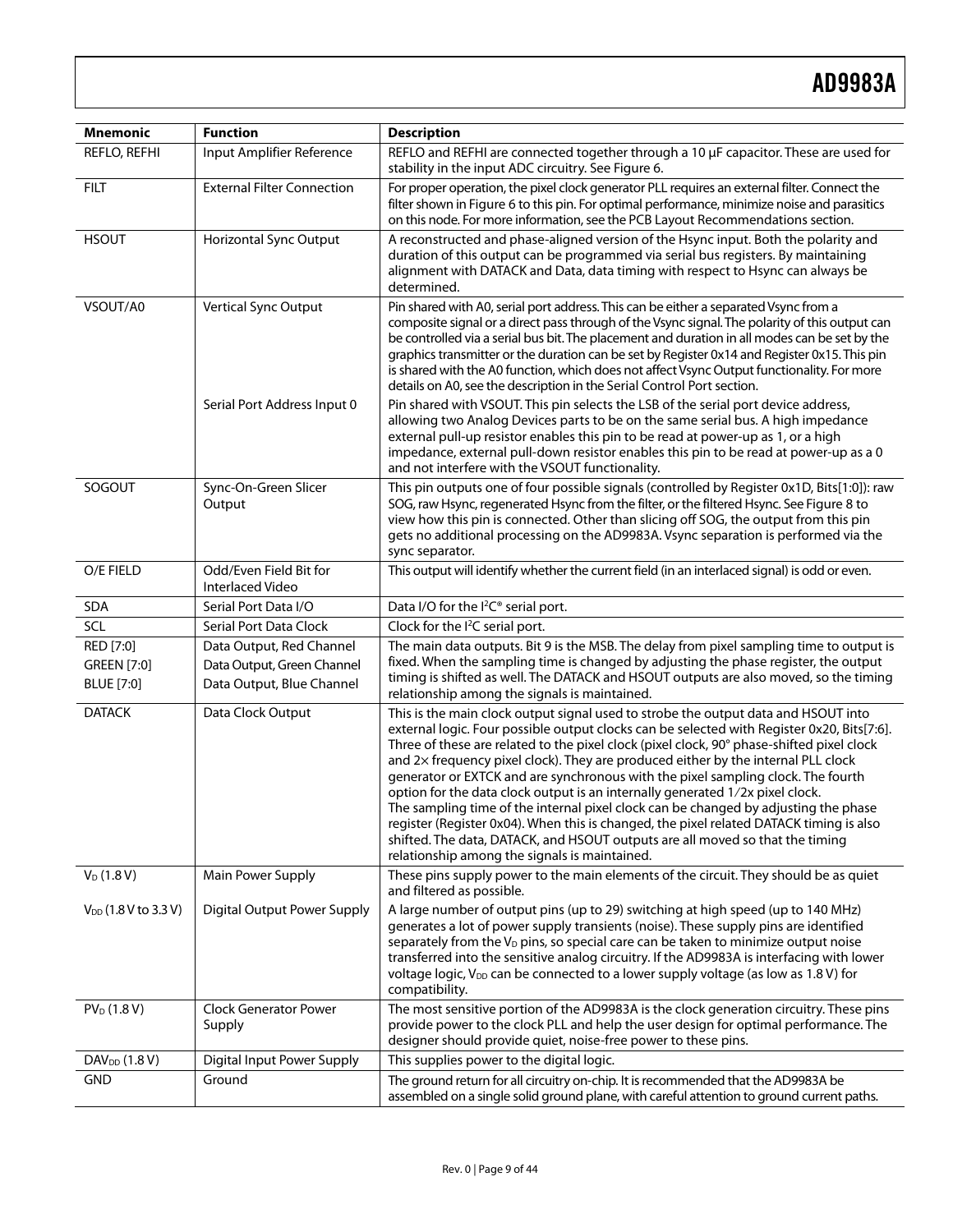# <span id="page-9-1"></span><span id="page-9-0"></span>THEORY OF OPERATION

The AD9983A is a fully integrated solution for capturing analog RGB or YPbPr signals and digitizing them for display on advanced TVs, flat panel monitors, projectors, and other types of digital displays. Implemented in a high performance CMOS process, the interface can capture signals with pixel rates of up to 140 MHz.

<span id="page-9-3"></span>The AD9983A includes all necessary input buffering, signal dc restoration (clamping), offset and gain (brightness and contrast) adjustment, pixel clock generation, sampling phase control, and output data formatting. All controls are programmable via a 2-wire serial interface (I<sup>2</sup>C). Full integration of these sensitive analog functions makes system design straightforward and less sensitive to the physical and electrical environment.

With a typical power dissipation of less than 800 mW and an operating temperature range of 0°C to 70°C, the device requires no special environmental considerations.

# <span id="page-9-2"></span>**DIGITAL INPUTS**

All digital inputs on the AD9983A operate to 3.3 V CMOS levels. The following digital inputs are 5 V tolerant (that is, applying 5 V to them does not cause any damage.): HSYNC0, HSYNC1, VSYNC0, VSYNC1, SOGIN0, SOGIN1, SDA, SCL and CLAMP.

# **ANALOG INPUT SIGNAL HANDLING**

The AD9983A has six high impedance analog input pins for the red, green, and blue channels. They accommodate signals ranging from 0.5 V to 1.0 V p-p.

Signals are typically brought onto the interface board with a DVI-I connector, a 15-pin D connector, or RCA connectors. The AD9983A should be located as close as possible to the input connector. Signals should be routed using matchedimpedance traces (normally 75 Ω) to the IC input pins.

At the input pins the signal should be resistively terminated (75  $\Omega$  to the signal ground return) and capacitively coupled to the AD9983A inputs through 47 nF capacitors. These capacitors form part of the dc restoration circuit.

In an ideal world of perfectly matched impedances, the best performance can be obtained with the widest possible signal bandwidth. The wide bandwidth inputs of the AD9983A (300 MHz) can track the input signal continuously as it moves from one pixel level to the next and can digitize the pixel during a long, flat pixel time. In many systems, however, there are mismatches, reflections, and noise, which can result in excessive ringing and distortion of the input waveform. This makes it more difficult to establish a sampling phase that provides good image quality. A small inductor in series with the input is effective in rolling off the input bandwidth slightly and providing a high quality signal over a wider range of conditions. Using a Fair-Rite #2508051217Z0-High Speed, Signal Chip Bead Inductor in the circuit shown in [Figure 3](#page-9-3) provides good results in most applications.



# **HSYNC AND VSYNC INPUTS**

The interface also accepts Hsync and Vsync signals, which are used to generate the pixel clock, clamp timing, coast and field information. These can be either a sync signal directly from the graphics source, or a preprocessed TTL- or CMOS-level signal.

The Hsync input includes a Schmitt trigger buffer for immunity to noise and signals with long rise times. In typical PC-based graphic systems, the sync signals are simply TTL-level drivers feeding unshielded wires in the monitor cable. As such, no termination is required.

# **SERIAL CONTROL PORT**

The serial control port is designed for 3.3 V logic; however, it is tolerant of 5 V logic signals. Refer to the [2-Wire Serial Control](#page-20-1)  [Port](#page-20-1) section.

# **OUTPUT SIGNAL HANDLING**

The digital outputs operate from 1.8 V to 3.3 V ( $V_{DD}$ ).

# **CLAMPING**

# **RGB Clamping**

To properly digitize the incoming signal, the dc offset of the input must be adjusted to fit the range of the on-board ADCs.

Most graphics systems produce RGB signals with black at ground and white at approximately 0.75 V. However, if sync signals are embedded in the graphics, the sync tip is often at ground, black is at 300 mV, and white is at approximately 1.0 V. Some common RGB line amplifier boxes use emitter-follower buffers to split signals and increase drive capability. This introduces a 700 mV dc offset to the signal, which must be removed for proper capture by the AD9983A.

The key to clamping is to identify a portion (time) of the signal when the graphic system is known to be producing black. An offset is then introduced that results in the ADC producing a black output (Code 0x00) when the known black input is present. The offset then remains in place when other signal levels are processed, and the entire signal is shifted to eliminate offset errors.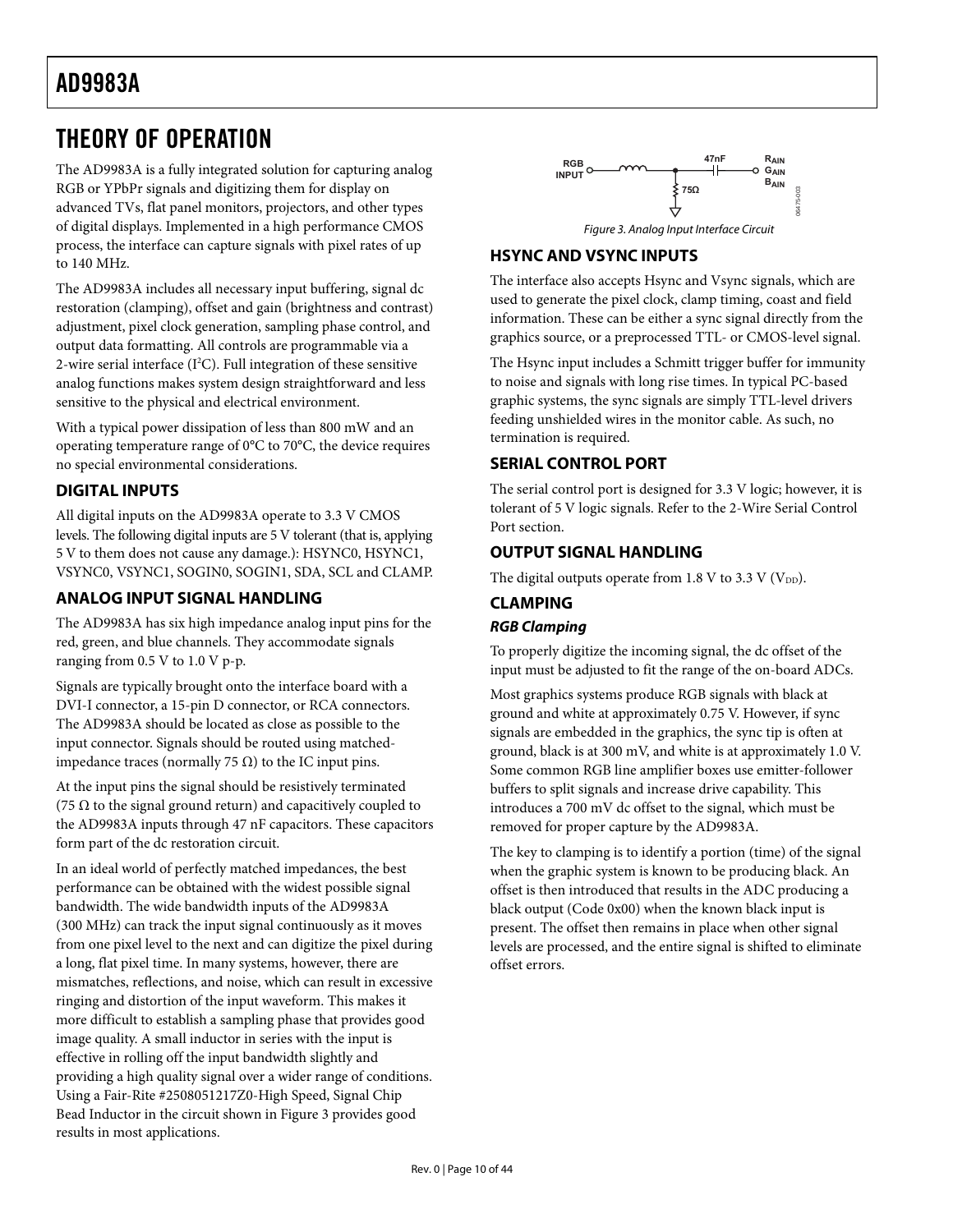<span id="page-10-0"></span>In most PC graphics systems, black is transmitted between active video lines. With CRT displays, when the electron beam has completed writing a horizontal line on the screen (at the right side), the beam is deflected quickly to the left side of the screen (called horizontal retrace) and a black signal is provided to prevent the beam from disturbing the image.

In systems with embedded sync, a blacker-than-black signal (Hsync) is produced briefly to signal the CRT that it is time to begin a retrace. Because the input is not at black level at this time, it is important to avoid clamping during Hsync. Fortunately, there is usually a period following Hsync, called the back porch, where a good black reference is provided. This is the time when clamping should be done.

The clamp timing can be established by simply exercising the CLAMP pin at the appropriate time with clamp source (Register 0x18, Bit 4) = 1. The polarity of this signal is set by the clamp polarity bit, (Register 0x1B, Bits[7:6]).

A simpler method of clamp timing employs the AD9983A internal clamp timing generator. The clamp placement register (Register 0x19) is programmed with the number of pixel periods that should pass after the trailing edge of Hsync before clamping starts. A second register, clamp duration, (Register 0x1A) sets the duration of the clamp. These are both 8-bit values, providing considerable flexibility in clamp generation. The clamp timing is referenced to the trailing edge of Hsync because, though Hsync duration can vary widely, the back porch (black reference) always follows Hsync. A good starting point for establishing clamping is to set the clamp placement to 0x04 (providing 4 pixel periods for the graphics signal to stabilize after sync) and set the clamp duration to 0x28 (giving the clamp 40 pixel periods to reestablish the black reference).

Clamping is accomplished by placing an appropriate charge on the external input coupling capacitor. The value of this capacitor affects the performance of the clamp. If it is too small, there will be a significant amplitude change during a horizontal line time (between clamping intervals). If the capacitor is too large, it will take too long for the clamp to recover from a large change in incoming signal offset. The recommended value (47 nF) results in recovering from a step error of 100 mV to within 1 LSB in 30 lines with a clamp duration of 20 pixel periods on a 85 Hz XGA signal.

# **YPbPr Clamping**

YPbPr graphic signals are slightly different from RGB signals in that the dc reference level (black level in RGB signals) of color difference signals is at the midpoint of the video signal rather than at the bottom. The three inputs are composed of luminance (Y) and color difference (Pb and Pr) signals. For color difference signals, it is necessary to clamp to the midscale range of the ADC range (512) rather than to the bottom of the ADC range (0), while the Y channel is clamped to ground.

Clamping to midscale rather than ground can be accomplished by setting the clamp select bits in the serial bus register. Each of the three converters has its own selection bit so that they can be clamped to either midscale or ground independently. These bits are located in Register 0x18, Bits[3:1]. The midscale reference voltage is internally generated for each converter.

# **GAIN AND OFFSET CONTROL**

The AD9983A contains three PGAs, one for each of the three analog inputs. The range of the PGA is sufficient to accommodate input signals with inputs ranging from 0.5 V to 1.0 V full scale. The gain is set in three 7-bit registers (red gain [0x05], green gain [0x07], blue gain [0x09]). For each register, a gain setting of 0 corresponds to the highest gain, while a gain setting of 127 corresponds to the lowest gain. Note that increasing the gain setting results in an image with less contrast.

The offset control shifts the analog input, resulting in a change in brightness. Three 9-bit registers red offset [Register 0x0B and Register 0x0C], green offset [Register 0x0D and Register 0x0E], and blue offset [Register 0x0F and Register 0x10] provide independent settings for each channel. Note that the function of the offset register depends on whether auto-offset is enabled (Register 0x1B, Bit 5).

If manual offset is used, seven bits of the offset registers (for the red channel Register 0x0B, Bits[6:0]) control the absolute offset added to the channel. The offset control provides ±63 LSBs of adjustment range, with 1 LSB of offset corresponding to 1 LSB of output code.

# **Automatic Offset**

In addition to the manual offset adjustment mode, the AD9983A also includes circuitry to automatically calibrate the offset for each channel. By monitoring the output of each ADC during the back porch of the input signals, the AD9983A can self-adjust to eliminate any offset errors in its own ADC channels and any offset errors present on the incoming graphics or video signals.

To activate the auto-offset mode, set Register 0x1B, Bit 5 to 1. Next, the target code registers (Register 0x0B through Register 0x10) must be programmed. The values programmed into the target code registers should be the output code desired from the AD9983A ADCs, which are generated during the back porch reference time. For example, for RGB signals, all three registers are normally programmed to Code 2, while for YPbPr signals the green (Y) channel is normally programmed to Code 2 and the blue and red channels (Pb and Pr) are normally set to 128. The target code registers have nine bits per channel and are in twos complement format. This allows any value between –256 and +255 to be programmed. Although any value in this range can be programmed, the AD9983A offset range may not be able to reach every value. Intended target code values range from (but are not limited to) –40 to –1 and 1 to 40 when ground clamping and 88 to 168 when midscale clamping. Note that a target code of 0 is not valid.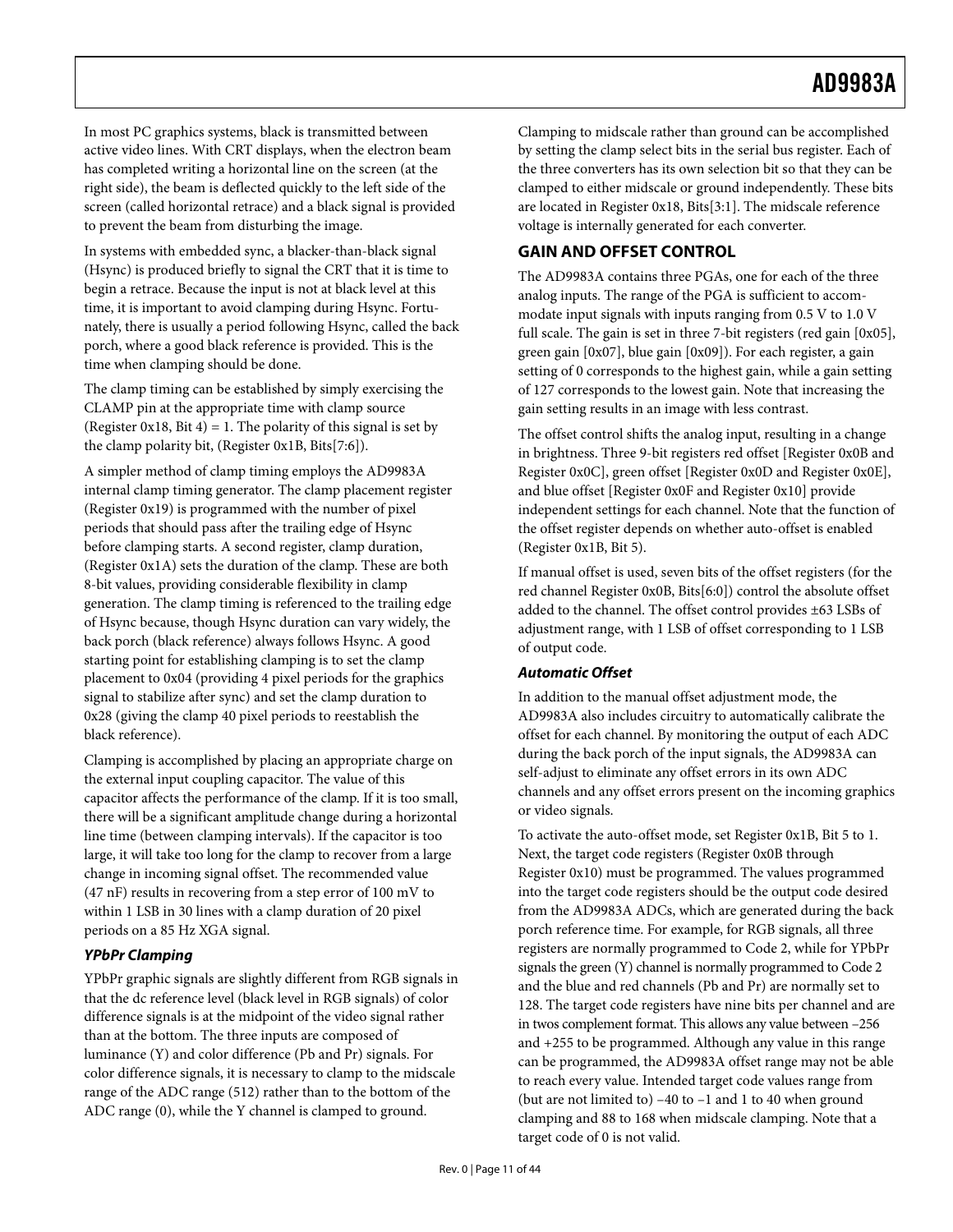<span id="page-11-1"></span><span id="page-11-0"></span>Negative target codes are included in order to duplicate a feature that is present with manual offset adjustment. The benefit that is being mimicked is the ability to easily adjust brightness on a display. By setting the target code to a value that does not correspond to the ideal ADC range, the end result is an image that is either brighter or darker. A target code higher than ideal results in a brighter image. A target code lower than ideal results in a darker image.

The ability to program a target code gives a large degree of freedom and flexibility. In most cases all channels are set to either 1 or 128, but the flexibility to select other values allows for the possibility of inserting intentional skews between channels. It also allows the ADC range to be skewed so that voltages outside of the normal range can be digitized. For example, setting the target code to 40 allows the sync tip, which is normally below black level, to be digitized and evaluated.

The internal logic for the auto-offset circuit requires 16 data clock cycles to perform its function. This operation is executed immediately after the clamping pulse. Therefore, it is important to end the clamping pulse signal at least 16 data clock cycles before active video. This is true whether using the AD9983A internal clamp circuit or an external clamp signal. The autooffset function can be programmed to run continuously or on a one-time basis (see auto-offset hold, Register 0x2C, Bit 4). In continuous mode, the update frequency can be programmed (Register 0x1B, Bits[4:3]). Continuous operation with updates every 64 Hsyncs is recommended.

A guideline for basic auto-offset operation is shown in [Table 6](#page-11-2) and [Table 7](#page-11-3).

<span id="page-11-2"></span>

| Register           | Value | <b>Comments</b>                                       |
|--------------------|-------|-------------------------------------------------------|
| 0x0B               | 0x02  | Sets red target to 4                                  |
| 0x0C               | 0x00  | Must be written                                       |
| 0x0D               | 0x02  | Sets green target to 4                                |
| 0x0F               | 0x00  | Must be written                                       |
| 0x0F               | 0x02  | Sets blue target to 4                                 |
| 0x10               | 0x00  | Must be written                                       |
| 0x18, Bits[3:1]    | 000   | Sets red, green, and blue<br>channels to ground clamp |
| $0x1B$ , Bits[5:3] | 110   | Selects update rate and<br>enables auto-offset.       |

#### **Table 6. RGB Auto-Offset Register Settings**

#### **Table 7. PbPr Auto-Offset Register Settings**

<span id="page-11-3"></span>

| Register           | <b>Value</b> | <b>Comments</b>                                        |
|--------------------|--------------|--------------------------------------------------------|
| 0x0B               | 0x40         | Sets Pr (red) target to 128                            |
| 0x0C               | 0x00         | Must be written                                        |
| 0x0D               | 0x02         | Sets Y (green) target to 4                             |
| 0x0F               | 0x00         | Must be written                                        |
| 0x0F               | 0x40         | Sets Pb (blue) target to 128                           |
| 0x10               | 0x00         | Must be written                                        |
| 0x18 Bits[3:1]     | 101          | Sets Pb, Pr to midscale clamp<br>and Y to ground clamp |
| $0x1B$ , Bits[5:3] | 110          | Selects update rate and<br>enables auto-offset         |

#### **Automatic Gain Matching**

The AD9983A includes circuitry to match the gains between the three channels to within 1% of each other. Matching the gains of each channel is necessary in order to achieve good color balance on a display. On products without this feature, gain matching is achieved by writing software that evaluates the output of each channel, calculates gain mismatches, then writes values to the gain registers of each channel to compensate. With the auto gain matching function, this software routine is no longer needed. To activate auto gain matching, set Register 0x3C, Bit 2 to Bit 1.

Auto gain matching has similar timing requirements to auto offset. It requires 16 data clock cycles to perform its function, starting immediately after the end of the clamp pulse. Unlike auto offset it does not require that these 16 clock cycles occur during the back porch reference time, although that is what is recommended. During auto gain matching operation, the data outputs of the AD9983A are frozen (held at the value they had just prior to operation). The auto gain matching function can be programmed to run continuously or on a one-time basis (see the [0x3C—Bit\[3\] Auto Gain Matching Hold](#page-37-0) section).

#### **SYNC-ON-GREEN**

The sync-on-green inputs (SOGIN0, SOGIN1) operate in two steps. First, they set a baseline clamp level off of the incoming video signal with a negative peak detector. Second, they set the sync trigger level to a programmable (Register 0x1D, Bits[7:3]) level (typically 128 mV) above the negative peak. The sync-ongreen inputs must be ac-coupled to the green analog input through their own capacitors. The value of the capacitors must be 1 nF ±20%. If sync-on-green is not used, this connection is not required. The sync-on-green signal always has negative polarity.



Figure 4. Typical Input Configuration

06475-004

#### **REFERENCE BYPASSING**

REFLO and REFHI are connected to each other by a 10 μF capacitor. These references are used by the input ADC circuitry.



Figure 5. Input Amplifier Reference Capacitors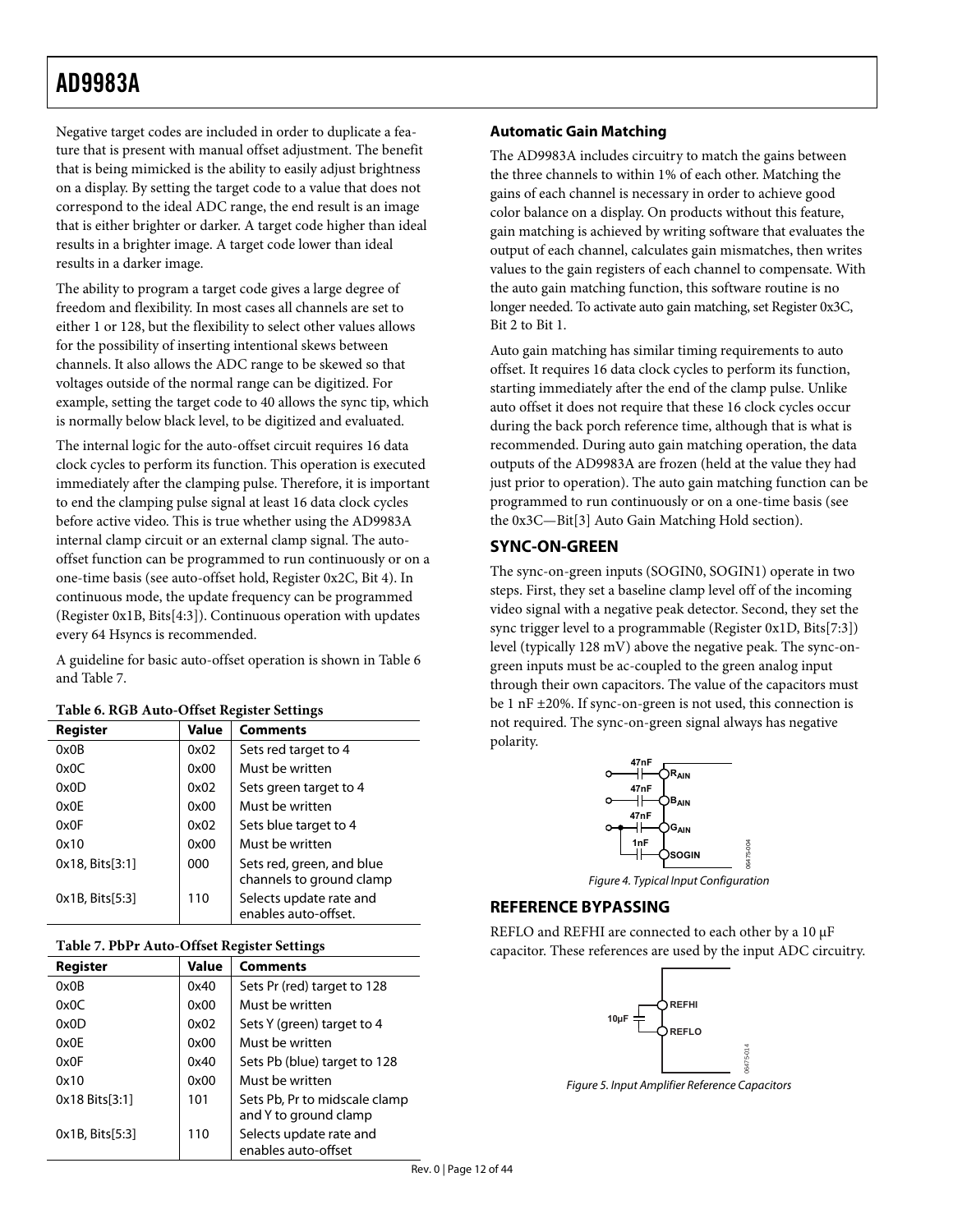# <span id="page-12-0"></span>**CLOCK GENERATION**

A PLL is used to generate the pixel clock. The Hsync input provides a reference frequency to the PLL. A voltage controlled oscillator (VCO) generates a much higher pixel clock frequency. The pixel clock is divided by the PLL divide value (Register 0x01 and Register 0x02) and phase-compared with the Hsync input. Any error is used to shift the VCO frequency and maintain lock between the two signals.

The stability of this clock is a very important element in providing the clearest and most stable image. During each pixel time, there is a period during which the signal slews from the old pixel amplitude and settles at its new value. Then there is a time when the input voltage is stable, before the signal must slew to a new value (see [Figure 6](#page-12-1)). The ratio of the slewing time to the stable time is a function of the bandwidth of the graphics DAC and the bandwidth of the transmission system (cable and termination). It is also a function of the overall pixel rate. Clearly, if the dynamic characteristics of the system remain fixed, then the slewing and settling time is likewise fixed. This time must be subtracted from the total pixel period, leaving the stable period. At higher pixel frequencies, the total cycle time is shorter and the stable pixel time also becomes shorter.

<span id="page-12-3"></span>

<span id="page-12-4"></span><span id="page-12-1"></span>Any jitter in the clock reduces the precision with which the sampling time can be determined and must also be subtracted from the stable pixel time. Considerable care has been taken in the design of the AD9983A clock generation circuit to minimize jitter. The clock jitter of the AD9983A is low in all operating modes, making the reduction in the valid sampling time due to jitter negligible.

The PLL characteristics are determined by the loop filter design, the PLL charge pump current, and the VCO range setting. The loop filter design is shown in [Figure 7](#page-12-2). Recommended settings of the VCO range and charge pump current for VESA standard display modes are listed in [Table 10](#page-13-0).

<span id="page-12-2"></span>

Figure 7. PLL Loop Filter Detail

06475-006

Four programmable registers are provided to optimize the performance of the PLL. These registers are the 12-Bit Divisor Register, the 2-Bit VCO Range Register, the 3-Bit Charge Pump Current Register, and the 5-Bit Phase Adjust Register.

#### **The 12-Bit Divisor Register**

The input Hsync frequencies can accommodate any Hsync as long as the product of the Hsync and the PLL divisor falls within the operating range of the VCO. The PLL multiplies the frequency of the Hsync signal, producing pixel clock frequencies in the range of 10 MHz to 140 MHz. The divisor register controls the exact multiplication factor. This register may be set to any value between 2 and 4095 as long as the output frequency is within range.

#### **The 2-Bit VCO Range Register**

To improve the noise performance of the AD9983A, the VCO operating frequency range is divided into four overlapping regions. The VCO range register sets this operating range. The frequency ranges for the four regions are shown in [Table 8](#page-12-3).

#### **Table 8. VCO Frequency Ranges**

| PV <sub>1</sub> | PV <sub>0</sub> | <b>Pixel Clock</b><br>Range (MHz) | <b>KVCO</b><br>Gain (MHz/V) |
|-----------------|-----------------|-----------------------------------|-----------------------------|
| 0               | 0               | 10 to 21                          | 150                         |
| 0               |                 | 21 to 42                          | 150                         |
|                 | 0               | 42 to 84                          | 150                         |
|                 |                 | 84 to 140                         | 150                         |

#### **The 3-Bit Charge Pump Current Register**

This register varies the current that drives the low pass loop filter. The possible current values are listed in [Table 9](#page-12-4).

#### **Table 9. Charge Pump Current/Control Bits**

| 1.001<br>.      |     |                 |              |  |  |  |  |  |  |  |
|-----------------|-----|-----------------|--------------|--|--|--|--|--|--|--|
| lp <sub>2</sub> | lp1 | lp <sub>0</sub> | Current (µA) |  |  |  |  |  |  |  |
| $\Omega$        | 0   | 0               | 50           |  |  |  |  |  |  |  |
| 0               | 0   |                 | 100          |  |  |  |  |  |  |  |
| 0               |     | 0               | 150          |  |  |  |  |  |  |  |
| 0               |     |                 | 250          |  |  |  |  |  |  |  |
|                 | 0   | 0               | 350          |  |  |  |  |  |  |  |
|                 | 0   |                 | 500          |  |  |  |  |  |  |  |
|                 |     | 0               | 750          |  |  |  |  |  |  |  |
|                 |     |                 | 1500         |  |  |  |  |  |  |  |

#### **The 5-Bit Phase Adjust Register**

The phase of the generated sampling clock can be shifted to locate an optimum sampling point within a clock cycle. The phase adjust register provides 32 phase-shift steps of 11.25° each. The Hsync signal with an identical phase shift is available through the HSOUT pin. Phase adjust is still available if an external pixel clock is used. The COAST pin or the internal coast is used to allow the PLL to continue to run at the same frequency in the absence of the incoming Hsync signal or during disturbances in Hsync (such as from equalization pulses). This can be used during the vertical sync period or at any other time that the Hsync signal is unavailable.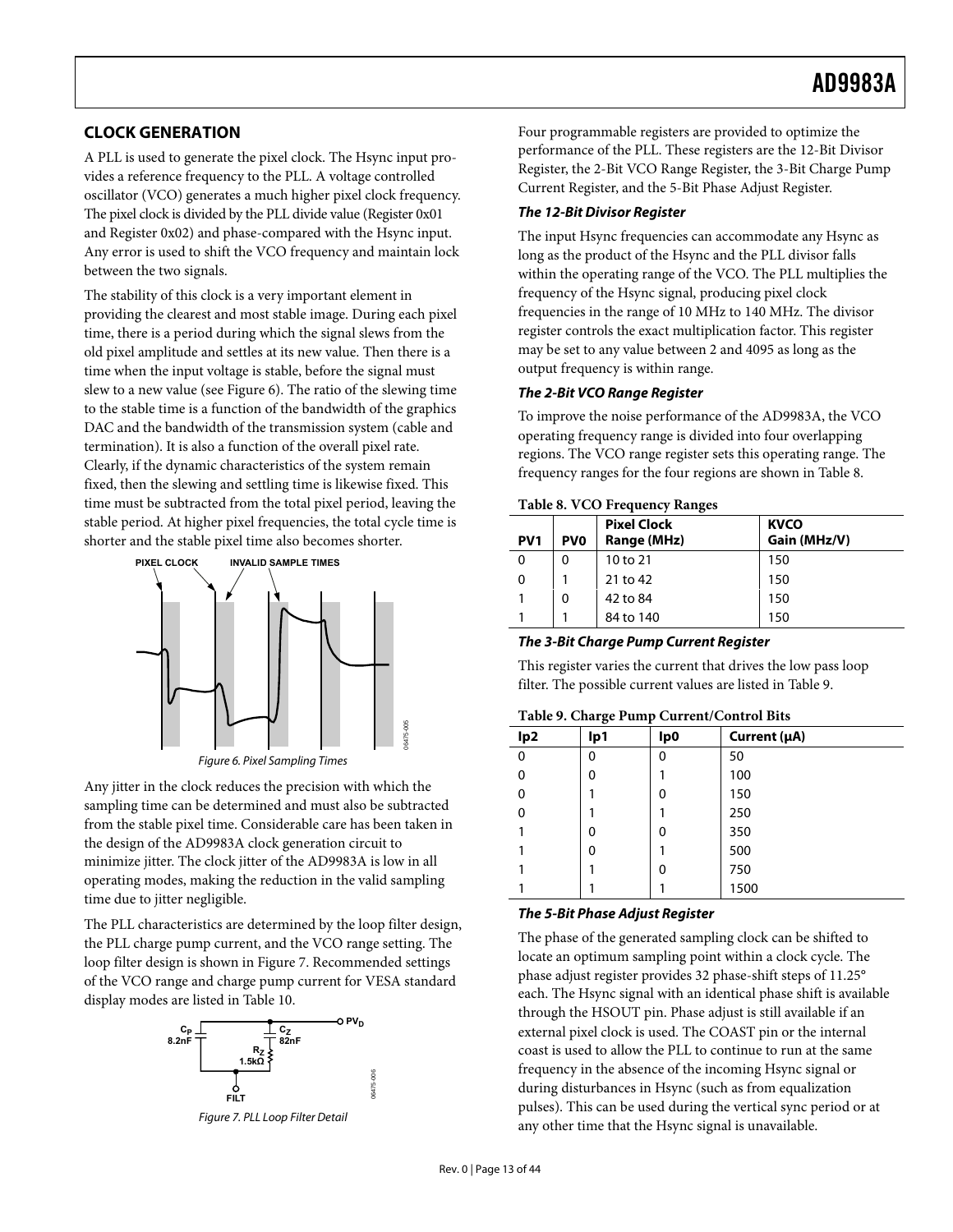The polarity of the coast signal may be set through the coast polarity register (Register 0x18, Bits[6:5]). Also, the polarity of the Hsync signal can be set through the Hsync polarity register (Register 0x12, Bits[5:4]). For both Hsync and coast, a value of 1 is active high. The internal coast function is driven off the Vsync signal, which is typically a time when Hsync signals may be disrupted with extra equalization pulses.

| Table 10. Recommended VCO Range and Charge Pump and Current Settings for Standard Display Formats |  |  |
|---------------------------------------------------------------------------------------------------|--|--|
|                                                                                                   |  |  |

<span id="page-13-0"></span>

| <b>Standard</b> | <b>Resolution</b>  | <b>Refresh Rate</b><br>(Hz) | <b>Horizontal</b><br><b>Frequency (kHz)</b> | Pixel Rate (MHz) | <b>PLL Divider</b> | <b>VCO</b><br>Range | Current | <b>VCO Gear</b><br>(ROx36[0]) |
|-----------------|--------------------|-----------------------------|---------------------------------------------|------------------|--------------------|---------------------|---------|-------------------------------|
| VGA             | $640 \times 480$   | 60                          | 31.500                                      | 25.175           | 800                | $00\,$              | 101     | $\Omega$                      |
|                 |                    | 72                          | 37.700                                      | 31.500           | 832                | 01                  | 100     | 0                             |
|                 |                    | 75                          | 37.500                                      | 31.500           | 840                | 01                  | 100     | 0                             |
|                 |                    | 85                          | 43.300                                      | 36.000           | 832                | 01                  | 100     | 0                             |
| <b>SVGA</b>     | $800 \times 600$   | 56                          | 35.100                                      | 36.000           | 1024               | 01                  | 100     | $\Omega$                      |
|                 |                    | 60                          | 37.900                                      | 40.000           | 1056               | 01                  | 101     | 0                             |
|                 |                    | 72                          | 48.100                                      | 50.000           | 1040               | 01                  | 101     | 0                             |
|                 |                    | 75                          | 46.900                                      | 49.500           | 1056               | 01                  | 101     | 0                             |
|                 |                    | 85                          | 53.700                                      | 56.250           | 1048               | 01                  | 110     | 0                             |
| XGA             | $1024 \times 768$  | 60                          | 48.400                                      | 65.000           | 1344               | 10                  | 100     | $\Omega$                      |
|                 |                    | 70                          | 56.500                                      | 75.000           | 1328               | 10                  | 101     | 0                             |
|                 |                    | 75                          | 60.000                                      | 78.750           | 1312               | 10                  | 101     | 0                             |
|                 |                    | 80                          | 64.000                                      | 85.500           | 1336               | 10                  | 101     | $\mathbf 0$                   |
|                 |                    | 85                          | 68.300                                      | 94.500           | 1376               | 10                  | 110     | 0                             |
| SXGA            | $1280 \times 1024$ | 60                          | 64.000                                      | 108.000          | 1688               | 10                  | 110     | $\Omega$                      |
|                 |                    | 75                          | 80.000                                      | 135.000          | 1688               | 11                  | 110     | 0                             |
| TV              | 480i               | 30                          | 15.750                                      | 13.510           | 858                | 00                  | 101     | $\mathbf{1}$                  |
|                 | 480p               | 60                          | 31.470                                      | 27.000           | 858                | 00                  | 101     | $\mathbf 0$                   |
|                 | 576i               | 30                          | 15.625                                      | 13.500           | 864                | 00                  | 101     |                               |
|                 | 576p               | 60                          | 31.250                                      | 27.000           | 864                | $00\,$              | 101     | $\mathbf{0}$                  |
|                 | 720 <sub>p</sub>   | 60                          | 45.000                                      | 74.250           | 1650               | 10                  | 101     | 0                             |
|                 | 1035i              | 30                          | 33.750                                      | 74.250           | 2200               | 10                  | 101     | 0                             |
|                 | 1080i              | 60                          | 33.750                                      | 74.250           | 2200               | 10                  | 101     | 0                             |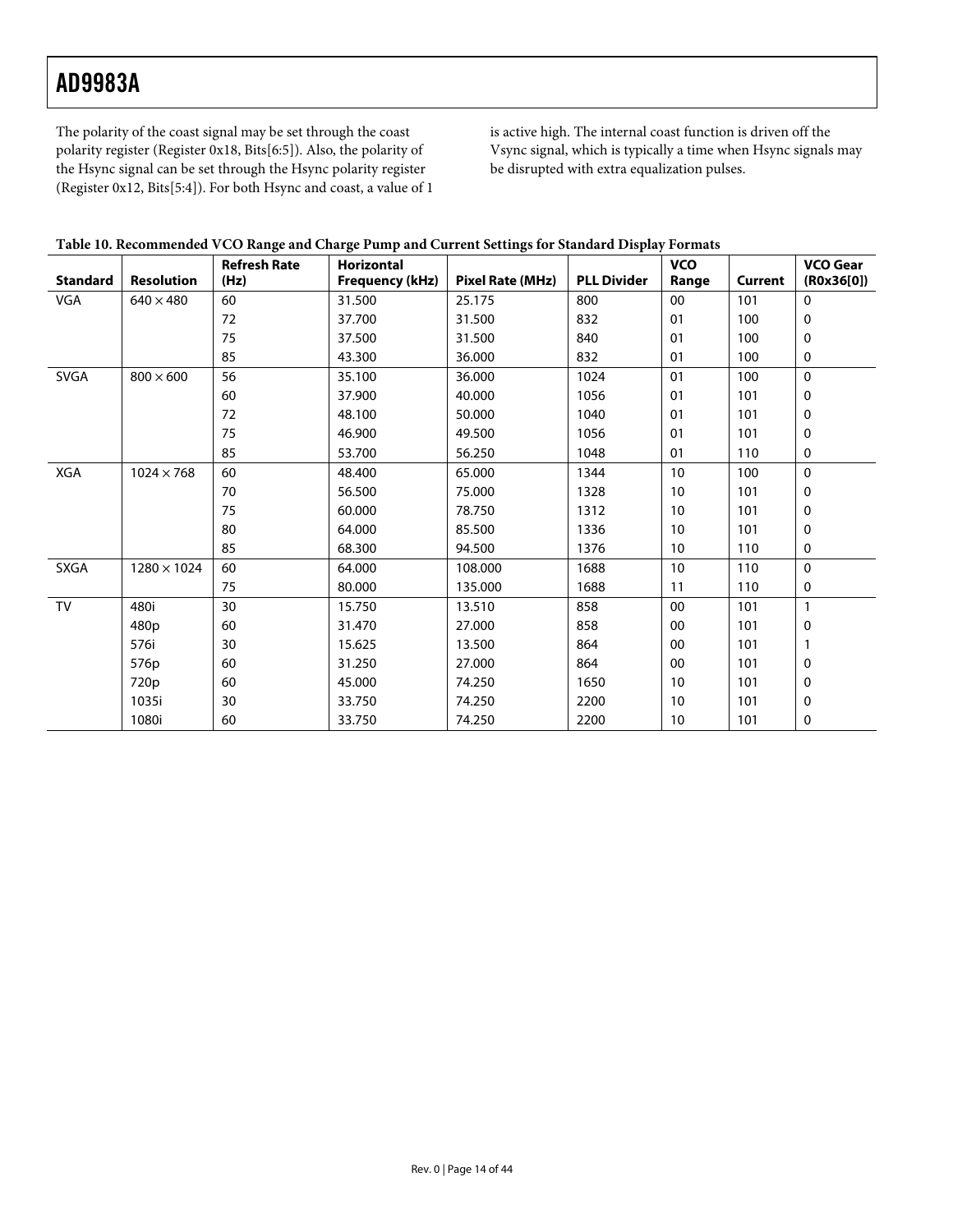<span id="page-14-0"></span>

Figure 8. Sync Processing Block Diagram

# <span id="page-14-2"></span><span id="page-14-1"></span>**SYNC PROCESSING**

The inputs of the sync processing section of the AD9983A are combinations of digital Hsyncs and Vsyncs, analog sync-ongreen, or sync-on-Y signals, and an optional external coast signal. From these signals it generates a precise, jitter-free clock from its PLL; an odd/even field signal; HSOUT and VSOUT signals; a count of Hsyncs per Vsync; and a programmable SOGOUT. The main sync processing blocks are the sync slicer, sync separator, Hsync filter, Hsync regenerator, Vsync filter, and coast generator.

- The sync slicer extracts the sync signal from the green graphics or luminance video signal that is connected to the SOGINx input and outputs a digital composite sync.
- The sync separator's task is to extract Vsync from the composite sync signal, which can come from either the sync slicer or the HSYNCx inputs.
- The Hsync filter is used to eliminate any extraneous pulses from the HSYNCx or SOGINx inputs, outputting a clean, low jitter signal that is appropriate for mode detection and clock generation.
- The Hsync regenerator is used to recreate a clean, although not low jitter, Hsync signal that can be used for mode detection and counting Hsyncs per Vsync.
- The Vsync filter is used to eliminate spurious Vsyncs, maintain a stable timing relationship between the Vsync and Hsync output signals, and generate the odd/even field output.
- The coast generator creates a robust coast signal that allows the PLL to maintain its frequency in the absence of Hsync pulses.

# **Sync Slicer**

The purpose of the sync slicer is to extract the sync signal from the green graphics or luminance video signal that is connected to the SOG input. The sync signal is extracted in a two step process. First, the SOG input is clamped to its negative peak, (typically 0.3 V below the black level). Next, the signal goes to a comparator with a variable trigger level (set by Register 0x1D, Bits[7:3]), but nominally 0.128 V above the clamped level. The sync slicer output is a digital composite sync signal containing both Hsync and Vsync information (see [Figure 9\)](#page-15-0).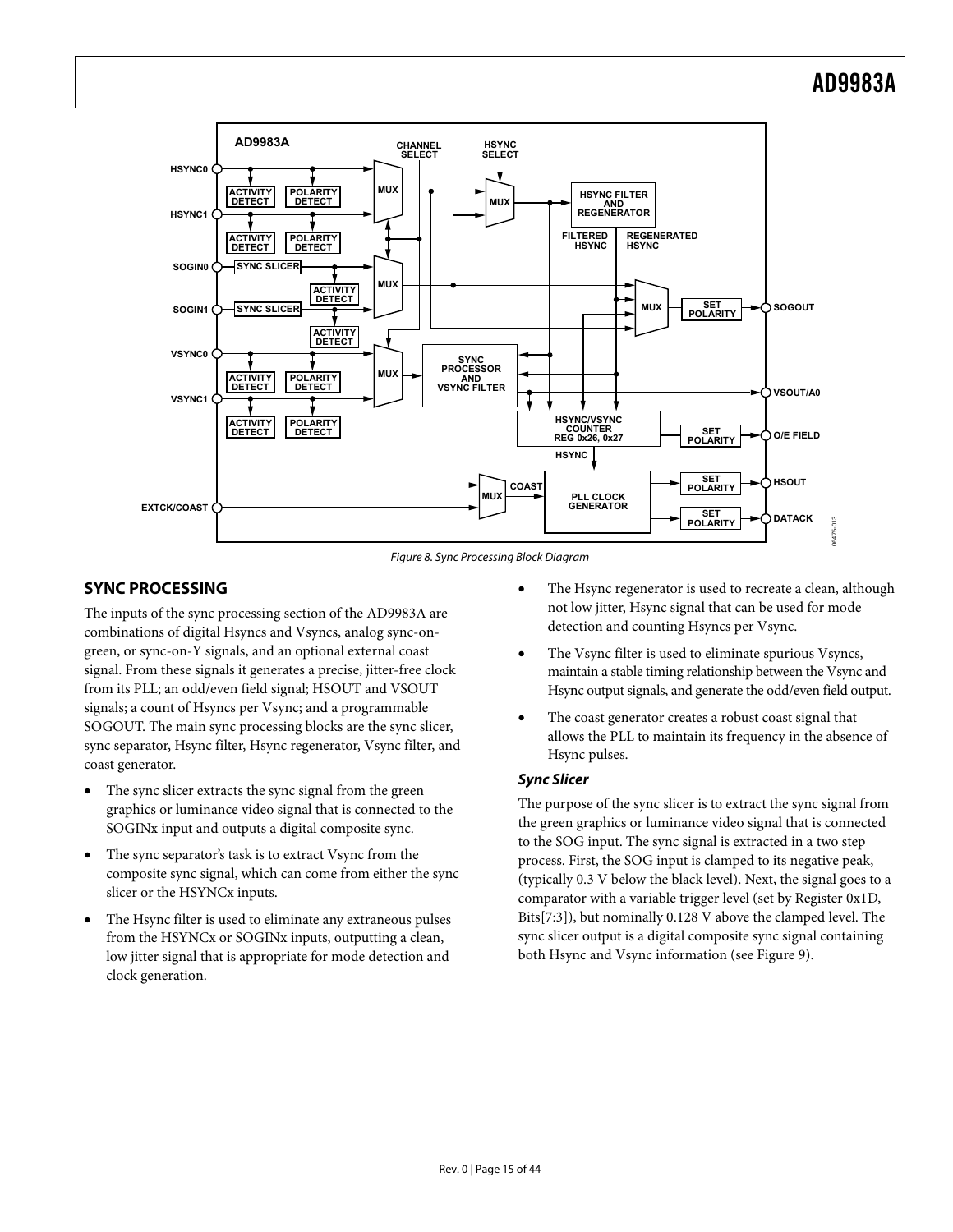

Figure 9. Sync Slicer and Sync Separator Output

# <span id="page-15-0"></span>**Sync Separator**

As part of sync processing, the sync separator's task is to extract Vsync from the composite sync signal. It works on the idea that the Vsync signal stays active for a much longer time than the Hsync signal. By using a digital low-pass filter and a digital comparator, it rejects pulses with small durations (such as Hsyncs and equalization pulses) and only passes pulses with large durations, such as Vsync (see [Figure 9](#page-15-0)).

The threshold of the digital comparator is programmable for maximum flexibility. To program the threshold duration, write a value (N) to Register 0x11. The resulting pulse width is  $N \times$ 200 ns. So, if  $N = 5$ , the digital comparator threshold is 1 μs. Any pulse less than 1 μs is rejected, while any pulse greater than 1 μs passes through.

There are two factors to consider when using the sync separator. First, the resulting clean Vsync output is delayed from the original Vsync by a duration equal to the digital comparator threshold  $(N \times 200 \text{ ns})$ . Second, there is some variability to the 200 ns multiplier value. The maximum variability over all operating conditions is ±20% (160 ns to 240 ns). Since normal Vsync and Hsync pulse widths differ by a factor of approximately 500 or more, the 20% variability is not an issue.

#### **Hsync Filter and Regenerator**

The Hsync filter is used to eliminate any extraneous pulses from the Hsync or SOGIN inputs, outputting a clean, low jitter signal that is appropriate for mode detection and clock generation. The Hsync regenerator is used to recreate a clean, although not low jitter, Hsync signal that can be used for mode detection and counting Hsyncs per Vsync. The Hsync regenerator has a high

degree of tolerance to extraneous and missing pulses on the Hsync input, but is not appropriate for use by the PLL in creating the pixel clock due to jitter.

The Hsync regenerator runs automatically and requires no setup to operate. The Hsync filter requires the setting up of a filter window. The filter window sets a periodic window of time around the regenerated Hsync leading edge where valid Hsyncs are allowed to occur. The general idea is that extraneous pulses on the sync input occur outside of this filter window and thus are filtered out. To set the filter window timing, program a value  $(x)$  into Register 0x23. The resulting filter window time is  $\pm x$ times 25 ns around the regenerated Hsync leading edge. Just as for the sync separator threshold multiplier, allow a  $\pm 20\%$ variance in the 25 ns multiplier to account for all operating conditions (20 ns to 30 ns range).

A second output from the Hsync filter is a status bit (Register 0x25, Bit 1) that tells whether extraneous pulses were present on the incoming sync signal or not. Often, extraneous pulses are included for copy protection purposes, so this status bit can be used to detect that.

The filtered Hsync (rather than the raw HSYNCx/SOGINx signal) for pixel clock generation by the PLL is controlled by Register 0x20, Bit 2. The regenerated Hsync (rather than the raw Hsync/SOGIN signal) for the sync processing is controlled by Register 0x20, Bit 1. Use of the filtered Hsync and regenerated Hsync is recommended. See [Figure 10](#page-16-0) for an illustration of a filtered Hsync.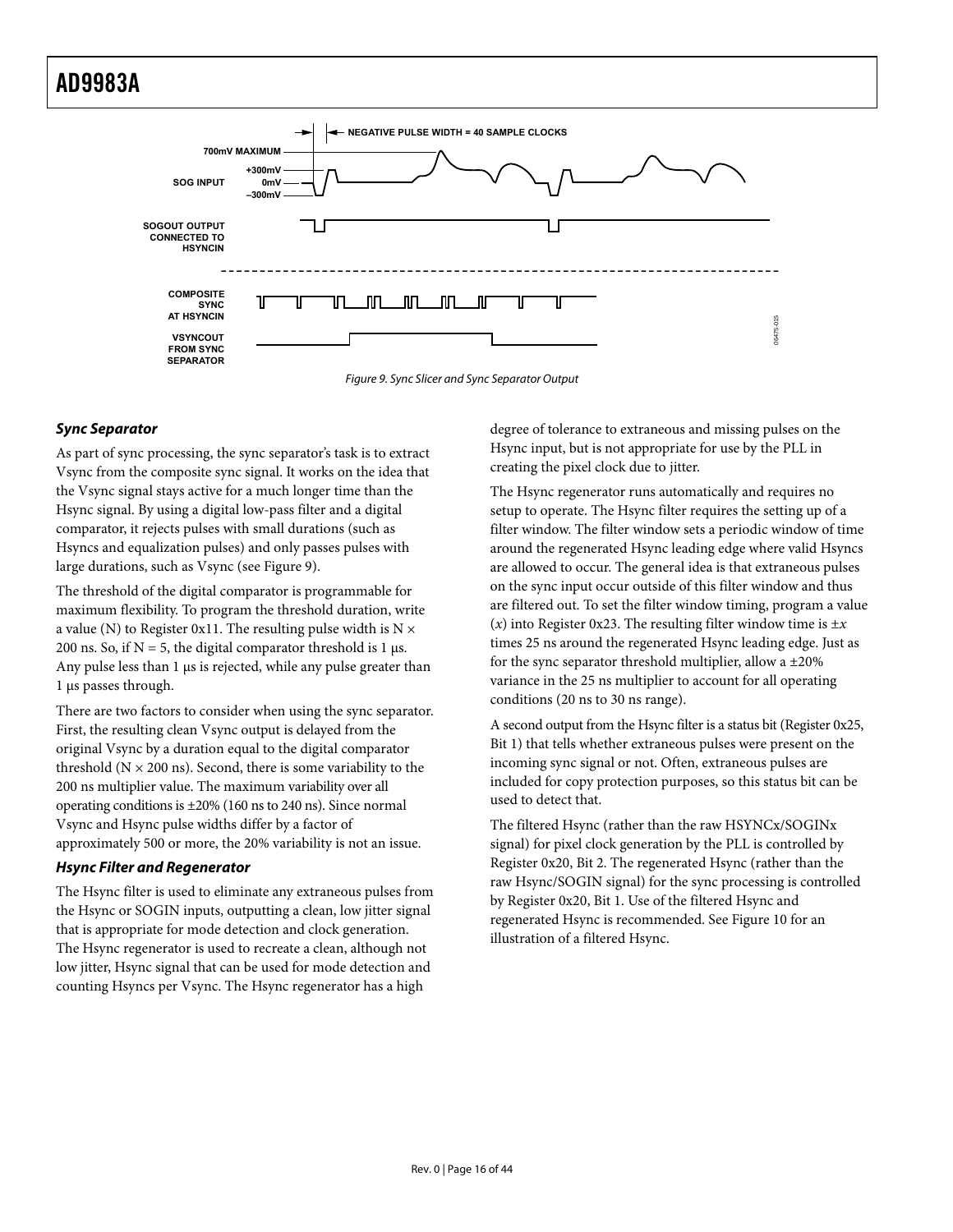



# <span id="page-16-0"></span>**Vsync Filter and Odd/Even Fields**

The Vsync filter is used to eliminate spurious Vsyncs, maintain a stable timing relationship between the Vsync and Hsync output signals, and generate the odd/even field output.

<span id="page-16-2"></span><span id="page-16-1"></span>The filter works by examining the placement of Vsync with respect to Hsync and if necessary shifting it in time slightly. The goal is to keep the Vsync and Hsync leading edges from switching at the same time, thus eliminating confusion as to when the first line of a frame occurs. Register 0x14, Bit 2 enables the Vsync filter. Use of the Vsync filter is recommended for all cases, including interlaced video, and is required when using the Hsyncs per Vsync counter. [Figure 11](#page-16-1) and [Figure 12](#page-16-2) illustrate even/odd field determination in two situations.



Figure 12. Vsync Filter—Even Field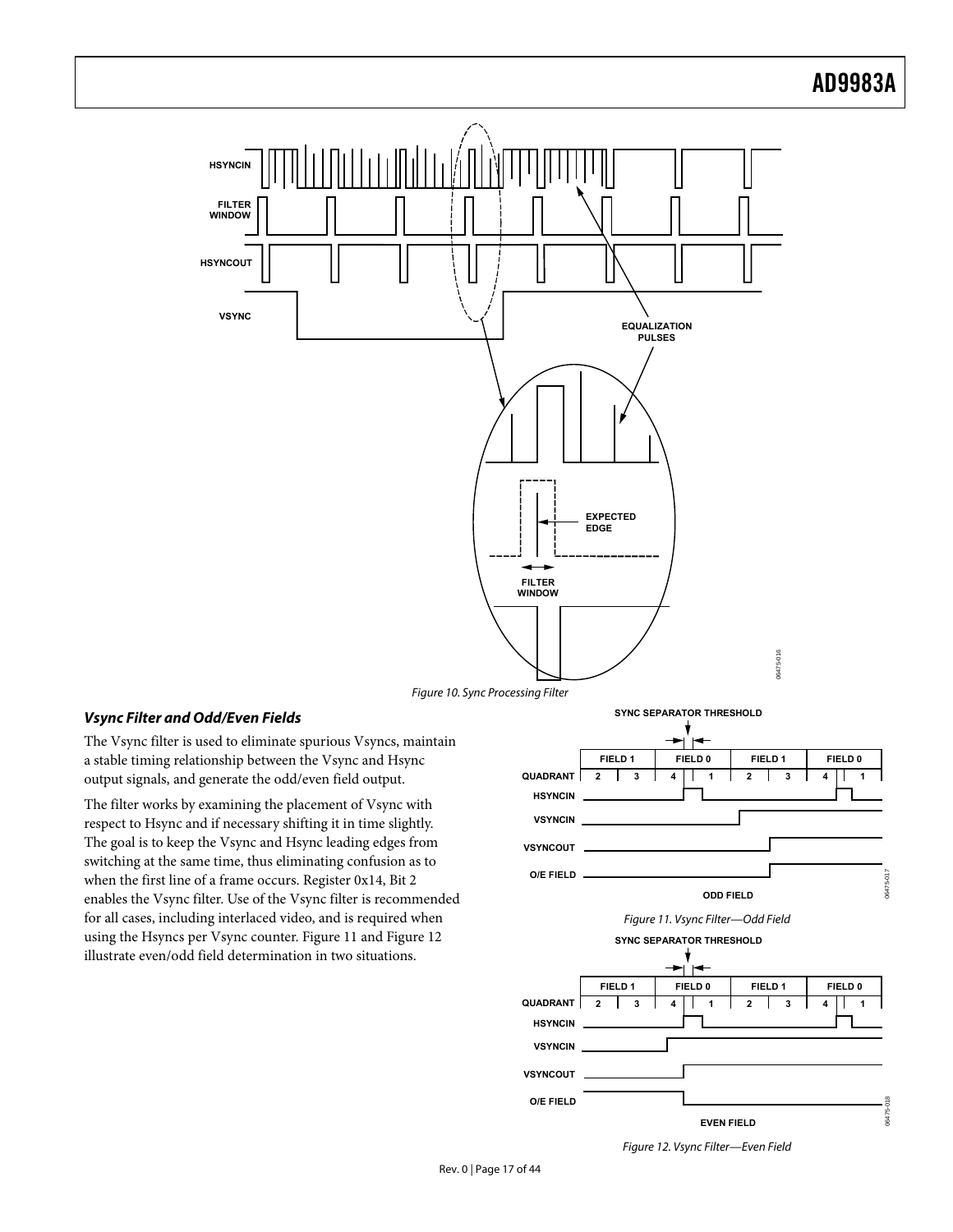# <span id="page-17-3"></span><span id="page-17-1"></span><span id="page-17-0"></span>**POWER MANAGEMENT**

To meet display requirements for low standby power, the AD9983A includes a power-down mode. The power-down state can be controlled manually (via Pin 17 or Register 0x1E, Bit 3), or automatically by the chip. If automatic control is selected (Register 0x1E, Bit 4), the AD9983A decision is based on the status of the sync detect bits (Register 0x24, Bit 2, Bit 3, Bit 6, and Bit 7). If either an Hsync or a sync-on-green input is detected on any input, the chip powers up, otherwise it powers down. For manual control, the AD9983A allows flexibility of control through both a dedicated pin and a register bit. The dedicated pin allows a hardware watchdog circuit to control power-down, while the register bit allows power-down to be controlled by software. With manual power-down control, the polarity of the power-down pin must be set (Register 0x1E, Bit 2) whether the pin is used or not. If unused, it is recommended to set the polarity to active high and hardwire the pin to ground with a 10 kΩ resistor.

In power-down mode, there are several circuits that continue to operate as normal. The serial register and sync detect circuits maintain power so that the AD9983A can be woken up from its power-down state. The bandgap circuit maintains power because it is needed for sync detection. The sync-on-green and SOGOUT functions continue to operate because the SOGOUT output is needed when sync detection is performed by a secondary chip. All of these circuits require minimal power to operate. Typical standby power on the AD9983A is about 50 mW.

There are two options that can be selected when in powerdown. These are controlled by Bit 0 and Bit 1 in Register 0x1E. Bit 0 controls whether the SOGOUT pin is in high impedance or not. In most cases, the user will not place SOGOUT in high impedance during normal operation. The option to put SOGOUT in high impedance is included mainly to allow for factory testing modes. Bit 1 keeps the AD9983A powered up while placing only the outputs in high impedance. This option is useful when the data outputs from two chips are connected on a PCB and the user wants to switch instantaneously between the two.

|            |                                                | <b>Inputs</b>           |                          |                                                                      |
|------------|------------------------------------------------|-------------------------|--------------------------|----------------------------------------------------------------------|
| Mode       | <b>Auto Power-Down</b><br>Control <sup>1</sup> | Power-Down <sup>2</sup> | Sync Detect <sup>3</sup> | <b>Powered On/Comments</b>                                           |
| Power-Up   |                                                |                         |                          | Everything                                                           |
| Power-Down |                                                | Х                       |                          | Only the serial bus, sync activity detect,<br>SOG, bandgap reference |
| Power-Up   | 0                                              | 0                       | х                        | Everything                                                           |
| Power-Down | 0                                              |                         | х                        | Only the serial bus, sync activity detect,<br>SOG, bandgap reference |

# **Table 11. Power-Down Control and Mode Descriptions**

1 Auto power-down control is set by Register 0x1E, Bit 4.

2 Power-down is controlled by OR'ing Pin 17 with Register 0x1E, Bit 3. The polarity of Pin 17 is set by Register 0x1E, Bit 2.

<sup>3</sup> Sync detect is determined by OR'ing Register 0x24, Bit 2, Bit 3, Bit 6, and Bit 7.

# **TIMING DIAGRAMS**

<span id="page-17-2"></span>The timing diagrams in [Figure 13](#page-17-2) to [Figure 16](#page-18-1) show the operation of the AD9983A. The output data clock signal is created so that its rising edge always occurs between data transitions and can be used to latch the output data externally. There is a pipeline in the AD9983A, which must be flushed before valid data becomes available. This means six data sets are presented before valid data is available.

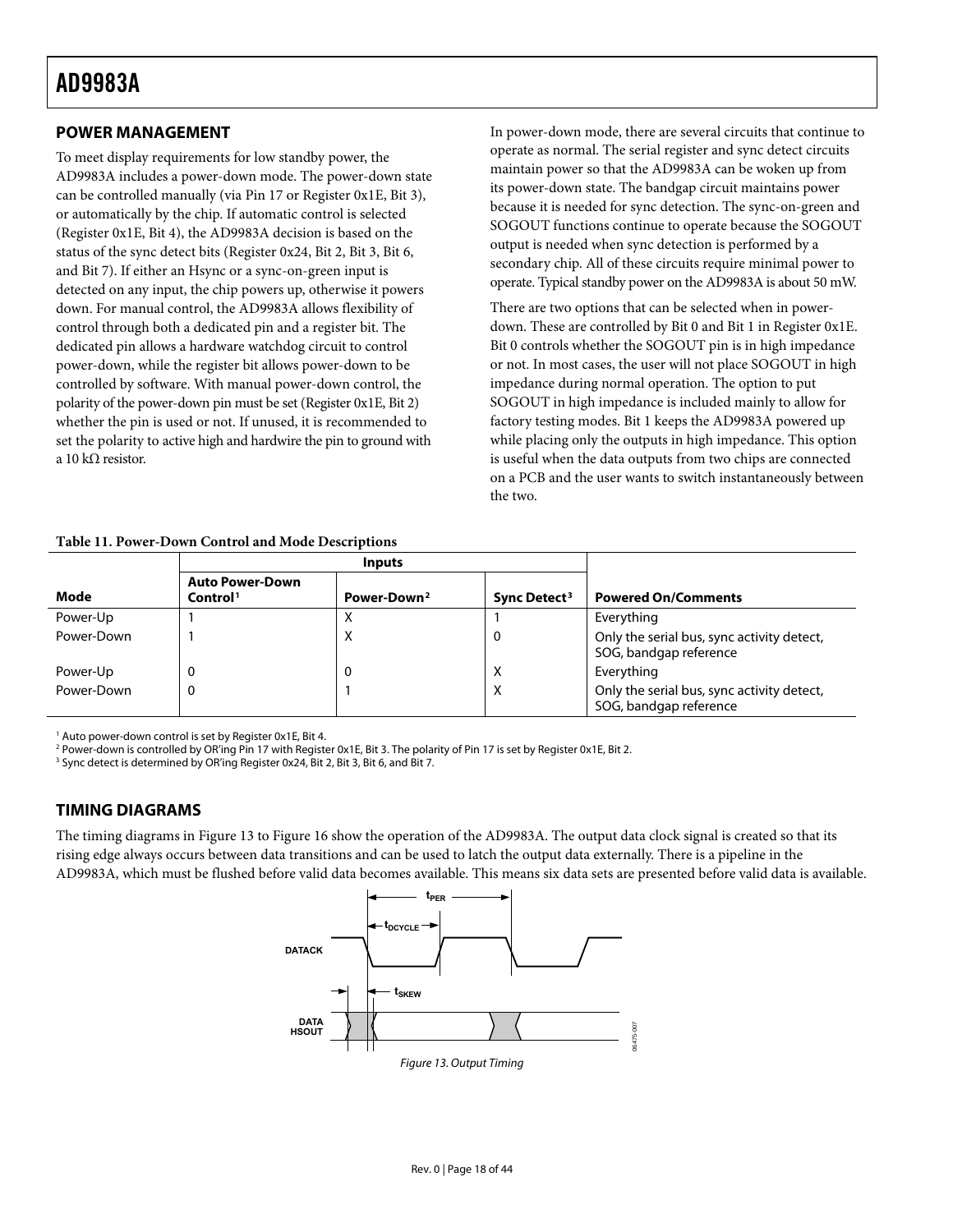<span id="page-18-0"></span>

# <span id="page-18-1"></span>**HSYNC TIMING**

The Hsync is processed in the AD9983A to eliminate ambiguity in the timing of the leading edge with respect to the phasedelayed pixel clock and data.

The Hsync input is used as a reference to generate the pixel sampling clock. The sampling phase can be adjusted with respect to Hsync through a full 360° in 32 steps via the phase adjust register (to optimize the pixel sampling time). Display systems use Hsync to align memory and display write cycles, so it is important to have a stable timing relationship between Hsync output (HSOUT) and the data clock (DATACK).

Three things happen to Hsync in the AD9983A. First, the polarity of Hsync input is determined and thus has a known output polarity. The known output polarity can be programmed either active high or active low (Register 0x12, Bit 3). Second, HSOUT is aligned with DATACK and data outputs. Third, the duration of HSOUT (in pixel clocks) is set via Register 0x13. HSOUT is the sync signal that should be used to drive the rest of the display system.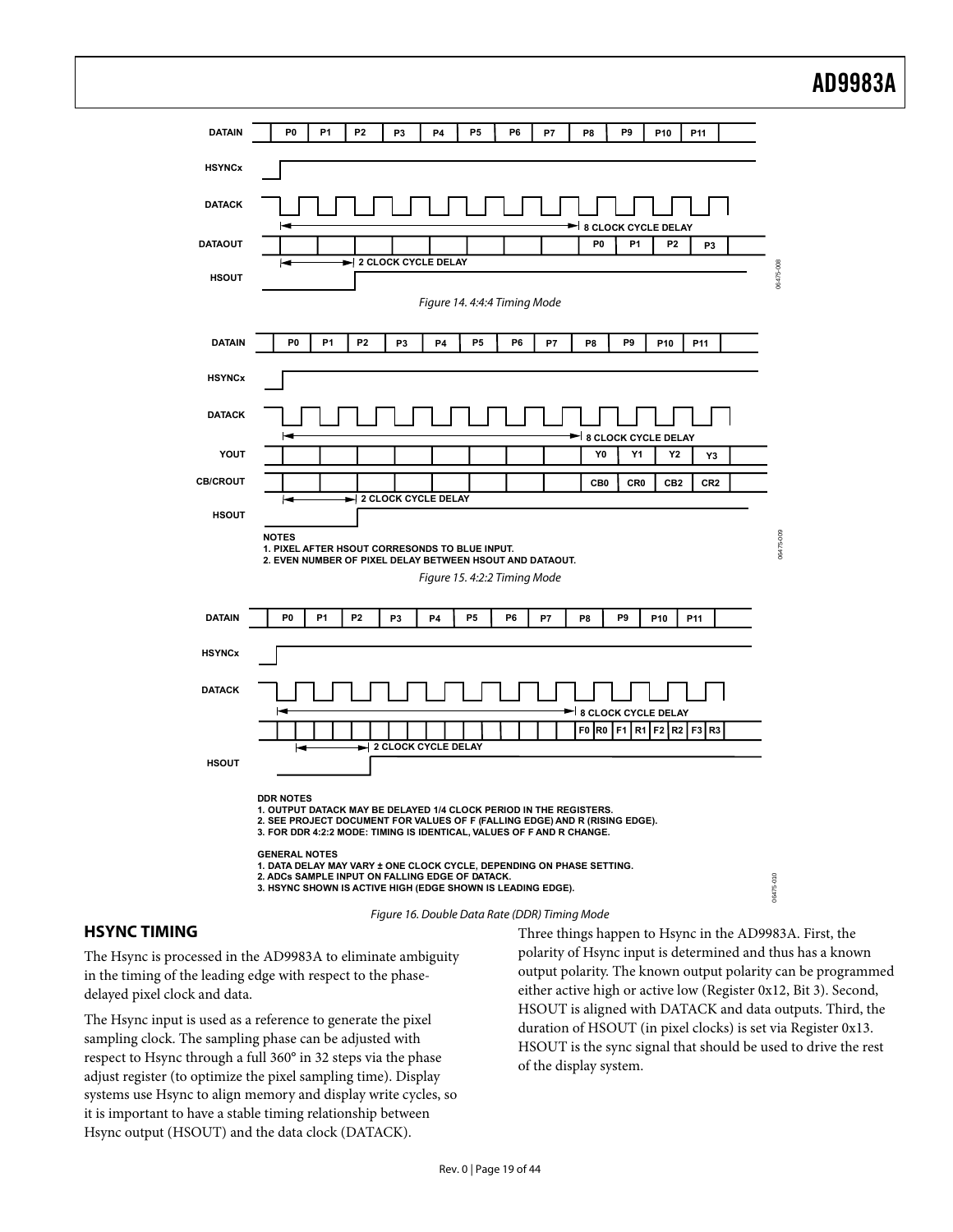# <span id="page-19-2"></span><span id="page-19-0"></span>**COAST TIMING**

In most computer systems, the Hsync signal is provided continuously on a dedicated wire. In these systems, the coast input and function are unnecessary and should not be used.

In some systems, however, Hsync is disturbed during the vertical sync period (Vsync). In some cases, Hsync pulses disappear. In other systems, such as those that employ composite sync (Csync) signals or embedded sync-on-green, Hsync may include equalization pulses or other distortions during Vsync. To avoid upsetting the clock generator during Vsync, it is important to ignore these distortions. If the pixel clock PLL sees extraneous pulses, it attempts to lock to this new frequency, and will have changed frequency by the end of the Vsync period. It then takes a few lines of correct Hsync timing to recover at the beginning of a new frame, resulting in a tearing of the image at the top of the display.

The COAST input is provided to eliminate this problem. It is an asynchronous input that disables the PLL input and holds the clock at its current frequency. The PLL can free run for several lines without significant frequency drift. Coast can be generated internally by the AD9983A (see Register 0x18) or can be provided externally by the graphics controller.

When internal coast is selected (Register 0x18, Bit  $7 = 0$ , and Register 0x14, Bits[7:6] to select source), Vsync is used as a basis for determining the position of COAST. The internal coast signal is enabled a programmed number of Hsync periods before the periodic Vsync signal (Precoast Register 0x16) and dropped a programmed number of Hsync periods after Vsync (Postcoast Register 0x17). It is recommended that the Vsync filter be enabled when using the internal coast function to allow the AD9983A to determine precisely the number of Hsyncs/Vsync and their location. In many applications where disruptions occur and coast is used, values of 2 for Precoast and 10d for Postcoast are sufficient to avoid most extraneous pulses.

# **OUTPUT FORMATTER**

The output formatter is capable of generating several output formats to be presented to the 24 data output pins. The output formats and the pin assignments for each format are listed in [Table 12](#page-19-1). Also, there are several clock options for the output clock. The user may select the pixel clock, a 90° phase-shifted pixel clock, a 2× pixel clock, or a fixed frequency 40 MHz clock for test purposes. The output clock may also be inverted.

Data output is available as 24-pin RGB or YCbCr, or if either 4:2:2 or 4:4:4 DDR is selected, a secondary channel is available. This secondary channel is always 4:2:2 DDR and allows the flexibility of having a second channel with the same video data that can be utilized by either another display or even a storage device. Depending on the choice of output modes, the primary output can be 24 pins, 16 pins, or as little as 12 pins.

# **Mode Descriptions**

#### **4:4:4**

All channels come out with their 8 data bits at the same time. Data is aligned to the negative edge of the clock for easy capture. This is the normal 24-bit output mode for RGB or 4:4:4 YCbCr.

#### **4:2:2**

Red and green channels contain 4:2:2 formatted data (16 pins) with Y data on the green channel and Cb, Cr data on the red channel. Data is aligned to the negative edge of the clock. The blue channel contains the secondary channel with Cb, Y, Cr, Y formatted 4:2:2 DDR data. The data edges are aligned to both edges of the pixel clock, so use of the 90° clock may be necessary to capture the DDR data.

#### **4:4:4 DDR**

This mode puts out full 4:4:4 data on 12 bits of the red and green channels, thus saving 12 pins. The first half (RGB[11:0]) of the 24-bit data is sent on the rising edge and the second half (RGB[23:12]) is sent on the falling edge. DDR 4:2:2 data is sent on the blue channel, as in 4:2:2 mode.

 $RGB [23:0] = R [7:0] + G [7:0] + B [7:0],$  so RGB  $[23:12] = R [7:0] + G [7:4]$  and  $RGB [11:0] = G [3:0] + B [7:0]$ 

#### **Table 12. Output Formats**

<span id="page-19-1"></span>

| Port        | Red                        |  |   |        |                        |  |  | Green                           |  |  |     |                             | <b>Blue</b> |                             |   |  |  |  |   |  |  |  |  |
|-------------|----------------------------|--|---|--------|------------------------|--|--|---------------------------------|--|--|-----|-----------------------------|-------------|-----------------------------|---|--|--|--|---|--|--|--|--|
| <b>Bit</b>  | o                          |  | Д |        |                        |  |  |                                 |  |  | Д   |                             |             |                             | 0 |  |  |  | д |  |  |  |  |
| 4:4:4       |                            |  |   | Red/Cr |                        |  |  | Green/Y                         |  |  |     |                             |             | Blue/Cb                     |   |  |  |  |   |  |  |  |  |
| $4:2:2^{1}$ |                            |  |   | Cb. Cr |                        |  |  |                                 |  |  |     |                             |             | DDR 4:2:2 ↑ Cb, Cr ↓ Y, Y   |   |  |  |  |   |  |  |  |  |
| 4:4:4 DDR   | DDR $\uparrow$ 2 G [3:0]   |  |   |        | DDR $\uparrow$ B [7:4] |  |  | DDR ↑ B [3:0]                   |  |  | N/A |                             |             | DDR 4:2:2 $\uparrow$ Cb, Cr |   |  |  |  |   |  |  |  |  |
|             | DDR $\downarrow^2$ R [7:0] |  |   |        |                        |  |  | N/A<br>DDR $\downarrow$ G [7:4] |  |  |     | DDR 4:2:2 $\downarrow$ Y, Y |             |                             |   |  |  |  |   |  |  |  |  |

1 For 4:2:2 Cb sent before Cr.

 $^{\rm 2}$  Arrows in table indicate clock edge. Rising edge of clock =  $\uparrow$ , falling edge =  $\downarrow$ .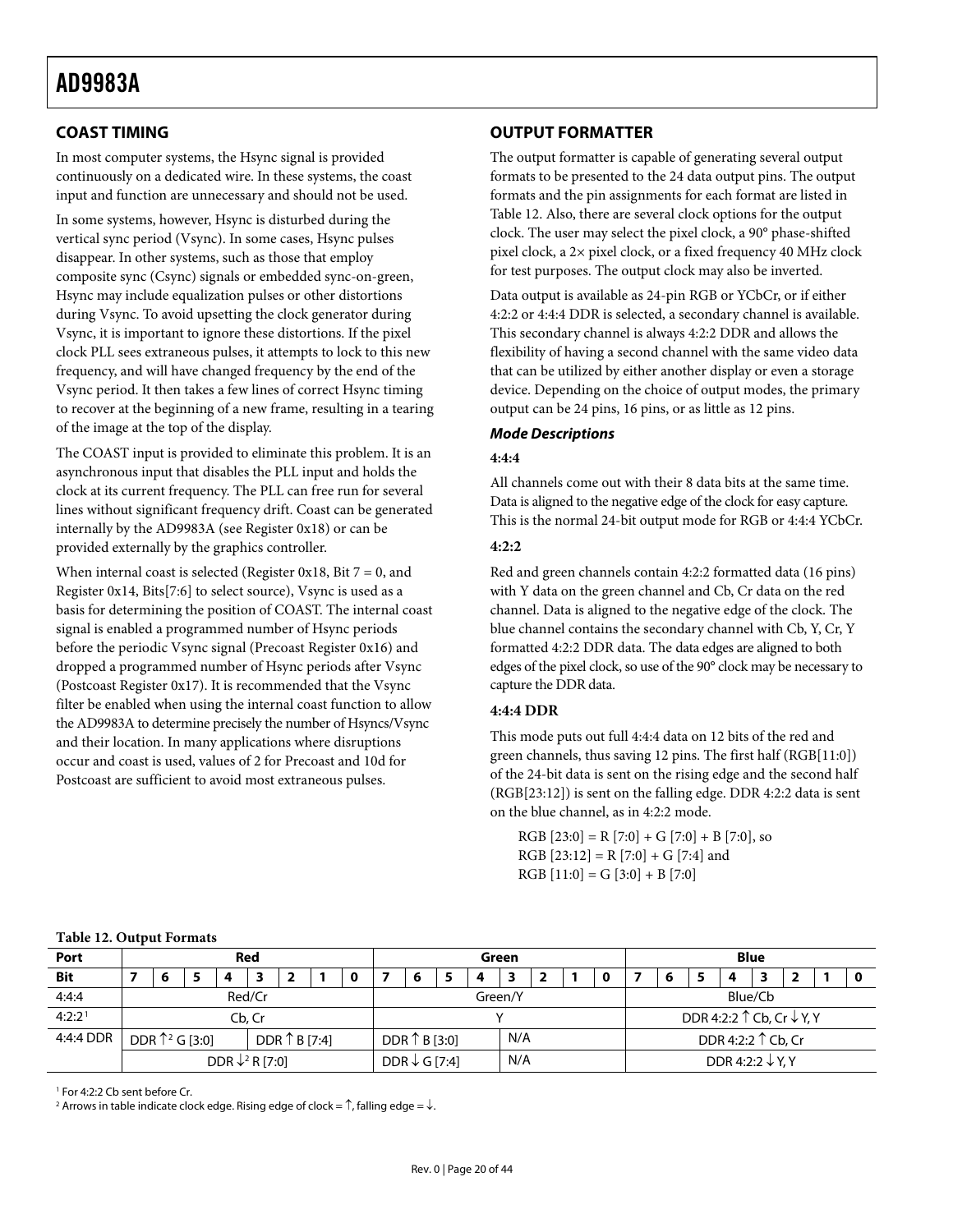# <span id="page-20-1"></span><span id="page-20-0"></span>2-WIRE SERIAL CONTROL PORT

A 2-wire serial interface control interface is provided. Up to two AD9983A devices may be connected to the 2-wire serial interface, with each device having a unique address.

The 2-wire serial interface comprises a clock (SCL) and a bidirectional data (SDA) pin. The analog flat panel interface acts as a slave for receiving and transmitting data over the serial interface. When the serial interface is not active, the logic levels on SCL and SDA are pulled high by external pull-up resistors.

Data received or transmitted on the SDA line must be stable for the duration of the positive-going SCL pulse. Data on SDA must change only when SCL is low. If SDA changes state while SCL is high, the serial interface interprets that action as a start or stop sequence.

The following are the five components to serial bus operation:

- Start signal
- Slave address byte
- Base register address byte
- Data byte to read or write
- Stop signal

When the serial interface is inactive (SCL and SDA are high), communications are initiated by sending a start signal. The start signal is a high-to-low transition on SDA while SCL is high. This signal alerts all slaved devices that a data transfer sequence is coming.

The first 8 bits of data transferred after a start signal comprise a 7-bit slave address (the first 7 bits) and a single R/W bit (the eighth bit). The  $R/\overline{W}$  bit indicates the direction of data transfer, read from 1 or write to 0 on the slave device. If the transmitted slave address matches the address of the device, the AD9983A acknowledges the match by bringing SDA low on the ninth SCL pulse. If the addresses do not match, the AD9983A does not acknowledge it.

#### **Table 13. Serial Port Addresses**

| Bit 7    | Bit 6 | Bit 5 | Bit 4 | Bit 3 | Bit 2 | Bit 1 |
|----------|-------|-------|-------|-------|-------|-------|
| A6 (MSB) | A5    | A4    | A3    | A2    | A1    | A0    |
|          |       |       |       |       |       | 0     |
|          |       |       |       |       |       |       |

# **DATA TRANSFER VIA SERIAL INTERFACE**

For each byte of data read or written, the MSB is the first bit in the sequence.

If the AD9983A does not acknowledge the master device during a write sequence, the SDA remains high so the master can generate a stop signal. If the master device does not acknowledge the AD9983A during a read sequence, the AD9983A interprets this as end of data. The SDA remains high so the master can generate a stop signal.

Writing data to specific control registers of the AD9983A requires writing to the 8-bit address of the control register of interest after the slave address has been established. This control register address is the base address for subsequent write operations. The base address auto-increments by one for each byte of data written after the data byte intended for the base address. If more bytes are transferred than there are available addresses, the address does not increment and remains at its maximum value of 0x2E. Any base address higher than 0x2E will not produce an acknowledge signal. Data are read from the control registers of the AD9983A in a similar manner. Reading requires two data transfer operations:

The base address must be written with the R/W bit of the slave address byte low to set up a sequential read operation. Reading (the R/W bit of the slave address byte high) begins at the previously established base address. The address of the read register auto-increments after each byte is transferred.

To terminate a read/write sequence to the AD9983A, a stop signal must be sent. A stop signal comprises a low-to-high transition of SDA while SCL is high.

A repeated start signal occurs when the master device driving the serial interface generates a start signal without first generating a stop signal to terminate the current communication. This is used to change the mode of communication (read, write) between the slave and master without releasing the serial interface lines.



Figure 17. Serial Port Read/Write Timing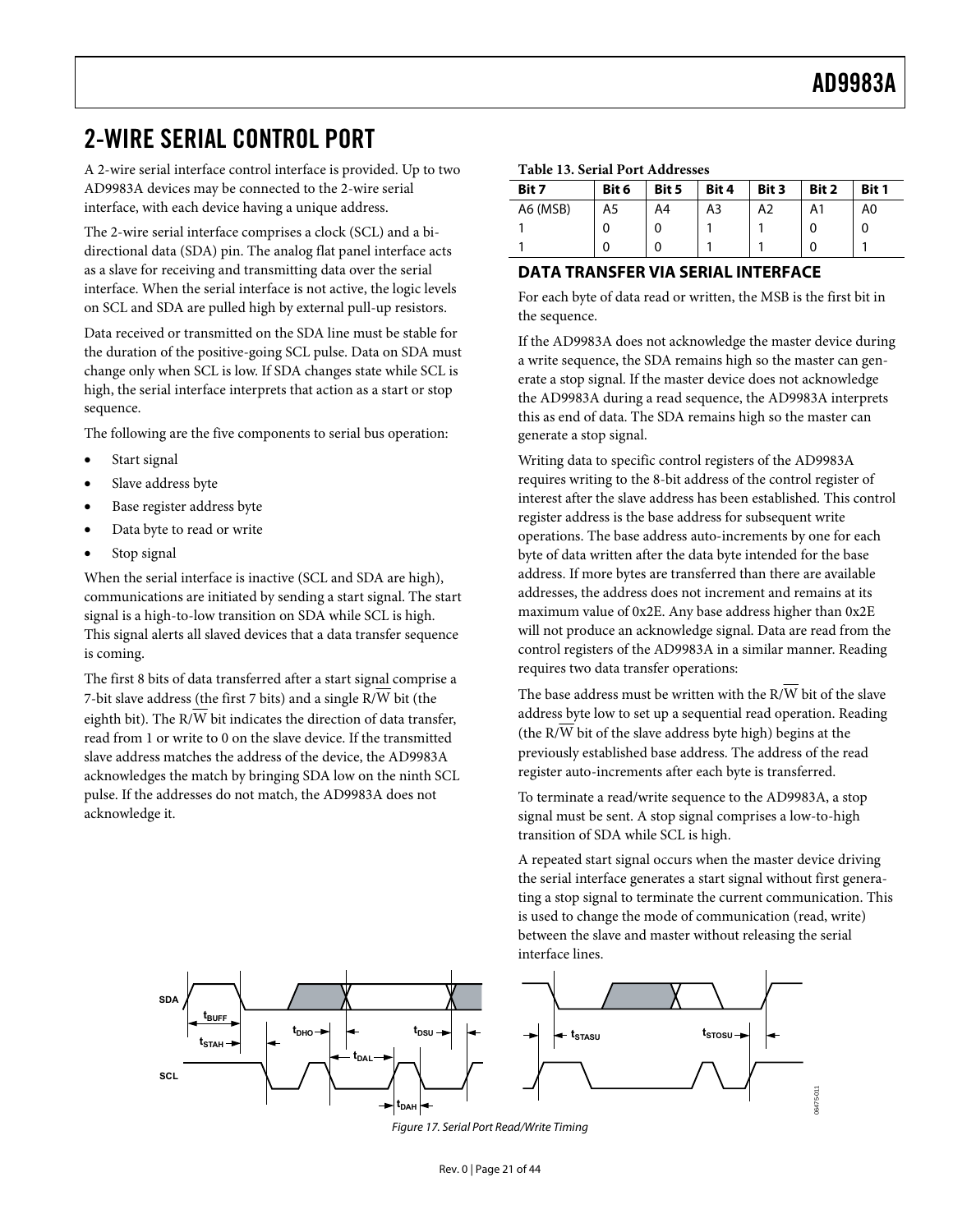# **Serial Interface Read/Write Examples**

# **Write to One Control Register**

- 1. Start signal
- 2. Slave address byte  $(R/\overline{W})$  bit = low)
- 3. Base address byte
- 4. Data byte to base address
- 5. Stop signal

# **Write to Four Consecutive Control Registers**

- 1. Start signal
- 2. Slave address byte  $(R/\overline{W})$  bit = low)
- 3. Base address byte
- 4. Data byte to base address
- 5. Data byte to (base address  $+1$ )
- 6. Data byte to (base address  $+ 2$ )
- 7. Data byte to (base address  $+3$ )
- 8. Stop signal

# **Read from One Control Register**

- 1. Start signal
- 2. Slave address byte  $(R/\overline{W})$  bit = low)
- 3. Base address byte
- 4. Start signal
- 5. Slave address byte  $(R/\overline{W})$  bit = high)
- 6. Data byte from base address
- 7. Stop signal

# **Read from Four Consecutive Control Registers**

- 1. Start signal
- 2. Slave address byte  $(R/\overline{W})$  bit = low)
- 3. Base address byte
- 4. Start signal
- 5. Slave address byte  $(R/\overline{W})$  bit = high)
- 6. Data byte from base address
- 7. Data byte from (base address  $+1$ )
- 8. Data byte from (base address + 2)
- 9. Data byte from (base address  $+3$ )
- 10. Stop signal

 $SBA$   $\left($  **BIT 7** $\left($  **BIT 6** $\left($  **BIT 5** $\left($  **BIT 4** $\left($  **BIT 2** $\left($  **BIT 4** $\left($  **BIT 1** $\left($  **BIT 0** $\left($  **ACK SCL** 06475-012 Figure 18. Serial Interface—Typical Byte Transfer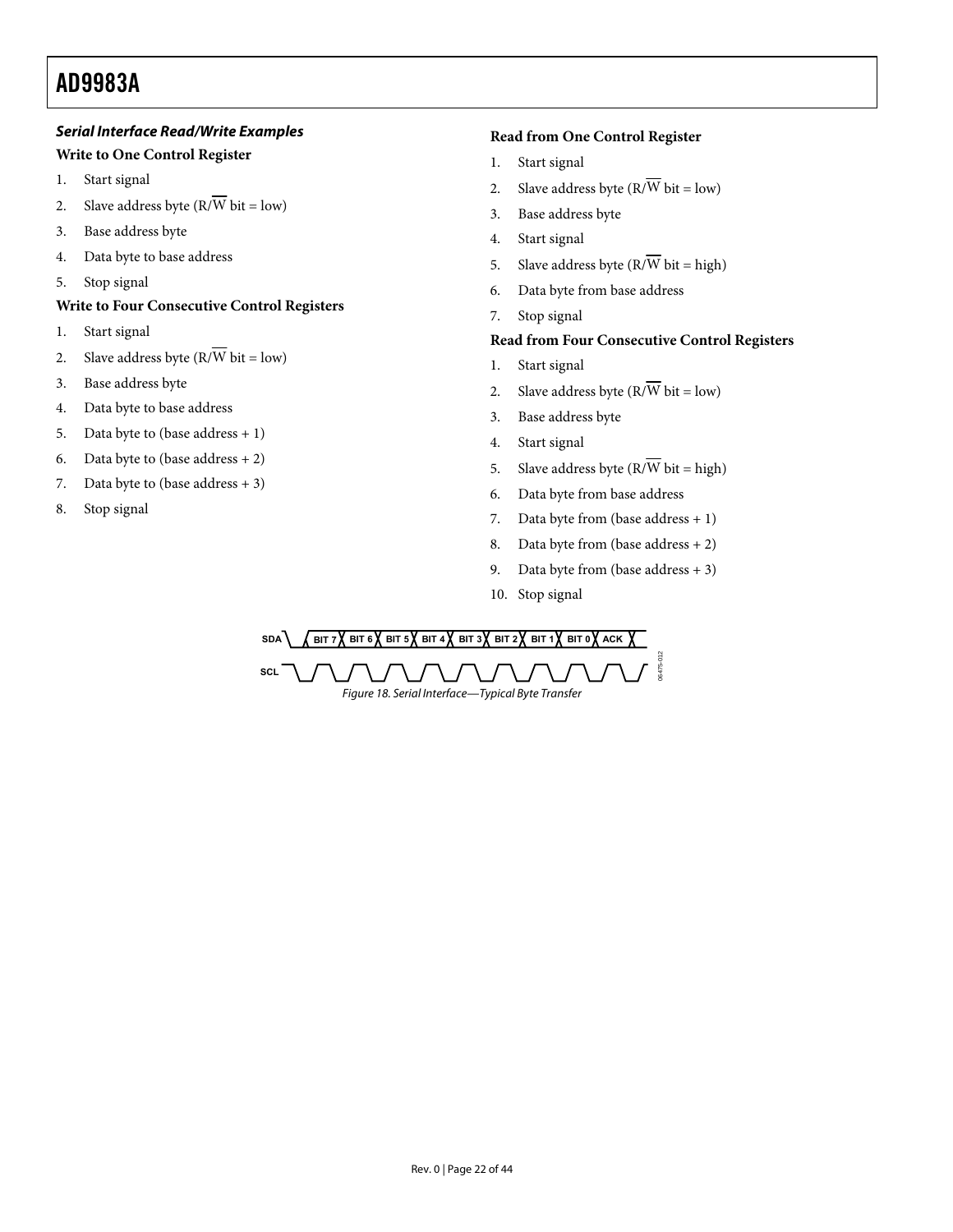# <span id="page-22-0"></span>2-WIRE SERIAL REGISTER MAP

The AD9983A is initialized and controlled by a set of registers that determine the operating modes. An external controller is employed to write and read the control registers through the 2-wire serial interface port.

| Hex<br><b>Address</b> | Read/Write,<br><b>Read Only</b> | <b>Bits</b>    | <b>Default</b><br><b>Value</b> | <b>Register Name</b>        | <b>Description</b>                                                                                                                                                                                                                                |
|-----------------------|---------------------------------|----------------|--------------------------------|-----------------------------|---------------------------------------------------------------------------------------------------------------------------------------------------------------------------------------------------------------------------------------------------|
| 0x00                  | <b>RO</b>                       | 7:0            |                                | Chip Revision               | An 8-bit register that represents the silicon revision level.                                                                                                                                                                                     |
| 0x01                  | $R/\overline{W}$                | 7:0            | 0110 1001                      | PLL Div MSB                 | This register is for Bits [11:4] of the PLL divider. Larger values mean<br>the PLL operates at a faster rate. This register should be loaded first<br>whenever a change is needed. (This will give the PLL more time to<br>$lock$ ). <sup>1</sup> |
| 0x02                  | $R/\overline{W}$                | 7:4            | 1101 ****                      | PLL Div LSB                 | LSBs of the PLL Divider Word. Links to the PLL Div MSB to make a<br>12-bit register. <sup>1</sup>                                                                                                                                                 |
| 0x03                  | $R/\overline{W}$                | 7:6            | $01******$                     | VCO/CPMP                    | VCO Range. Selects VCO frequency range. (See PLL section).                                                                                                                                                                                        |
|                       |                                 | 5:3            | $**001***$<br>**** *0**        |                             | Charge Pump Current. Varies the current that drives the low-pass<br>filter. (See PLL section).<br><b>External Clock Enable.</b>                                                                                                                   |
|                       |                                 | 2              |                                |                             |                                                                                                                                                                                                                                                   |
| 0x04                  | $R/\overline{W}$                | 7:3            | 1000 0***                      | Phase Adjust                | ADC Clock Phase Adjustment. Larger values mean more delay.<br>$(1$ LSB = T/32).                                                                                                                                                                   |
| 0x05                  | $R/\overline{W}$                | 6:0            | *100 0000                      | <b>Red Gain MSB</b>         | 7-Bit Red Channel Gain Control. Controls the ADC input range<br>(contrast) of each respective channel. Bigger values give less<br>contrast. <sup>2</sup>                                                                                          |
| 0x06                  | $R/\overline{W}$                | 7:0            | 0000 0000                      |                             | Must be written to 0x00 following a write of Reg. 0x05 for proper<br>operation.                                                                                                                                                                   |
| 0x07                  | R/W                             | 6:0            | *100 0000                      | Green Gain MSB              | 7-Bit Green Channel Gain Control. Controls the ADC input range<br>(contrast) of each respective channel. Bigger values give less<br>contrast. $2$                                                                                                 |
| 0x08                  | R/W                             | 7:0            | 0000 0000                      |                             | Must be written to 0x00 following a write of Reg. 0x07 for proper<br>operation.                                                                                                                                                                   |
| 0x09                  | $R/\overline{W}$                | 6:0            | *100 0000                      | <b>Blue Gain MSB</b>        | 7-Bit Blue Channel Gain Control. Controls the ADC input range<br>(contrast) of each respective channel. Bigger values give less<br>contrast. $2$                                                                                                  |
| 0x0A                  | $R/\overline{W}$                | 7:0            | 0000 0000                      |                             | Must be written to 0x00 following a write of Reg. 0x09 for proper<br>operation.                                                                                                                                                                   |
| 0x0B                  | R/W                             | 7:0            | 0100 0000                      | Red Offset MSB              | 8-Bit MSB of the Red Channel Offset Control. Controls the dc offset<br>(brightness) of each respective channel. Bigger values decrease<br>brightness. <sup>1</sup>                                                                                |
| 0x0C                  | $R/\overline{W}$                | $\overline{7}$ | $0******$                      | Red Offset LSB              | Linked with Reg. 0x0B to form the 9-bit red offset that controls the<br>dc offset (brightness) of the red channel in auto-offset mode.                                                                                                            |
| 0x0D                  | $R/\overline{W}$                | 7:0            | 0100 0000                      | Green Offset MSB            | 8-Bit MSB of the Green Channel Offset Control. Controls the dc<br>offset (brightness) of each respective channel. Bigger values<br>decrease brightness. <sup>1</sup>                                                                              |
| 0x0E                  | $R/\overline{W}$                | $\overline{7}$ | $0******$                      | Green Offset LSB            | Linked with Reg. 0x0D to form the 9-bit green offset that controls<br>the dc offset (brightness) of the green channel in auto-offset mode.                                                                                                        |
| 0x0F                  | $R/\overline{W}$                | 7:0            | 0100 0000                      | <b>Blue Offset MSB</b>      | 8-Bit MSB of the Red Channel Offset Control. Controls the dc offset<br>(brightness) of each respective channel. Bigger values decrease<br>brightness. <sup>1</sup>                                                                                |
| 0x10                  | $R/\overline{W}$                | $\overline{7}$ | $0******$                      | <b>Blue Offset LSB</b>      | Linked with Reg. 0x0F to form the 9-bit blue offset that controls the<br>dc offset (brightness) of the blue channel in auto-offset mode.                                                                                                          |
| 0x11                  | R/W                             | 7:0            | 0010 0000                      | Sync Separator<br>Threshold | This register sets the threshold of the sync separator's digital<br>comparator.                                                                                                                                                                   |

**Table 14. Control Register Map**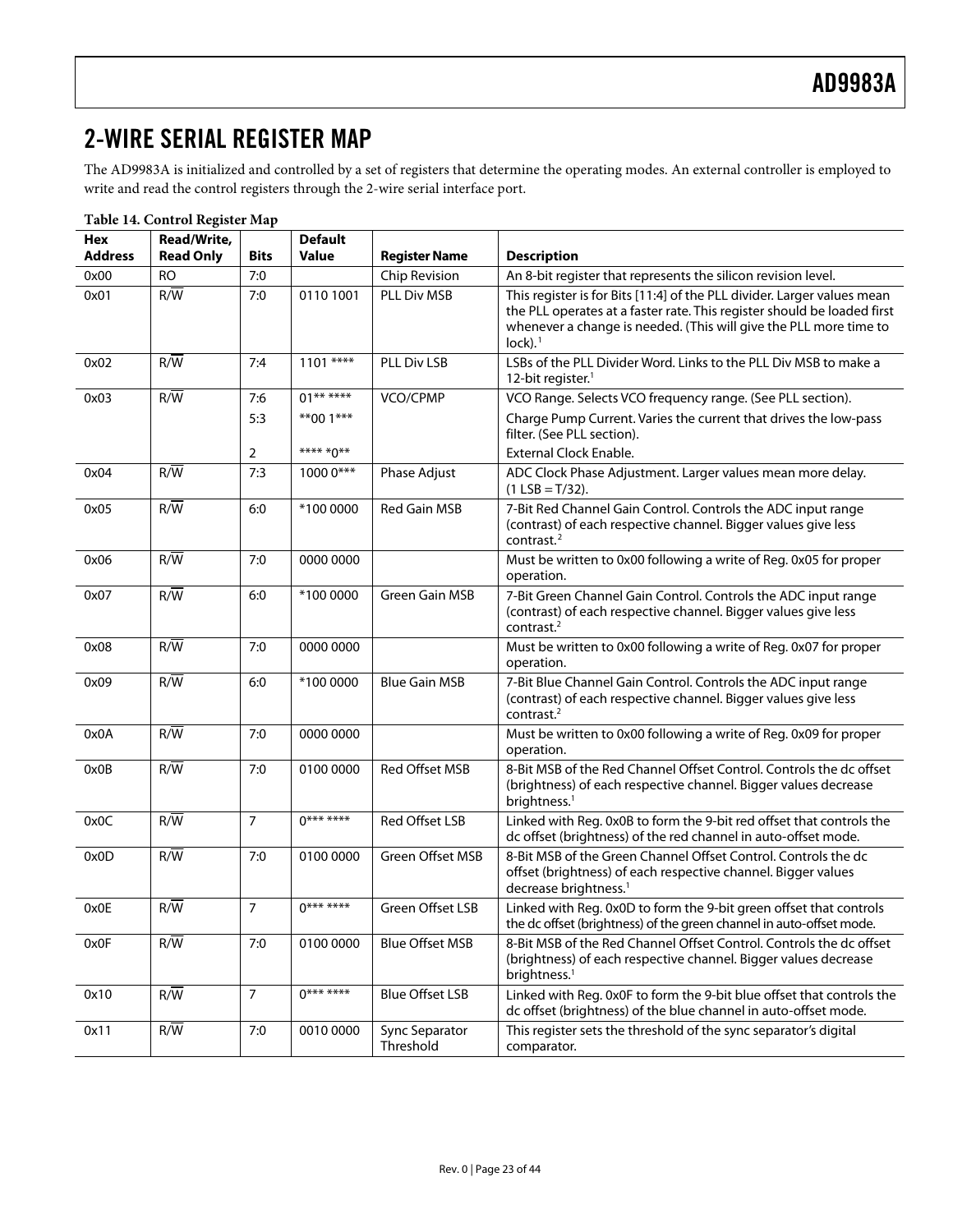| Hex            | Read/Write,      |                | <b>Default</b>   |                            |                                                                                                                                                                                                                        |
|----------------|------------------|----------------|------------------|----------------------------|------------------------------------------------------------------------------------------------------------------------------------------------------------------------------------------------------------------------|
| <b>Address</b> | <b>Read Only</b> | <b>Bits</b>    | <b>Value</b>     | <b>Register Name</b>       | <b>Description</b>                                                                                                                                                                                                     |
| 0x12           | R/W              | $\overline{7}$ | $0******$        | <b>Hsync Control</b>       | Active Hsync Override.<br>$0$ = The chip determines the active Hsync source<br>1 = The active Hsync source is set by Reg. 0x12, Bit 6                                                                                  |
|                |                  | 6              | $*0******$       |                            | Selects the source of the Hsync for PLL and sync processing. This bit is<br>used only if Reg. 0x12, Bit 7 is set to 1 or if both syncs are active.<br>$0 =$ Hsync is from HSYNCx input pin<br>1 = Hsync is from SOGINx |
|                |                  | 5              | ** $0$ * ****    |                            | Hsync Input Polarity Override.<br>$0 =$ The chip selects the Hsync input polarity<br>1 = The polarity of the input Hsync is controlled by Reg. 0x12, Bit 4<br>This applies to both HSYNC0 and HSYNC1.                  |
|                |                  | 4              | ***1 ****        |                            | Hsync Input Polarity. This bit is used only if Reg. 0x12, Bit 5 is set to 1.<br>$0 =$ Active low input Hsync<br>$1 =$ Active high input Hsync                                                                          |
|                |                  | 3              | **** $1***$      |                            | Sets the polarity of the Hsync output signal.<br>$0 =$ Active low Hsync output<br>$1 =$ Active high Hsync output                                                                                                       |
| 0x13           | $R/\overline{W}$ | 7:0            | 0010 0000        | <b>Hsync Duration</b>      | Sets the number of pixel clocks that HSOUT is active.                                                                                                                                                                  |
| 0x14           | R/W              | $\overline{7}$ | $0******$        | <b>Vsync Control</b>       | Active Vsync Override.<br>$0 =$ The chip determines the active Vsync source<br>1 = The active Vsync source is set by Reg. 0x14, Bit 6                                                                                  |
|                |                  | 6              | $*0******$       |                            | Selects the source of Vsync for the sync processing. This bit is used<br>only if Reg. 0x14, Bit 7 is set to 1.<br>$0 = V$ sync is from the Vsync input pin<br>$1 = V$ sync is from the sync separator                  |
|                |                  | 5              | $**\Lambda$ **** |                            | Vsync Input Polarity Override. This applies to both VSYNC0 and<br>VSYNC1.<br>$0 =$ The chip selects the input Vsync polarity<br>1 = The polarity of the input Vsync is set by Reg. 0x14, Bit 4                         |
|                |                  | 4              | $***1***$        |                            | Vsync Input Polarity. This bit is used only if Reg. 0x14, Bit 5 is set to 1.<br>$0 =$ Active low input Vsync<br>$1 =$ Active high input Vsync                                                                          |
|                |                  | 3              | **** 1***        |                            | Sets the polarity of the output Vsync signal.<br>$0 =$ Active low output Vsync<br>$1 =$ Active high output Vsync                                                                                                       |
|                |                  | 2              | **** *0**        |                            | Vsync Filter Enable. This needs to be enabled when using the<br>Hsync to Vsync counter.<br>$0 =$ The Vsync filter is disabled<br>1 = The Vsync filter is enabled                                                       |
|                |                  | 1              | **** ** 0*       |                            | Enables the Vsync duration block. This is designed to be used with<br>the Vsync filter.<br>0 = Vsync output duration is unchanged                                                                                      |
| 0x15           | R/W              | 7:0            | 0000 1010        | <b>Vsync Duration</b>      | 1 = Vsync output duration is set by Reg. 0x15<br>Sets the number of Hsyncs that Vsync out is active. This is only<br>used if Reg. 0x14, Bit 1 is set to 1.                                                             |
| 0x16           | $R/\overline{W}$ | 7:0            | 0000 0000        | Precoast                   | The number of Hsync periods to coast prior to Vsync.                                                                                                                                                                   |
| 0x17           | R/W              | 7:0            | 0000 0000        | Postcoast                  | The number of Hsync periods to coast after Vsync.                                                                                                                                                                      |
| 0x18           | R/W              | $\overline{7}$ | $0******$        | Coast and Clamp<br>Control | Coast Source. Selects the source of the coast signal.<br>$0 =$ Using internal coast generated from Vsync<br>1 = Using external coast signal from external COAST pin                                                    |
|                |                  | 6              | *0** ****        |                            | Coast Polarity Override.<br>$0$ = The chip selects the external coast polarity<br>1 = The polarity of the external coast signal is set by Reg. 0x18, Bit 5                                                             |
|                |                  | 5              | **1* ****        |                            | Coast Input Polarity. This bit is used only if Reg. 0x18, Bit 6 is set to 1.<br>$0 =$ Active low external coast<br>$1 =$ Active high external coast                                                                    |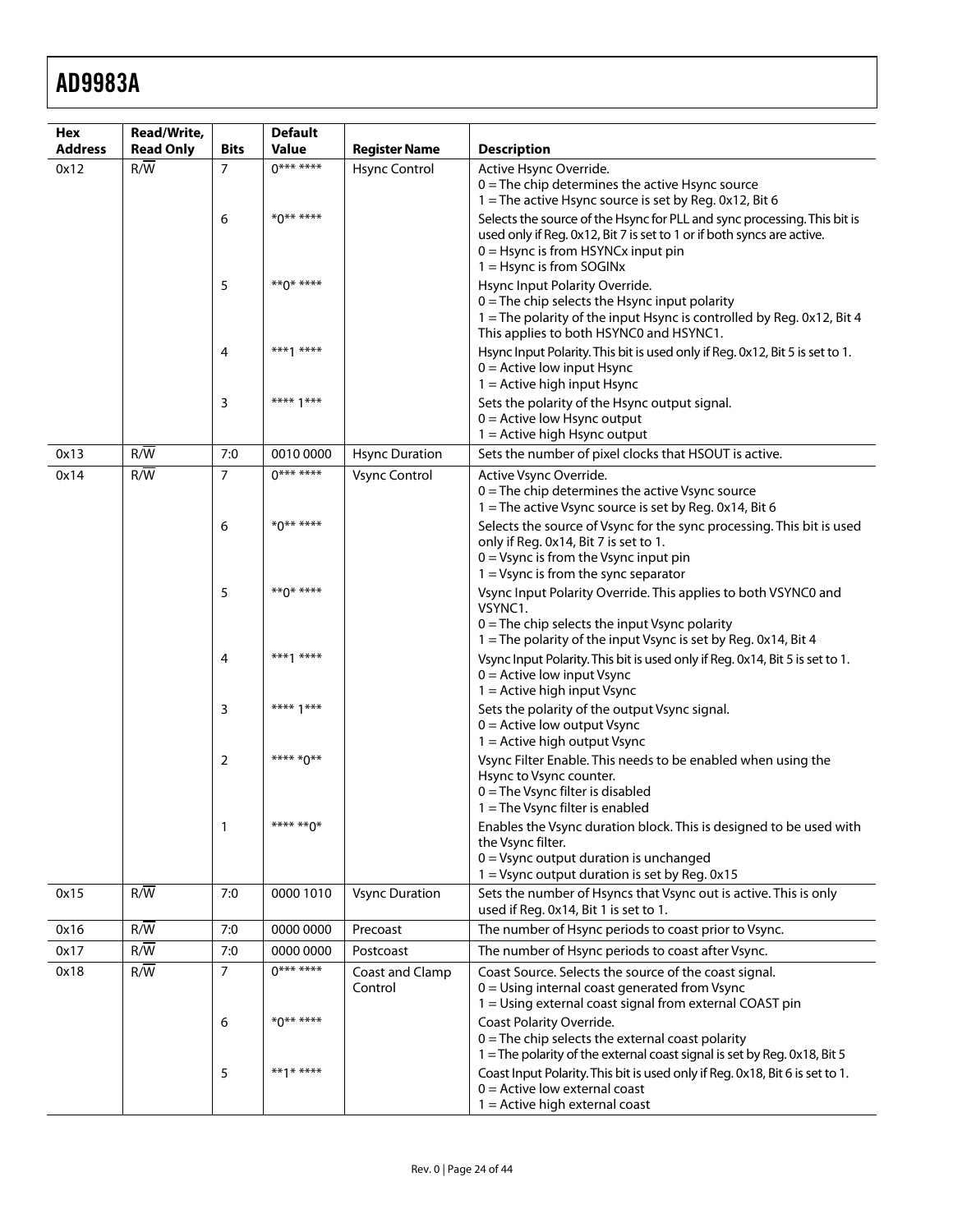| Hex            | Read/Write,      |                | <b>Default</b> |                       |                                                                                                                                                                                                                                     |
|----------------|------------------|----------------|----------------|-----------------------|-------------------------------------------------------------------------------------------------------------------------------------------------------------------------------------------------------------------------------------|
| <b>Address</b> | <b>Read Only</b> | <b>Bits</b>    | <b>Value</b>   | <b>Register Name</b>  | <b>Description</b>                                                                                                                                                                                                                  |
|                |                  | 4              | $***0***$      |                       | Clamp Source Select.<br>$0 =$ Use the internal clamp generated from Hsync<br>$1 =$ Use the external clamp signal                                                                                                                    |
|                |                  | 3              | **** 0***      |                       | Red Clamp Select.<br>$0 =$ Clamp the red channel to ground<br>$1 =$ Clamp the red channel to midscale                                                                                                                               |
|                |                  | 2              | **** *0**      |                       | Green Clamp Select.<br>$0 =$ Clamp the green channel to ground<br>$1 =$ Clamp the green channel to midscale                                                                                                                         |
|                |                  | 1              | **** ** 0*     |                       | <b>Blue Clamp Select.</b><br>$0 =$ Clamp the blue channel to ground<br>$1 =$ Clamp the blue channel to midscale                                                                                                                     |
|                |                  | 0              | **** **** 0    |                       | Must be set to 0 for proper operation.                                                                                                                                                                                              |
| 0x19           | R/W              | 7:0            | 0000 1000      | Clamp Placement       | Places the clamp signal an integer number of clock periods after<br>the trailing edge of the Hsync signal.                                                                                                                          |
| 0x1A           | R/W              | 7:0            | 0010 0000      | <b>Clamp Duration</b> | Number of clock periods that the clamp signal is actively clamping.                                                                                                                                                                 |
| 0x1B           | R/W              | $\overline{7}$ | $0******$      | Clamp and Offset      | External Clamp Polarity Override.<br>$0 =$ The chip selects the clamp polarity<br>1 = The polarity of the clamp signal is set by Reg. 0x1B, Bit 6                                                                                   |
|                |                  | 6              | $*1***$        |                       | External Clamp Input Polarity. This bit is used only if Reg. 0x1B, Bit 7<br>is set to 1.<br>$0 =$ Active low external clamp<br>$1 =$ Active high external clamp                                                                     |
|                |                  | 5              | **0* ****      |                       | Auto-Offset Enable.<br>$0 =$ Auto-offset is disabled<br>$1 =$ Auto-offset is enabled (offsets become the desired clamp code)                                                                                                        |
|                |                  | 4:3            | ***1 $1***$    |                       | Auto-Offset Update Frequency. This selects how often the auto-<br>offset circuit operates.<br>$00 =$ every 3 clamps<br>$01 = 48$ clamps<br>$10 =$ every 192 clamps<br>$11 =$ every 3 Vsyncs                                         |
|                |                  | 2:0            | **** *011      |                       | Must be written to default (011) for proper operation.                                                                                                                                                                              |
| 0x1C           | R/W              | 7:0            | 1111 1111      | TestReg0              | Must be set to 0xFF for proper operation.                                                                                                                                                                                           |
| 0x1D           | $R/\overline{W}$ | 7:3            | $01111***$     | <b>SOG Control</b>    | SOG Slicer Threshold. Sets the voltage level of the SOG slicer's<br>comparator.                                                                                                                                                     |
|                |                  | 2              | **** *0**      |                       | SOGOUT Polarity. Sets the polarity of the signal on the SOGOUT pin.<br>$0 =$ Active low SOGOUT<br>$1 =$ Active high SOGOUT                                                                                                          |
|                |                  | 1:0            | **** ** 00     |                       | SOGOUT Select.<br>00 = Raw SOG from sync slicer (SOGIN0 or SOGIN1)<br>01 = Raw Hsync (HSYNC0 or HSYNC1)<br>$10$ = Regenerated sync from sync filter<br>$11$ = Filtered sync from sync filter                                        |
| 0x1E           | R/W              | $\overline{7}$ | *** ****       | Power                 | Channel Select Override.<br>$0$ = The chip determines which input channels to use<br>1 = The input channel selection is determined by Reg. 0x1E, Bit 6                                                                              |
|                |                  | 6              | $*0******$     |                       | Channel Select. Input channel select: this is used only if Reg. 0x1E,<br>Bit 7 is set to 1, or if syncs are present on both channels.<br>$0 =$ Channel 0 syncs and data are selected<br>$1 =$ Channel 1 syncs and data are selected |
|                |                  | 5              | **1* ****      |                       | Programmable Bandwidth.<br>$0 =$ Low analog input bandwidth (7 MHz)<br>$1 =$ High analog input bandwidth                                                                                                                            |
|                |                  | 4              | ***1 ****      |                       | Power-Down Control Select.<br>$0 =$ Manual power-down control<br>$1 =$ Auto power-down control                                                                                                                                      |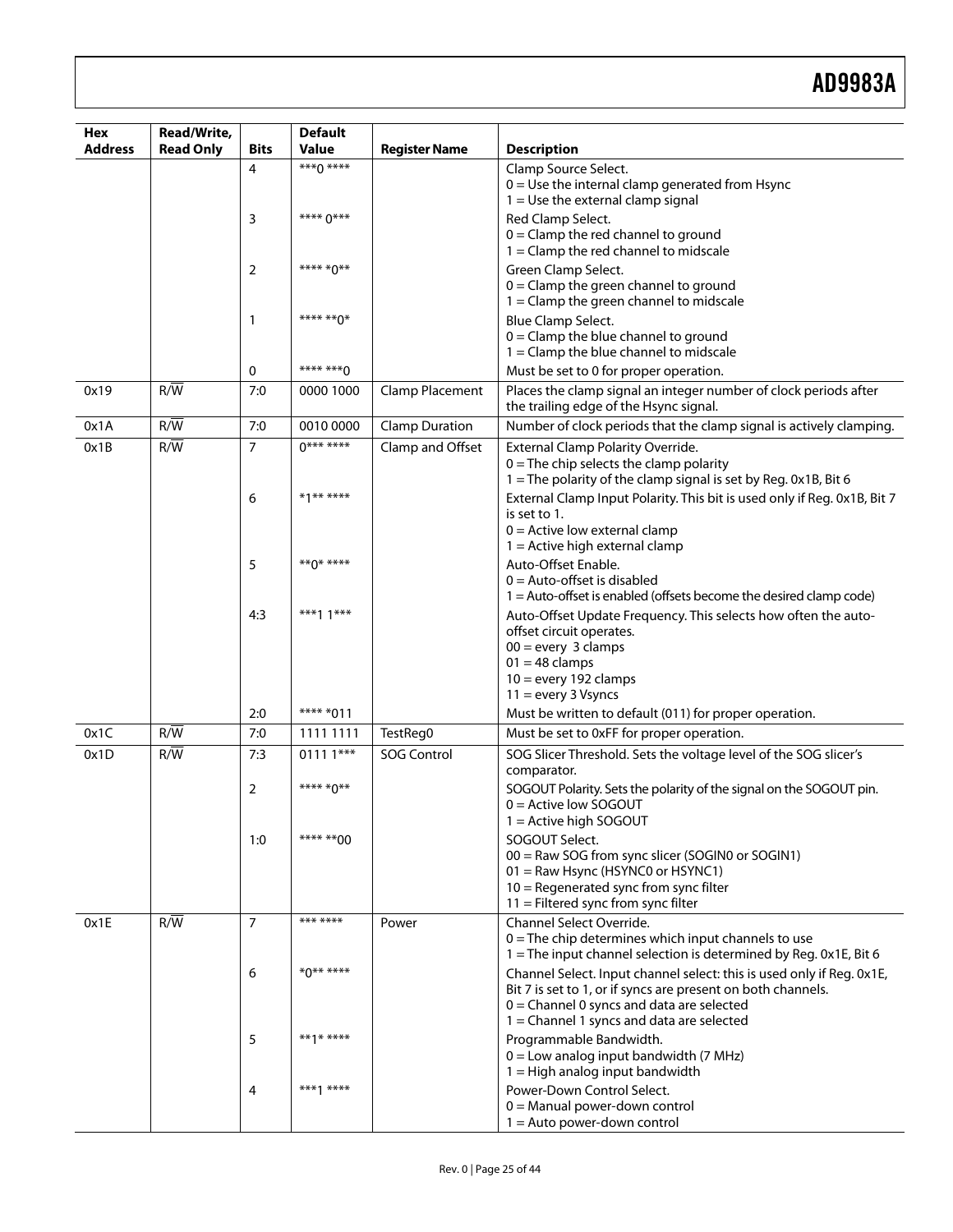| <b>Address</b><br><b>Read Only</b><br>Value<br>Bits<br><b>Register Name</b><br><b>Description</b><br>**** 0***<br>3<br>Power-Down.<br>$0 =$ Normal operation<br>$1 = Power-down$<br>**** *0**<br>2<br>Power-Down Pin Polarity.<br>$0 =$ Active low<br>$1 =$ Active high<br>**** ** 0*<br>Power-Down Fast Switching Control.<br>1<br>$0 =$ Normal power-down operation<br>$1 =$ The chip stays powered up and the outputs are put in high<br>impedance mode<br>**** ***^<br>0<br>SOGOUT High Impedance Control.<br>0 = SOGOUT operates as normal during power-down<br>1 = SOGOUT is in high impedance during power-down<br>$R/\overline{W}$<br>7:5<br>$100***$<br>Output Select 1<br>Output Mode.<br>0x1F<br>$100 = 4:4:4$ output mode<br>$101 = 4:2:2$ output mode<br>$110 = 4:4:4$ DDR output mode<br>***1 ****<br>Primary Output Enable.<br>4<br>$0 =$ Primary output is in high impedance state<br>$1 =$ Primary output is enabled<br>**** 0***<br>3<br>Secondary Output Enable.<br>$0 =$ Secondary output is in high impedance state<br>$1 =$ Secondary output is enabled<br>2:1<br>**** *10*<br>Output Drive Strength.<br>$00 =$ Low output drive strength<br>$01$ = Medium output drive strength<br>10 = High output drive strength<br>11 = High output drive strength<br>Applies to all outputs except VSOUT.<br>**** ***^<br>Output Clock Invert.<br>0<br>$0 =$ Noninverted pixel clock<br>$1 =$ Inverted pixel clock<br>Applies to all clocks output on DATACK.<br>$0******$<br>R/W<br>7:6<br>0x20<br>Output Select 2<br>Output Clock Select.<br>$00 =$ Pixel clock<br>$01 = 90^\circ$ phase shifted pixel clock<br>$10 = 2 \times$ pixel clock<br>$11 = 0.5 \times$ pixel clock<br>$*0******$<br>5<br>Output High Impedance.<br>$0 =$ Normal outputs<br>1 = All outputs except SOGOUT in high impedance mode<br>** $0$ * ****<br>4<br>SOG High Impedance.<br>$0 =$ Normal SOG output<br>1 = SOGOUT pin is in high impedance mode<br>$***0***$<br>Field Output Polarity. Sets the polarity of the field output signal.<br>3<br>$0 =$ Active low => even field, active high => odd field<br>1 = Active low => odd field, active high => even field<br>**** 1***<br>PLL Sync Filter Enable.<br>2<br>$0 = PLL$ uses raw Hsync/SOG<br>1 = PLL uses filtered Hsync/SOG<br>**** *0**<br>Sync Processing Input Select. Selects the sync source for the sync<br>$\mathbf{1}$<br>processor.<br>$0 =$ Sync processing uses raw Hsync/SOGIN<br>1 = Sync processing uses regenerated Hsync from sync filter<br>Must be set to 1 for proper operation.<br>0<br>7:0<br>R/W<br>0010 0000<br>Must be set to default for proper operation.<br>0x21 | Hex | Read/Write, | <b>Default</b> |  |
|--------------------------------------------------------------------------------------------------------------------------------------------------------------------------------------------------------------------------------------------------------------------------------------------------------------------------------------------------------------------------------------------------------------------------------------------------------------------------------------------------------------------------------------------------------------------------------------------------------------------------------------------------------------------------------------------------------------------------------------------------------------------------------------------------------------------------------------------------------------------------------------------------------------------------------------------------------------------------------------------------------------------------------------------------------------------------------------------------------------------------------------------------------------------------------------------------------------------------------------------------------------------------------------------------------------------------------------------------------------------------------------------------------------------------------------------------------------------------------------------------------------------------------------------------------------------------------------------------------------------------------------------------------------------------------------------------------------------------------------------------------------------------------------------------------------------------------------------------------------------------------------------------------------------------------------------------------------------------------------------------------------------------------------------------------------------------------------------------------------------------------------------------------------------------------------------------------------------------------------------------------------------------------------------------------------------------------------------------------------------------------------------------------------------------------------------------------------------------------------------------------------------------------------------------------------------------------------------------------------------------------------------|-----|-------------|----------------|--|
|                                                                                                                                                                                                                                                                                                                                                                                                                                                                                                                                                                                                                                                                                                                                                                                                                                                                                                                                                                                                                                                                                                                                                                                                                                                                                                                                                                                                                                                                                                                                                                                                                                                                                                                                                                                                                                                                                                                                                                                                                                                                                                                                                                                                                                                                                                                                                                                                                                                                                                                                                                                                                                            |     |             |                |  |
|                                                                                                                                                                                                                                                                                                                                                                                                                                                                                                                                                                                                                                                                                                                                                                                                                                                                                                                                                                                                                                                                                                                                                                                                                                                                                                                                                                                                                                                                                                                                                                                                                                                                                                                                                                                                                                                                                                                                                                                                                                                                                                                                                                                                                                                                                                                                                                                                                                                                                                                                                                                                                                            |     |             |                |  |
|                                                                                                                                                                                                                                                                                                                                                                                                                                                                                                                                                                                                                                                                                                                                                                                                                                                                                                                                                                                                                                                                                                                                                                                                                                                                                                                                                                                                                                                                                                                                                                                                                                                                                                                                                                                                                                                                                                                                                                                                                                                                                                                                                                                                                                                                                                                                                                                                                                                                                                                                                                                                                                            |     |             |                |  |
|                                                                                                                                                                                                                                                                                                                                                                                                                                                                                                                                                                                                                                                                                                                                                                                                                                                                                                                                                                                                                                                                                                                                                                                                                                                                                                                                                                                                                                                                                                                                                                                                                                                                                                                                                                                                                                                                                                                                                                                                                                                                                                                                                                                                                                                                                                                                                                                                                                                                                                                                                                                                                                            |     |             |                |  |
|                                                                                                                                                                                                                                                                                                                                                                                                                                                                                                                                                                                                                                                                                                                                                                                                                                                                                                                                                                                                                                                                                                                                                                                                                                                                                                                                                                                                                                                                                                                                                                                                                                                                                                                                                                                                                                                                                                                                                                                                                                                                                                                                                                                                                                                                                                                                                                                                                                                                                                                                                                                                                                            |     |             |                |  |
|                                                                                                                                                                                                                                                                                                                                                                                                                                                                                                                                                                                                                                                                                                                                                                                                                                                                                                                                                                                                                                                                                                                                                                                                                                                                                                                                                                                                                                                                                                                                                                                                                                                                                                                                                                                                                                                                                                                                                                                                                                                                                                                                                                                                                                                                                                                                                                                                                                                                                                                                                                                                                                            |     |             |                |  |
|                                                                                                                                                                                                                                                                                                                                                                                                                                                                                                                                                                                                                                                                                                                                                                                                                                                                                                                                                                                                                                                                                                                                                                                                                                                                                                                                                                                                                                                                                                                                                                                                                                                                                                                                                                                                                                                                                                                                                                                                                                                                                                                                                                                                                                                                                                                                                                                                                                                                                                                                                                                                                                            |     |             |                |  |
|                                                                                                                                                                                                                                                                                                                                                                                                                                                                                                                                                                                                                                                                                                                                                                                                                                                                                                                                                                                                                                                                                                                                                                                                                                                                                                                                                                                                                                                                                                                                                                                                                                                                                                                                                                                                                                                                                                                                                                                                                                                                                                                                                                                                                                                                                                                                                                                                                                                                                                                                                                                                                                            |     |             |                |  |
|                                                                                                                                                                                                                                                                                                                                                                                                                                                                                                                                                                                                                                                                                                                                                                                                                                                                                                                                                                                                                                                                                                                                                                                                                                                                                                                                                                                                                                                                                                                                                                                                                                                                                                                                                                                                                                                                                                                                                                                                                                                                                                                                                                                                                                                                                                                                                                                                                                                                                                                                                                                                                                            |     |             |                |  |
|                                                                                                                                                                                                                                                                                                                                                                                                                                                                                                                                                                                                                                                                                                                                                                                                                                                                                                                                                                                                                                                                                                                                                                                                                                                                                                                                                                                                                                                                                                                                                                                                                                                                                                                                                                                                                                                                                                                                                                                                                                                                                                                                                                                                                                                                                                                                                                                                                                                                                                                                                                                                                                            |     |             |                |  |
|                                                                                                                                                                                                                                                                                                                                                                                                                                                                                                                                                                                                                                                                                                                                                                                                                                                                                                                                                                                                                                                                                                                                                                                                                                                                                                                                                                                                                                                                                                                                                                                                                                                                                                                                                                                                                                                                                                                                                                                                                                                                                                                                                                                                                                                                                                                                                                                                                                                                                                                                                                                                                                            |     |             |                |  |
|                                                                                                                                                                                                                                                                                                                                                                                                                                                                                                                                                                                                                                                                                                                                                                                                                                                                                                                                                                                                                                                                                                                                                                                                                                                                                                                                                                                                                                                                                                                                                                                                                                                                                                                                                                                                                                                                                                                                                                                                                                                                                                                                                                                                                                                                                                                                                                                                                                                                                                                                                                                                                                            |     |             |                |  |
|                                                                                                                                                                                                                                                                                                                                                                                                                                                                                                                                                                                                                                                                                                                                                                                                                                                                                                                                                                                                                                                                                                                                                                                                                                                                                                                                                                                                                                                                                                                                                                                                                                                                                                                                                                                                                                                                                                                                                                                                                                                                                                                                                                                                                                                                                                                                                                                                                                                                                                                                                                                                                                            |     |             |                |  |
|                                                                                                                                                                                                                                                                                                                                                                                                                                                                                                                                                                                                                                                                                                                                                                                                                                                                                                                                                                                                                                                                                                                                                                                                                                                                                                                                                                                                                                                                                                                                                                                                                                                                                                                                                                                                                                                                                                                                                                                                                                                                                                                                                                                                                                                                                                                                                                                                                                                                                                                                                                                                                                            |     |             |                |  |
|                                                                                                                                                                                                                                                                                                                                                                                                                                                                                                                                                                                                                                                                                                                                                                                                                                                                                                                                                                                                                                                                                                                                                                                                                                                                                                                                                                                                                                                                                                                                                                                                                                                                                                                                                                                                                                                                                                                                                                                                                                                                                                                                                                                                                                                                                                                                                                                                                                                                                                                                                                                                                                            |     |             |                |  |
|                                                                                                                                                                                                                                                                                                                                                                                                                                                                                                                                                                                                                                                                                                                                                                                                                                                                                                                                                                                                                                                                                                                                                                                                                                                                                                                                                                                                                                                                                                                                                                                                                                                                                                                                                                                                                                                                                                                                                                                                                                                                                                                                                                                                                                                                                                                                                                                                                                                                                                                                                                                                                                            |     |             |                |  |
|                                                                                                                                                                                                                                                                                                                                                                                                                                                                                                                                                                                                                                                                                                                                                                                                                                                                                                                                                                                                                                                                                                                                                                                                                                                                                                                                                                                                                                                                                                                                                                                                                                                                                                                                                                                                                                                                                                                                                                                                                                                                                                                                                                                                                                                                                                                                                                                                                                                                                                                                                                                                                                            |     |             |                |  |
|                                                                                                                                                                                                                                                                                                                                                                                                                                                                                                                                                                                                                                                                                                                                                                                                                                                                                                                                                                                                                                                                                                                                                                                                                                                                                                                                                                                                                                                                                                                                                                                                                                                                                                                                                                                                                                                                                                                                                                                                                                                                                                                                                                                                                                                                                                                                                                                                                                                                                                                                                                                                                                            |     |             |                |  |
|                                                                                                                                                                                                                                                                                                                                                                                                                                                                                                                                                                                                                                                                                                                                                                                                                                                                                                                                                                                                                                                                                                                                                                                                                                                                                                                                                                                                                                                                                                                                                                                                                                                                                                                                                                                                                                                                                                                                                                                                                                                                                                                                                                                                                                                                                                                                                                                                                                                                                                                                                                                                                                            |     |             |                |  |
|                                                                                                                                                                                                                                                                                                                                                                                                                                                                                                                                                                                                                                                                                                                                                                                                                                                                                                                                                                                                                                                                                                                                                                                                                                                                                                                                                                                                                                                                                                                                                                                                                                                                                                                                                                                                                                                                                                                                                                                                                                                                                                                                                                                                                                                                                                                                                                                                                                                                                                                                                                                                                                            |     |             |                |  |
|                                                                                                                                                                                                                                                                                                                                                                                                                                                                                                                                                                                                                                                                                                                                                                                                                                                                                                                                                                                                                                                                                                                                                                                                                                                                                                                                                                                                                                                                                                                                                                                                                                                                                                                                                                                                                                                                                                                                                                                                                                                                                                                                                                                                                                                                                                                                                                                                                                                                                                                                                                                                                                            |     |             |                |  |
|                                                                                                                                                                                                                                                                                                                                                                                                                                                                                                                                                                                                                                                                                                                                                                                                                                                                                                                                                                                                                                                                                                                                                                                                                                                                                                                                                                                                                                                                                                                                                                                                                                                                                                                                                                                                                                                                                                                                                                                                                                                                                                                                                                                                                                                                                                                                                                                                                                                                                                                                                                                                                                            |     |             |                |  |
|                                                                                                                                                                                                                                                                                                                                                                                                                                                                                                                                                                                                                                                                                                                                                                                                                                                                                                                                                                                                                                                                                                                                                                                                                                                                                                                                                                                                                                                                                                                                                                                                                                                                                                                                                                                                                                                                                                                                                                                                                                                                                                                                                                                                                                                                                                                                                                                                                                                                                                                                                                                                                                            |     |             |                |  |
|                                                                                                                                                                                                                                                                                                                                                                                                                                                                                                                                                                                                                                                                                                                                                                                                                                                                                                                                                                                                                                                                                                                                                                                                                                                                                                                                                                                                                                                                                                                                                                                                                                                                                                                                                                                                                                                                                                                                                                                                                                                                                                                                                                                                                                                                                                                                                                                                                                                                                                                                                                                                                                            |     |             |                |  |
|                                                                                                                                                                                                                                                                                                                                                                                                                                                                                                                                                                                                                                                                                                                                                                                                                                                                                                                                                                                                                                                                                                                                                                                                                                                                                                                                                                                                                                                                                                                                                                                                                                                                                                                                                                                                                                                                                                                                                                                                                                                                                                                                                                                                                                                                                                                                                                                                                                                                                                                                                                                                                                            |     |             |                |  |
|                                                                                                                                                                                                                                                                                                                                                                                                                                                                                                                                                                                                                                                                                                                                                                                                                                                                                                                                                                                                                                                                                                                                                                                                                                                                                                                                                                                                                                                                                                                                                                                                                                                                                                                                                                                                                                                                                                                                                                                                                                                                                                                                                                                                                                                                                                                                                                                                                                                                                                                                                                                                                                            |     |             |                |  |
|                                                                                                                                                                                                                                                                                                                                                                                                                                                                                                                                                                                                                                                                                                                                                                                                                                                                                                                                                                                                                                                                                                                                                                                                                                                                                                                                                                                                                                                                                                                                                                                                                                                                                                                                                                                                                                                                                                                                                                                                                                                                                                                                                                                                                                                                                                                                                                                                                                                                                                                                                                                                                                            |     |             |                |  |
|                                                                                                                                                                                                                                                                                                                                                                                                                                                                                                                                                                                                                                                                                                                                                                                                                                                                                                                                                                                                                                                                                                                                                                                                                                                                                                                                                                                                                                                                                                                                                                                                                                                                                                                                                                                                                                                                                                                                                                                                                                                                                                                                                                                                                                                                                                                                                                                                                                                                                                                                                                                                                                            |     |             |                |  |
|                                                                                                                                                                                                                                                                                                                                                                                                                                                                                                                                                                                                                                                                                                                                                                                                                                                                                                                                                                                                                                                                                                                                                                                                                                                                                                                                                                                                                                                                                                                                                                                                                                                                                                                                                                                                                                                                                                                                                                                                                                                                                                                                                                                                                                                                                                                                                                                                                                                                                                                                                                                                                                            |     |             |                |  |
|                                                                                                                                                                                                                                                                                                                                                                                                                                                                                                                                                                                                                                                                                                                                                                                                                                                                                                                                                                                                                                                                                                                                                                                                                                                                                                                                                                                                                                                                                                                                                                                                                                                                                                                                                                                                                                                                                                                                                                                                                                                                                                                                                                                                                                                                                                                                                                                                                                                                                                                                                                                                                                            |     |             |                |  |
|                                                                                                                                                                                                                                                                                                                                                                                                                                                                                                                                                                                                                                                                                                                                                                                                                                                                                                                                                                                                                                                                                                                                                                                                                                                                                                                                                                                                                                                                                                                                                                                                                                                                                                                                                                                                                                                                                                                                                                                                                                                                                                                                                                                                                                                                                                                                                                                                                                                                                                                                                                                                                                            |     |             |                |  |
|                                                                                                                                                                                                                                                                                                                                                                                                                                                                                                                                                                                                                                                                                                                                                                                                                                                                                                                                                                                                                                                                                                                                                                                                                                                                                                                                                                                                                                                                                                                                                                                                                                                                                                                                                                                                                                                                                                                                                                                                                                                                                                                                                                                                                                                                                                                                                                                                                                                                                                                                                                                                                                            |     |             |                |  |
|                                                                                                                                                                                                                                                                                                                                                                                                                                                                                                                                                                                                                                                                                                                                                                                                                                                                                                                                                                                                                                                                                                                                                                                                                                                                                                                                                                                                                                                                                                                                                                                                                                                                                                                                                                                                                                                                                                                                                                                                                                                                                                                                                                                                                                                                                                                                                                                                                                                                                                                                                                                                                                            |     |             |                |  |
|                                                                                                                                                                                                                                                                                                                                                                                                                                                                                                                                                                                                                                                                                                                                                                                                                                                                                                                                                                                                                                                                                                                                                                                                                                                                                                                                                                                                                                                                                                                                                                                                                                                                                                                                                                                                                                                                                                                                                                                                                                                                                                                                                                                                                                                                                                                                                                                                                                                                                                                                                                                                                                            |     |             |                |  |
|                                                                                                                                                                                                                                                                                                                                                                                                                                                                                                                                                                                                                                                                                                                                                                                                                                                                                                                                                                                                                                                                                                                                                                                                                                                                                                                                                                                                                                                                                                                                                                                                                                                                                                                                                                                                                                                                                                                                                                                                                                                                                                                                                                                                                                                                                                                                                                                                                                                                                                                                                                                                                                            |     |             |                |  |
|                                                                                                                                                                                                                                                                                                                                                                                                                                                                                                                                                                                                                                                                                                                                                                                                                                                                                                                                                                                                                                                                                                                                                                                                                                                                                                                                                                                                                                                                                                                                                                                                                                                                                                                                                                                                                                                                                                                                                                                                                                                                                                                                                                                                                                                                                                                                                                                                                                                                                                                                                                                                                                            |     |             |                |  |
|                                                                                                                                                                                                                                                                                                                                                                                                                                                                                                                                                                                                                                                                                                                                                                                                                                                                                                                                                                                                                                                                                                                                                                                                                                                                                                                                                                                                                                                                                                                                                                                                                                                                                                                                                                                                                                                                                                                                                                                                                                                                                                                                                                                                                                                                                                                                                                                                                                                                                                                                                                                                                                            |     |             |                |  |
|                                                                                                                                                                                                                                                                                                                                                                                                                                                                                                                                                                                                                                                                                                                                                                                                                                                                                                                                                                                                                                                                                                                                                                                                                                                                                                                                                                                                                                                                                                                                                                                                                                                                                                                                                                                                                                                                                                                                                                                                                                                                                                                                                                                                                                                                                                                                                                                                                                                                                                                                                                                                                                            |     |             |                |  |
|                                                                                                                                                                                                                                                                                                                                                                                                                                                                                                                                                                                                                                                                                                                                                                                                                                                                                                                                                                                                                                                                                                                                                                                                                                                                                                                                                                                                                                                                                                                                                                                                                                                                                                                                                                                                                                                                                                                                                                                                                                                                                                                                                                                                                                                                                                                                                                                                                                                                                                                                                                                                                                            |     |             |                |  |
|                                                                                                                                                                                                                                                                                                                                                                                                                                                                                                                                                                                                                                                                                                                                                                                                                                                                                                                                                                                                                                                                                                                                                                                                                                                                                                                                                                                                                                                                                                                                                                                                                                                                                                                                                                                                                                                                                                                                                                                                                                                                                                                                                                                                                                                                                                                                                                                                                                                                                                                                                                                                                                            |     |             |                |  |
|                                                                                                                                                                                                                                                                                                                                                                                                                                                                                                                                                                                                                                                                                                                                                                                                                                                                                                                                                                                                                                                                                                                                                                                                                                                                                                                                                                                                                                                                                                                                                                                                                                                                                                                                                                                                                                                                                                                                                                                                                                                                                                                                                                                                                                                                                                                                                                                                                                                                                                                                                                                                                                            |     |             |                |  |
|                                                                                                                                                                                                                                                                                                                                                                                                                                                                                                                                                                                                                                                                                                                                                                                                                                                                                                                                                                                                                                                                                                                                                                                                                                                                                                                                                                                                                                                                                                                                                                                                                                                                                                                                                                                                                                                                                                                                                                                                                                                                                                                                                                                                                                                                                                                                                                                                                                                                                                                                                                                                                                            |     |             |                |  |
|                                                                                                                                                                                                                                                                                                                                                                                                                                                                                                                                                                                                                                                                                                                                                                                                                                                                                                                                                                                                                                                                                                                                                                                                                                                                                                                                                                                                                                                                                                                                                                                                                                                                                                                                                                                                                                                                                                                                                                                                                                                                                                                                                                                                                                                                                                                                                                                                                                                                                                                                                                                                                                            |     |             |                |  |
|                                                                                                                                                                                                                                                                                                                                                                                                                                                                                                                                                                                                                                                                                                                                                                                                                                                                                                                                                                                                                                                                                                                                                                                                                                                                                                                                                                                                                                                                                                                                                                                                                                                                                                                                                                                                                                                                                                                                                                                                                                                                                                                                                                                                                                                                                                                                                                                                                                                                                                                                                                                                                                            |     |             |                |  |
|                                                                                                                                                                                                                                                                                                                                                                                                                                                                                                                                                                                                                                                                                                                                                                                                                                                                                                                                                                                                                                                                                                                                                                                                                                                                                                                                                                                                                                                                                                                                                                                                                                                                                                                                                                                                                                                                                                                                                                                                                                                                                                                                                                                                                                                                                                                                                                                                                                                                                                                                                                                                                                            |     |             |                |  |
|                                                                                                                                                                                                                                                                                                                                                                                                                                                                                                                                                                                                                                                                                                                                                                                                                                                                                                                                                                                                                                                                                                                                                                                                                                                                                                                                                                                                                                                                                                                                                                                                                                                                                                                                                                                                                                                                                                                                                                                                                                                                                                                                                                                                                                                                                                                                                                                                                                                                                                                                                                                                                                            |     |             |                |  |
| R/W<br>0x22<br>7:0<br>0011 0010<br>Must be set to default for proper operation.                                                                                                                                                                                                                                                                                                                                                                                                                                                                                                                                                                                                                                                                                                                                                                                                                                                                                                                                                                                                                                                                                                                                                                                                                                                                                                                                                                                                                                                                                                                                                                                                                                                                                                                                                                                                                                                                                                                                                                                                                                                                                                                                                                                                                                                                                                                                                                                                                                                                                                                                                            |     |             |                |  |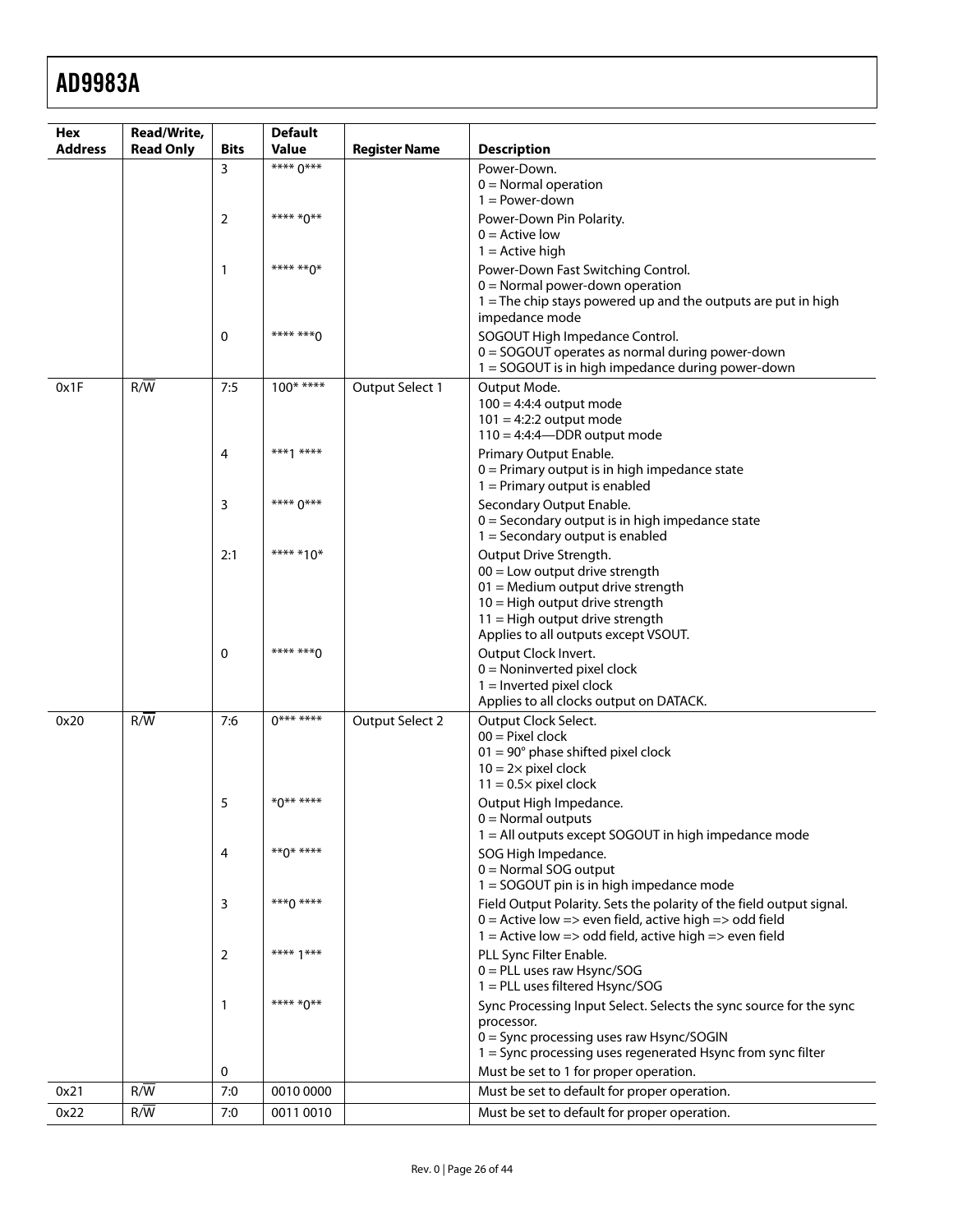| <b>Hex</b><br><b>Address</b> | Read/Write,<br><b>Read Only</b> | <b>Bits</b>    | <b>Default</b><br>Value | <b>Register Name</b>               | <b>Description</b>                                                                                                                |
|------------------------------|---------------------------------|----------------|-------------------------|------------------------------------|-----------------------------------------------------------------------------------------------------------------------------------|
| 0x23                         | $R/\overline{W}$                | 7:0            | 0000 1010               | Sync Filter                        | Sets the window of time around the regenerated Hsync leading                                                                      |
| 0x24                         | <b>RO</b>                       | $\overline{7}$ | *** ****                | Window Width<br><b>Sync Detect</b> | edge (in 25 ns steps) that sync pulses are allowed to pass through.<br><b>HSYNCO Detection Bit.</b><br>$0 =$ HSYNC0 is not active |
|                              |                                 | 6              | * ** ****               |                                    | $1 = HSYNCO$ is active<br><b>HSYNC1 Detection Bit.</b><br>$0 =$ HSYNC1 is not active<br>$1 = HSYNC1$ is active                    |
|                              |                                 | 5              | ** * ****               |                                    | <b>VSYNCO Detection Bit.</b><br>$0 = VSYNCO$ is not active<br>$1 = VSYNCO$ is active                                              |
|                              |                                 | 4              | $***$<br>****           |                                    | <b>VSYNC1 Detection Bit.</b><br>$0 = VSYNC1$ is not active<br>$1 = VSYNC1$ is active                                              |
|                              |                                 | 3              | ****<br>$***$           |                                    | <b>SOGINO Detection Bit</b><br>$0 =$ SOGINO is not active<br>$1 =$ SOGINO is active                                               |
|                              |                                 | 2              | **** * **               |                                    | <b>SOGIN1 Detection Bit</b><br>$0 =$ SOGIN1 is not active<br>$1 =$ SOGIN1 is active                                               |
|                              |                                 | 1              | **** **                 |                                    | <b>COAST Detection Bit.</b><br>$0 =$ External COAST is not active<br>$1 =$ External COAST is active                               |
|                              |                                 | 0              | **** ***                |                                    | <b>CLAMP Detection Bit.</b><br>$0 =$ External CLAMP is not active<br>$1 =$ External CLAMP is active                               |
| 0x25                         | <b>RO</b>                       | $\overline{7}$ | *** ****                | <b>Sync Polarity</b>               | HSYNCO Polarity.                                                                                                                  |
|                              |                                 |                |                         | Detect                             | $0 =$ HSYNC0 polarity is active low<br>1 = HSYNC0 polarity is active high                                                         |
|                              |                                 | 6              | * ** ****               |                                    | HSYNC1 Polarity.<br>$0 =$ HSYNC1 polarity is active low<br>1 = HSYNC1 polarity is active high                                     |
|                              |                                 | 5              | ** * ****               |                                    | <b>VSYNCO Polarity.</b><br>$0 = VSYNCO$ polarity is active low<br>1 = VSYNC0 polarity is active high                              |
|                              |                                 | 4              | *** ****                |                                    | VSYNC1 Polarity.<br>$0 = VSYNC1$ polarity is active low<br>1 = VSYNC1 polarity is active high                                     |
|                              |                                 | 3              | ****<br>$***$           |                                    | <b>COAST Polarity.</b><br>$0 =$ External COAST polarity is active low<br>1 = External COAST polarity is active high               |
|                              |                                 | 2              | **** * **               |                                    | <b>CLAMP Polarity.</b><br>$0 =$ External CLAMP polarity is active low<br>1 = External CLAMP polarity is active high               |
|                              |                                 | 1              | **** ** *               |                                    | Extraneous Pulses Detected.<br>$0 = No$ extraneous pulses detected on HSYNCx<br>$1 =$ Extraneous pulses detected on HSYNCx        |
|                              |                                 | 0              |                         |                                    | Sync Filter Lock<br>$0 =$ Sync filter unlocked<br>$1 =$ Sync filter locked                                                        |
| 0x26                         | <b>RO</b>                       | 7:0            |                         | Hsyncs Per Vsync<br><b>MSBs</b>    | MSBs of Hsyncs per Vsync count.                                                                                                   |
| 0x27                         | <b>RO</b>                       | 7:4            |                         | Hsyncs Per Vsync<br><b>LSBs</b>    | LSBs of Hsyncs per Vsync count.                                                                                                   |
| 0x28                         | R/W                             | 7:0            | 1011 1111               | TestReg1                           | Must be written to Reg. 0xBF for proper operation.                                                                                |
| 0x29                         | R/W                             | 7:0            | 0000 0010               | TestReg2                           | Must be written to Reg. 0x02 for proper operation.                                                                                |
| 0x2A                         | <b>RO</b>                       | 7:0            |                         | TestReg3                           | Read-only bits for future use.                                                                                                    |
| 0x2B                         | <b>RO</b>                       | 7:0            |                         | TestReg4                           | Read-only bits for future use.                                                                                                    |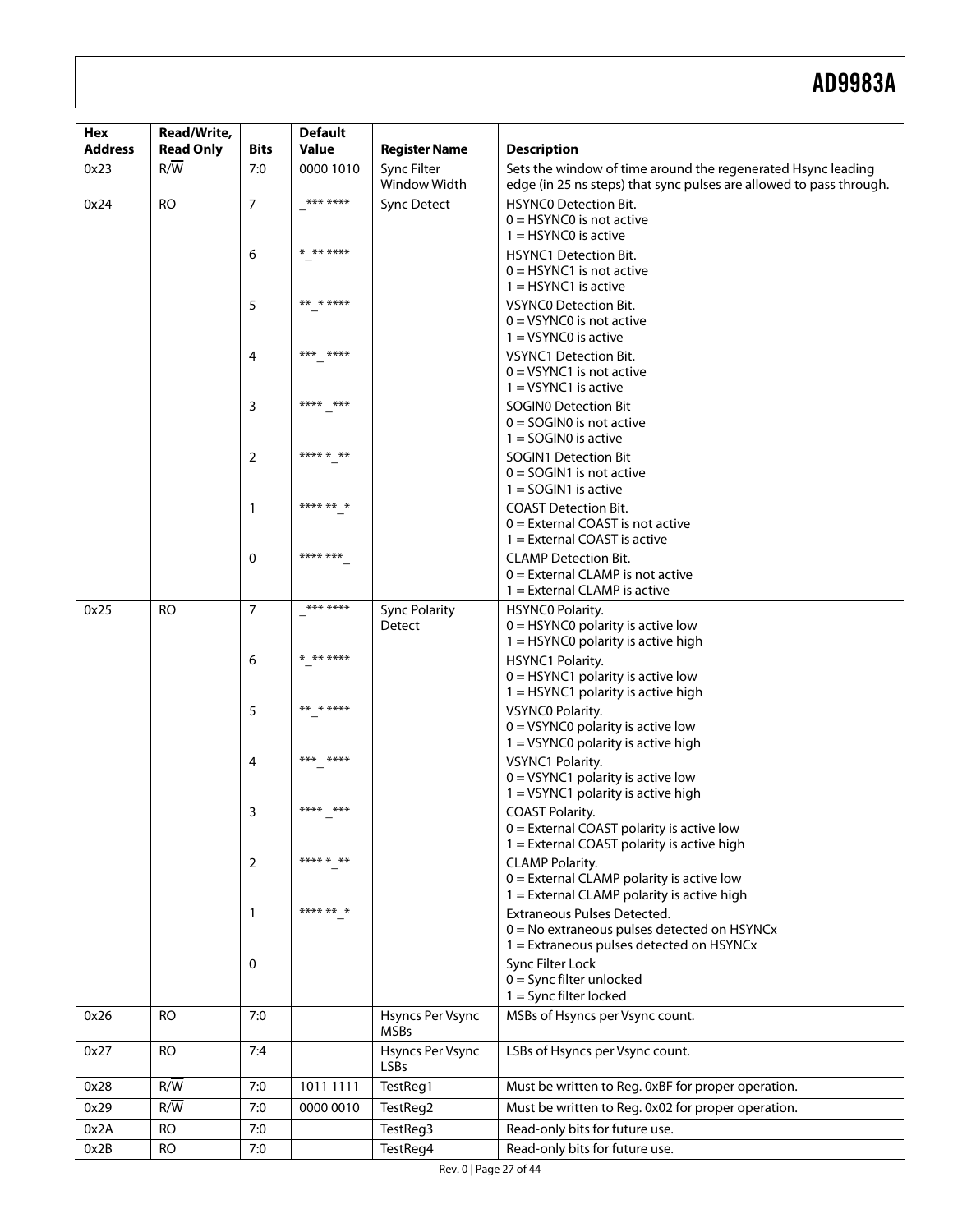<span id="page-27-0"></span>

| <b>Hex</b><br><b>Address</b> | Read/Write,<br><b>Read Only</b> | <b>Bits</b>    | <b>Default</b><br><b>Value</b> | <b>Register Name</b> | <b>Description</b>                                               |
|------------------------------|---------------------------------|----------------|--------------------------------|----------------------|------------------------------------------------------------------|
| 0x2C                         | R/W                             | 7:5            | $000****$                      | Offset Hold          | Must be written to default for proper operation.                 |
|                              |                                 | 4              | $***0***$                      |                      | Auto-Offset Hold.                                                |
|                              |                                 |                |                                |                      | Disables the auto-offset and holds the feedback result.          |
|                              |                                 |                |                                |                      | $0 =$ One time update<br>$1 =$ Continuous update                 |
|                              |                                 | 3:0            | **** 0000                      |                      | Must be written to default for proper operation.                 |
| 0x2D                         | R/W                             | 7:0            | 1111 0000                      | TestReg5             | Must be written to Reg. 0xE8 for proper operation.               |
| 0x2E                         | R/W                             | 7:0            | 1111 0000                      | TestReg6             | Must be written to Reg. 0xE0 for proper operation.               |
|                              |                                 |                |                                |                      |                                                                  |
| 0x34                         | R/W                             | $\overline{2}$ | **** *0**                      | <b>SOG Filter</b>    | SOG Filter Fnable.                                               |
|                              |                                 |                |                                |                      | $0 = Disable SOG filter$                                         |
|                              |                                 |                |                                |                      | $1 =$ Enable SOG filter                                          |
| 0x36                         | $R/\overline{W}$                | $\Omega$       | **** ***^                      | VCO Gear             | VCO Gear adds another range to the VCO-used for lower            |
|                              |                                 |                |                                |                      | frequencies only.                                                |
|                              |                                 |                |                                |                      | $0 =$ Disable low VCO gear                                       |
|                              |                                 |                |                                |                      | $1 =$ Enable low VCO gear                                        |
| 0x3C                         | R/W                             | 7:4            | 0000 ****                      | Auto Gain            | Must be set to default for proper operation                      |
|                              |                                 | 3              | **** 0***                      |                      | Auto Gain Matching Hold                                          |
|                              |                                 |                |                                |                      | 0 = Disables auto gain updates and holds the current auto offset |
|                              |                                 |                |                                |                      | values.                                                          |
|                              |                                 |                |                                |                      | $1 =$ Allows auto gain to update continuously                    |
|                              |                                 | 2:0            | **** *000                      |                      | Auto Gain Matching Enable                                        |
|                              |                                 |                |                                |                      | $000 =$ Auto gain is disabled                                    |
|                              |                                 |                |                                |                      | 110 = Auto gain is enabled                                       |

<sup>1</sup> Functions with more than eight control bits, such as PLL divide ratio, gain, and offset, are only updated when the LSBs are written to (for example, Register 0x02 for PLL divide ratio).

2 Gain registers (Register 0x05, Register 0x07, and Register 0x09) when written must each be followed with a write to their next register: Register 0x05 and Register 0x06, Register 0x07, and Register 0x08, and Register 0x09 and Register 0x0A.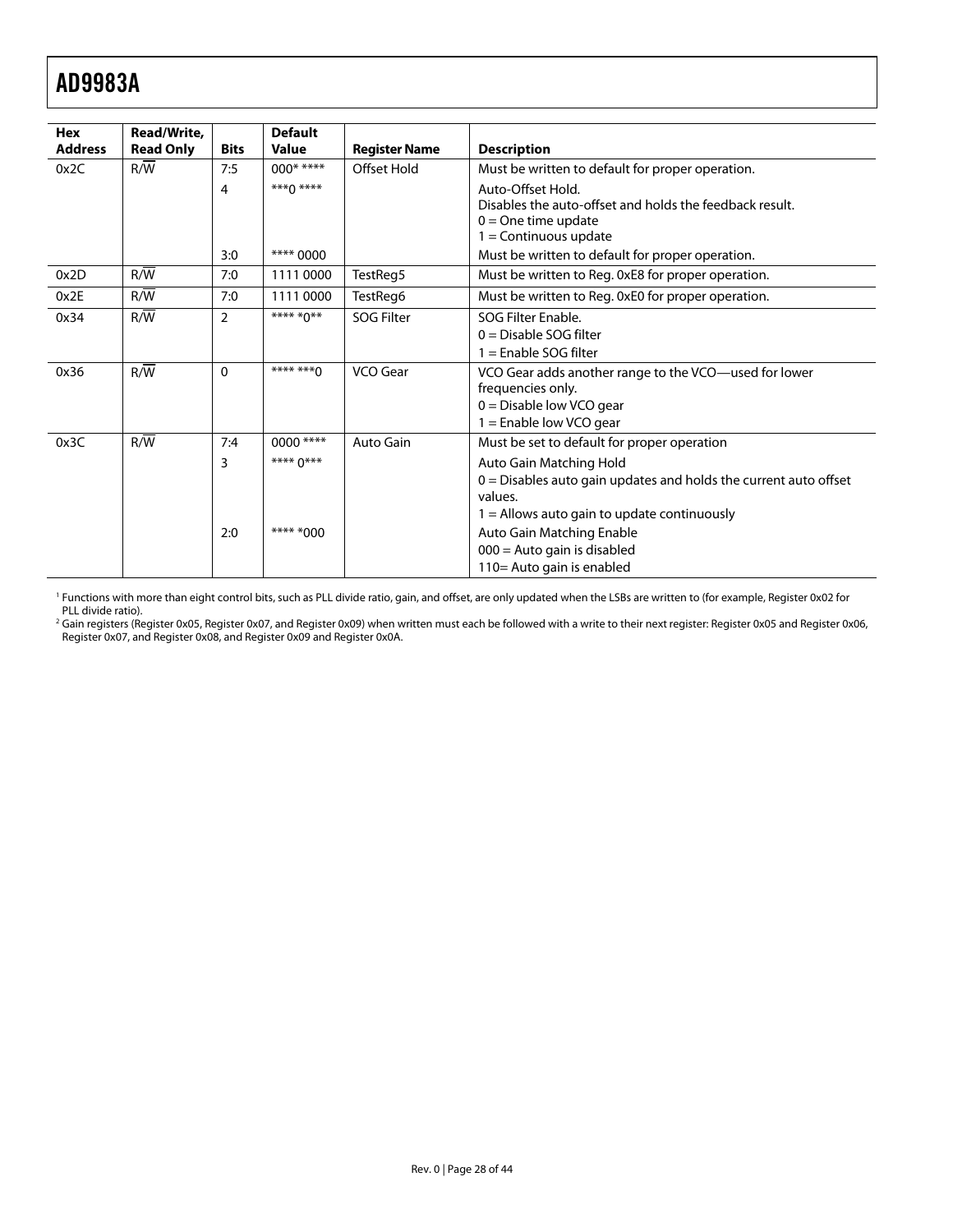# <span id="page-28-1"></span><span id="page-28-0"></span>2-WIRE SERIAL CONTROL REGISTERS

# <span id="page-28-2"></span>**CHIP IDENTIFICATION**

# **0x00—Bits[7:0] Chip Revision**

An 8-bit register that represents the silicon revision.

# **PLL DIVIDER CONTROL**

# **0x01—Bits[7:0] PLL Divide Ratio MSBs**

The 8 MSBs of the 12-bit PLL divide ratio PLLDIV.

The PLL derives a pixel clock from the incoming Hsync signal. The pixel clock frequency is then divided by an integer value, such that the output is phase-locked to Hsync. This PLLDIV value determines the number of pixel times (pixels plus horizontal blanking overhead) per line. This is typically 20% to 30% more than the number of active pixels in the display.

The 12-bit value of the PLL divider supports divide ratios from 2 to 4095 as long as the output frequency is within range. The higher the value loaded in this register, the higher the resulting clock frequency with respect to a fixed Hsync frequency.

VESA has established some standard timing specifications, which will assist in determining the value for PLLDIV as a function of horizontal and vertical display resolution and frame rate (see [Table 10](#page-13-0)). However, many computer systems do not conform precisely to the recommendations and these numbers should be used only as a guide. The display system manufacturer should provide automatic or manual means for optimizing PLLDIV. An incorrectly set PLLDIV usually produces one or more vertical noise bars on the display. The greater the error, the greater the number of bars produced.

The power-up default value of PLLDIV is 1693. PLLDIVM =  $0x69$ , PLLDIVL =  $0xDX$ .

The AD9983A updates the full divide ratio only when the LSBs are written. Writing to this register by itself does not trigger an update.

# **0x02—Bits[7:4] PLL Divide Ratio LSBs**

The 4 LSBs of the 12-bit PLL divide ratio PLLDIV.

The power-up default value of PLLDIV is 1693.  $PLLDIVM = 0x69, PLLDIVL = 0xDX.$ 

# **CLOCK GENERATOR CONTROL**

# **0x03—Bits[7:6] VCO Range Select**

Two bits that establish the operating range of the clock generator. VCO range must be set to correspond to the desired operating frequency (incoming pixel rate). The PLL gives the best jitter performance at high frequencies. For this reason, in order to output low pixel rates and still get good jitter performance, the PLL actually operates at a higher frequency but then divides down the clock rate afterwards. See [Table 15](#page-28-2) for the pixel rates for each VCO range setting. The PLL output divisor is automatically selected with the VCO range setting. The power-up default value is 01.

| <b>Results (Pixel Rates)</b> |
|------------------------------|
| 10 to 21                     |
| 21 to 42                     |
| 42 to 84                     |
| 84 to 140                    |
|                              |

# **0x03—Bits[5:3] Charge Pump Current**

Three bits that establish the current driving the loop filter in the clock generator. The current must be set to correspond with the desired operating frequency. The power-up default value is  $current = 001$ .

#### **Table 16. Charge Pump Currents**

| lp <sub>2</sub> | lp1 | lp0 | <b>Results (Current)</b> |
|-----------------|-----|-----|--------------------------|
| $\Omega$        | 0   | 0   | 50                       |
| 0               | 0   |     | 100                      |
| 0               |     | 0   | 150                      |
|                 |     |     | 250                      |
|                 | 0   | 0   | 350                      |
|                 | 0   |     | 500                      |
|                 |     | 0   | 750                      |
|                 |     |     | 1500                     |

# **0x03—Bit[2] External Clock Enable**

This bit determines the source of the pixel clock.

#### **Table 17. External Clock Select Settings**

| <b>EXTCK</b> | <b>Function</b>                  |
|--------------|----------------------------------|
|              | Internally generated clock       |
|              | Externally provided clock signal |

A Logic 0 enables the internal PLL that generates the pixel clock from an externally provided Hsync.

A Logic 1 enables the external EXTCK input pin. In this mode, the PLL Divide Ratio (PLLDIV) is ignored. The clock phase adjust (Phase) is still functional. The power-up default value is  $EXTCK = 0.$ 

# **PHASE ADJUST**

# **0x04—Bits[7:3]**

Phase adjustment for the DLL to generate the ADC clock. A 5-bit value that adjusts the sampling phase in 32 steps across one pixel time. Each step represents an 11.25° shift in sampling phase. The power up default is 16.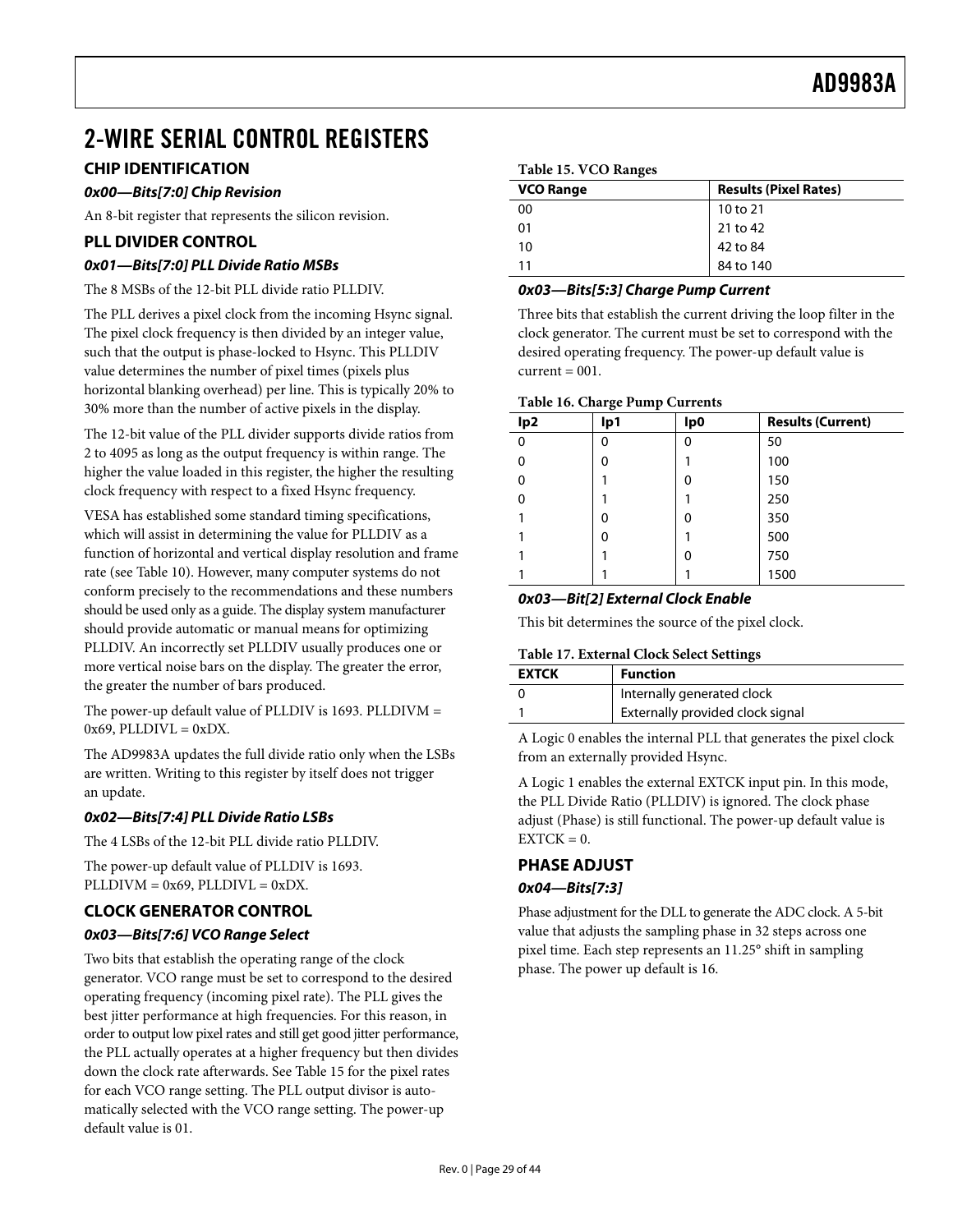# <span id="page-29-0"></span>**INPUT GAIN**

# **0x05—Bits[6:0] Red Channel Gain Adjust**

The 7-Bit Red Channel Gain Control. The AD9983A can accommodate input signals with a full-scale range of between 0.5 V and 1.0 V p-p. Setting the red gain to 127 corresponds to an input range of 1.0 V. A red gain of 0 establishes an input range of 0.5 V. Note that increasing red gain results in the picture having less contrast (the input signal uses fewer of the available converter codes). Values written to this register do not update until the following register (Register 0x06) has been written to 0x00. The power-up default is 100 0000.

# **0x07—Bits[6:0] Green Channel Gain Adjust**

The 7-Bit Green Channel Gain Control. See red channel gain adjust above. Register update requires writing 0x00 to Register 0x08.

# **0x09—Bits[6:0] Blue Channel Gain Adjust**

The 7-Bit Blue Channel Gain Control. See red channel gain adjust above. Register update requires writing 0x00 to Register 0x0A.

# **INPUT OFFSET**

# <span id="page-29-1"></span>**0x0B—Bits[7:0] Red Channel Offset**

The 8-Bit MSB of the Red Channel Offset Control. Along with the LSB in the following register, there are 9 bits of dc offset control in the red channel. The offset control shifts the analog input, resulting in a change in brightness. Note that the function of the offset register depends on whether auto-offset is enabled (Register 0x1B, Bit 5).

If auto-offset is disabled, the lower 7 bits of the offset registers (for the red channel Register 0x0B, Bits [5:0] plus Register 0x0C, Bit 7) control the absolute offset added to the channel. The offset control provides a ±63 LSBs of adjustment range, with 1 LSB of offset corresponding to 1 LSB of output code.

If auto-offset is enabled, the 9-bit offset (comprised of the 8 bits of the MSB register and Bit 7 of the following register) determines the clamp target code. The 9-bit offset consists of 1 sign bit plus 8 bits. If the register is programmed to 130d, then the output code is equal to 130d at the end of the clamp period. Incrementing the offset register setting by 1 LSB adds 1 LSB of offset, regardless of the auto-offset setting. Values written to this register are not updated until the LSB register (Register 0x0C) has also been written.

# **0x0C—Bit[7] Red Channel Offset LSB**

The LSB of the red channel offset control combines with the 8 bits of MSB in the previous register to make 9 bits of offset control.

# **0x0D—Bits[7:0] Green Channel Offset**

The 8-Bit Green Channel Offset Control. See red channel offset (0x0B). Update of this register occurs only when Register 0x0E is also written.

# **0x0E—Bit[7] Green Channel Offset LSB**

The LSB of the green channel offset control combines with the 8 bits of MSBs in the previous register to make 9 bits of offset control.

#### **0x0F—Bits[7:0] Blue Channel Offset**

The 8-Bit Blue Channel Offset Control. See [0x0B—Bits\[7:0\]](#page-29-1)  [Red Channel Offset.](#page-29-1) Update of this register occurs only when Register 0x10 is also written.

# **0x10—Bit[7] Blue Channel Offset LSB**

The LSB of the blue channel offset control combines with the 8 bits of MSB in the previous register to make 9 bits of offset control.

# **HSYNC CONTROLS**

# **0x11—Bits[7:0] Sync Separator Threshold**

This register sets the threshold of the sync separator's digital comparator. The value written to this register is multiplied by 200 ns to get the threshold value. Therefore, if a value of 5 is written, the digital comparator threshold is 1 μs and any pulses less than 1 μs are rejected by the sync separator. There is some variability to the 200 ns multiplier value. The maximum variability over all operating conditions is ±20% (160 ns to 240 ns). Since normal Vsync and Hsync pulse widths differ by a factor of about 500 or more, the 20% variability is not an issue. The power-up default value is 32 DDR.

#### **0x12—Bit[7] Hsync Source Override**

This is the active Hsync override. Setting this to 0 allows the chip to determine the active Hsync source. Setting it to 1 uses Bit 6 of Register 0x12 to determine the active Hsync source. Power-up default value is 0.

#### **Table 18. Active Hsync Source Override**

| Override | Result                                                  |
|----------|---------------------------------------------------------|
|          | Hsync source determined by chip                         |
|          | Hsync source determined by user<br>Register 0x12, Bit 6 |

# **0x12—Bit[6] Hsync Source**

This bit selects the source of the Hsync for PLL and sync processing—only if Bit 7 of Register 0x12 is set to 1 or if both syncs are active. Setting this bit to 0 specifies the Hsync from the input pin. Setting it to 1 selects Hsync from SOG. Power-up default is 0.

#### **Table 19. Active Hsync Select Settings**

| Select | Result         |
|--------|----------------|
|        | Hsync input    |
|        | Hsync from SOG |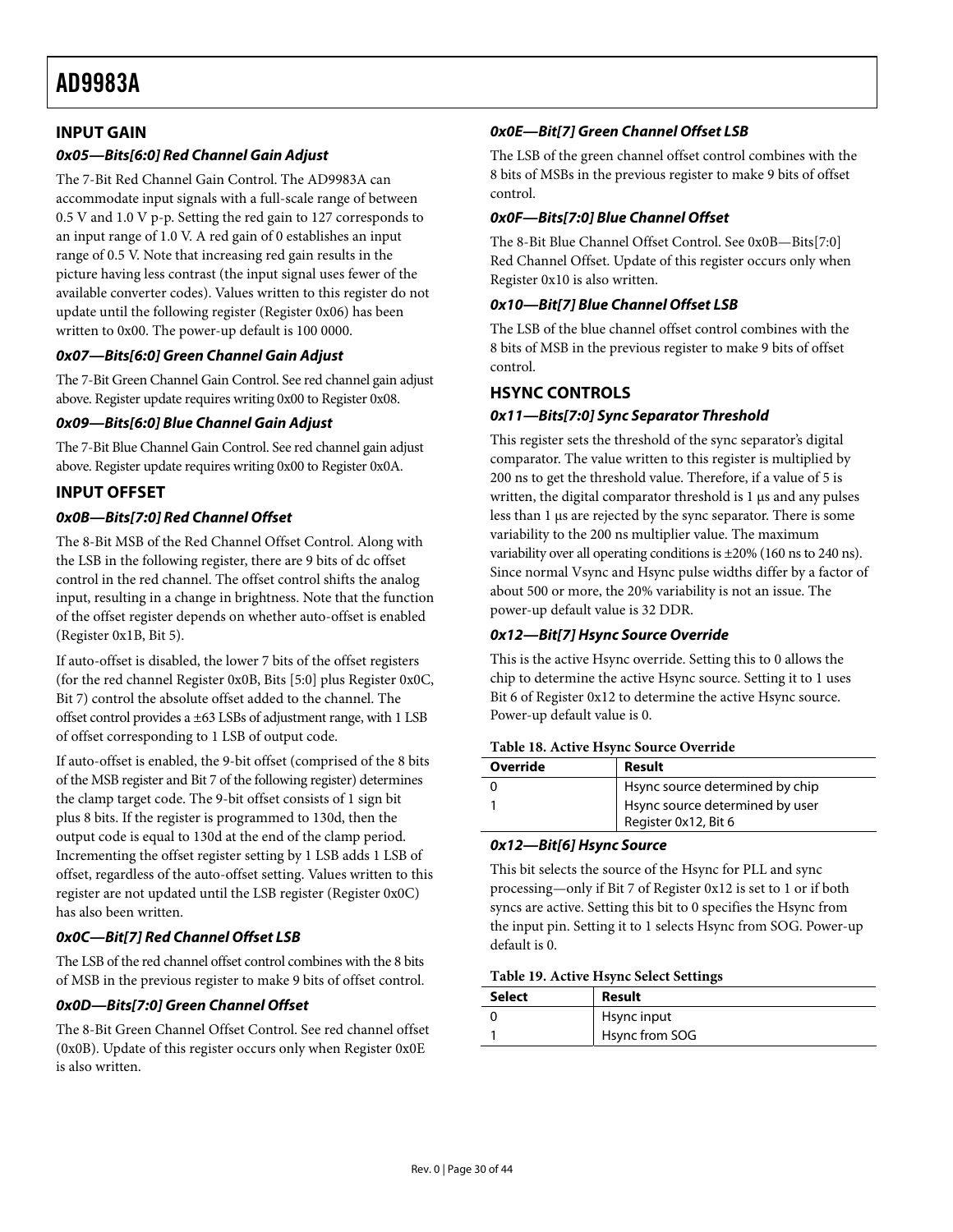# <span id="page-30-0"></span>**0x12—Bit[5] Hsync Input Polarity Override**

This bit determines whether the chip selects the Hsync input polarity or if it is specified. Setting this bit to 0 allows the chip to automatically select the polarity of the input Hsync; setting it to 1 indicates that Bit 4 of Register 0x12 specifies the polarity. Power-up default is 0.

#### **Table 20. Hsync Input Polarity Override Settings**

| <b>Override Bit</b> | Result                                                    |
|---------------------|-----------------------------------------------------------|
|                     | Hsync polarity determined by chip                         |
|                     | Hsync polarity determined by user<br>Register 0x12, Bit 4 |

#### **0x12—Bit[4] Hsync Input Polarity**

If Bit 5 of Register 0x12 is 1, the value of this bit specifies the polarity of the input Hsync. Setting this bit to 0 indicates an active low Hsync; setting this bit to 1 indicates an active high Hsync. Power-up default is 1.

#### **Table 21. Hsync Input Polarity Settings**

| <b>Hsync Polarity Bit</b> | Result                           |
|---------------------------|----------------------------------|
|                           | Hsync input polarity is negative |
|                           | Hsync input polarity is positive |

#### **0x12—Bit[3] Hsync Output Polarity**

This bit sets the polarity of the Hsync output. Setting this bit to 0 sets the Hsync output to active low. Setting this bit to 1 sets the Hsync output to active high. Power-up default setting is 1.

#### **Table 22. Hsync Output Polarity Settings**

| <b>Hsync Output</b><br><b>Polarity Bit</b> | Result                            |
|--------------------------------------------|-----------------------------------|
|                                            | Hsync output polarity is negative |
|                                            | Hsync output polarity is positive |

#### **0x13—Bits[7:0] Hsync Duration**

An 8-bit register that sets the duration of the Hsync output pulse. The leading edge of the Hsync output is triggered by the internally-generated, phase-adjusted PLL feedback clock. The AD9983A then counts a number of pixel clocks equal to the value in this register. This triggers the trailing edge of the Hsync output, which is also phase-adjusted.

# **VSYNC CONTROLS**

# **0x14—Bit[7] Vsync Source Override**

This is the active Vsync override. Setting this to 0 allows the chip to determine the active Vsync source, setting it to 1 uses Bit 6 of Register 0x14 to determine the active Vsync source. Power-up default value is 0.

#### **Table 23. Active Vsync Source Override**

| Override | Result                          | <b>Vsync Filter Bit</b> |  |
|----------|---------------------------------|-------------------------|--|
|          | Vsync source determined by chip |                         |  |
|          |                                 |                         |  |
|          | Vsync source determined by user |                         |  |
|          | Register 0x14, Bit 6            |                         |  |
|          |                                 |                         |  |

#### **0x14—Bit[6] Vsync Source**

This bit selects the source of the Vsync for sync processing only if Bit 7 of Register 0x14 is set to 1. Setting Bit 6 to 0 specifies the Vsync from the input pin; setting it to 1 selects Vsync from the sync separator. Power-up default is 0.

#### **Table 24. Active Vsync Select Settings**

| Select | Result                    |
|--------|---------------------------|
|        | Vsync input               |
|        | Vsync from sync separator |

#### **0x14—Bit[5] Vsync Input Polarity Override**

This bit sets whether the chip selects the Vsync input polarity or if it is specified. Setting this bit to 0 allows the chip to automatically select the polarity of the input Vsync. Setting this bit to 1 indicates that Bit 4 of Register 0x14 specifies the polarity. Power-up default is 0.

#### **Table 25. Vsync Input Polarity Override Settings**

| <b>Override Bit</b> | Result                                                    |
|---------------------|-----------------------------------------------------------|
|                     | Vsync polarity determined by chip                         |
|                     | Vsync polarity determined by user<br>Register 0x14, Bit 4 |

#### **0x14—Bit[4] Vsync Input Polarity**

If Bit 5 of Register 0x14 is 1, the value of this bit specifies the polarity of the input Vsync. Setting this bit to 0 indicates an active low Vsync; setting this bit to 1 indicates an active high Vsync. Power-up default is 1.

#### **Table 26. Vsync Input Polarity Settings**

| <b>Override Bit</b> | Result                           |
|---------------------|----------------------------------|
|                     | Vsync input polarity is negative |
|                     | Vsync input polarity is positive |

#### **0x14—Bit[3] Vsync Output Polarity**

This bit sets the polarity of the Vsync output. Setting this bit to 0 sets the Vsync output to active low. Setting this bit to 1 sets the Vsync output to active high. Power-up default is 1.

#### **Table 27. Vsync Output Polarity Settings**

| <b>Vsync Output</b><br><b>Polarity Bit</b> | Result                            |
|--------------------------------------------|-----------------------------------|
|                                            | Vsync output polarity is negative |
|                                            | Vsync output polarity is positive |

#### **0x14—Bit[2] Vsync Filter Enable**

This bit enables the Vsync filter allowing precise placement of the Vsync with respect to the Hsync and facilitating the correct operation of the Hsyncs/Vsync count.

# **Table 28. Vsync Filter Enable**

| <b>Vsync Filter Bit</b> | Result                |
|-------------------------|-----------------------|
|                         | Vsync filter disabled |
|                         | Vsync filter enabled  |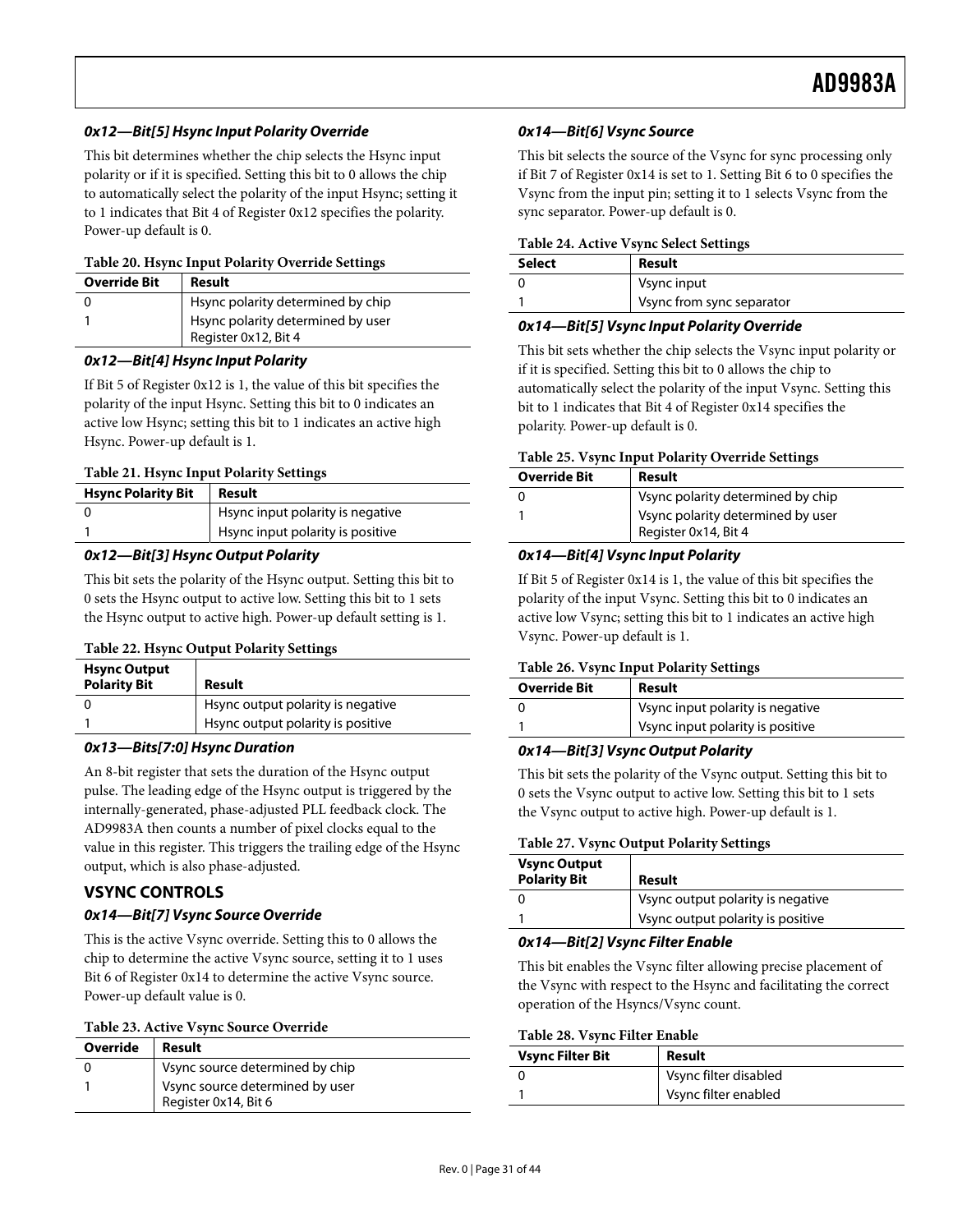# <span id="page-31-0"></span>**0x14—Bit[1] Vsync Duration Enable**

This enables the Vsync duration block, which is designed to be used with the Vsync filter. Setting the bit to 0 leaves the Vsync output duration unchanged. Setting the bit to 1 sets the Vsync output duration based on Register 0x15. Power-up duration is 0.

#### **Table 29. Vsync Duration Enable**

| <b>Vsync Duration Bit</b> | Result                                           |
|---------------------------|--------------------------------------------------|
|                           | Vsync output duration is unchanged               |
|                           | Vsync output duration is set by Register<br>0x15 |

#### **0x15—Bits[7:0] Vsync Duration**

This is used to set the output duration of the Vsync, and is designed to be used with the Vsync filter. This is valid only if Register 0x14, Bit 1 is set to 1. Power-up default is 10 DDR.

# **COAST AND CLAMP CONTROLS**

# **0x16—Bits[7:0] Precoast**

This register allows the internally generated coast signal to be applied prior to the Vsync signal. This is necessary in cases where pre-equalization pulses are present. The step size for this control is one Hsync period. For precoast to work correctly, it is necessary for the Vsync filter (0x14, Bit 2) and sync processing filter (Register 0x20, Bit 1) both to be either enabled or disabled. The power-up default is 00.

# **0x17—Bits[7:0] Postcoast**

This register allows the internally generated Coast signal to be applied following the Vsync signal. This is necessary in cases where postequalization pulses are present. The step size for this control is one Hsync period. For Postcoast to work correctly, it is necessary for the Vsync filter (0x14, Bit 2) and sync processing filter (0x20, Bit 1) both to be either enabled or disabled. The power-up default is 00.

# **0x18—Bit[7] Coast Source**

This bit is used to select the active Coast source. The choices are the coast input pin or Vsync. If Vsync is selected, the additional decision of using the Vsync input pin or the output from the sync separator needs to be made (Register 0x14, Bits [7: 6]).

#### **Table 30. Coast Source Selection Settings**

| <b>Select</b> | Result                 |
|---------------|------------------------|
|               | Vsync (internal coast) |
|               | COAST input pin        |

# **0x18—Bit[6] Coast Polarity Override**

This register is used to override the internal circuitry that determines the polarity of the coast signal going into the PLL. The power-up default setting is 0.

#### **Table 31. Coast Polarity Override Settings**

| <b>Override Bit</b> | Result                            |
|---------------------|-----------------------------------|
|                     | Coast polarity determined by chip |
|                     | Coast polarity determined by user |

# **0x18—Bit[5] Coast Input Polarity**

This register sets the input coast polarity when Bit 6 of Register  $0x18 = 1$ . The power-up default setting is 1.

#### **Table 32. Coast Polarity Settings**

| <b>Coast Polarity Bit</b> | Result                     |
|---------------------------|----------------------------|
| 0                         | Coast polarity is negative |
|                           | Coast polarity is positive |

# **0x18—Bit[4] Clamp Source Select**

This bit determines the source of clamp timing. A 0 enables the clamp timing circuitry controlled by clamp placement and clamp duration. The clamp position and duration is counted from the leading edge of Hsync. A 1 enables the external clamp input pin. The three channels are clamped when the clamp signal is active. The polarity of clamp is determined by the clamp polarity bit. The power-up default setting is 0.

#### **Table 33. Clamp Source Selection Settings**

| <b>Clamp Source</b> | Result                           |
|---------------------|----------------------------------|
|                     | Internally generated clamp       |
|                     | Externally provided clamp signal |

# **0x18—Bit[3] Red Clamp Select**

This bit determines whether the red channel is clamped to ground or to midscale. The power-up default setting is 0.

#### **Table 34. Red Clamp Select Settings**

| Clamp | Result            |
|-------|-------------------|
|       | Clamp to ground   |
|       | Clamp to midscale |

# **0x18—Bit[2] Green Clamp Select**

This bit determines whether the green channel is clamped to ground or to midscale. The power-up default setting is 0.

#### **Table 35. Green Clamp Select Settings**

| Clamp | Result            |
|-------|-------------------|
|       | Clamp to ground   |
|       | Clamp to midscale |

# **0x18—Bit[1] Blue Clamp Select**

This bit determines whether the blue channel is clamped to ground or to midscale. The power-up default setting is 0.

#### **Table 36. Blue Clamp Select Settings**

| Clamp | Result            |
|-------|-------------------|
|       | Clamp to ground   |
|       | Clamp to midscale |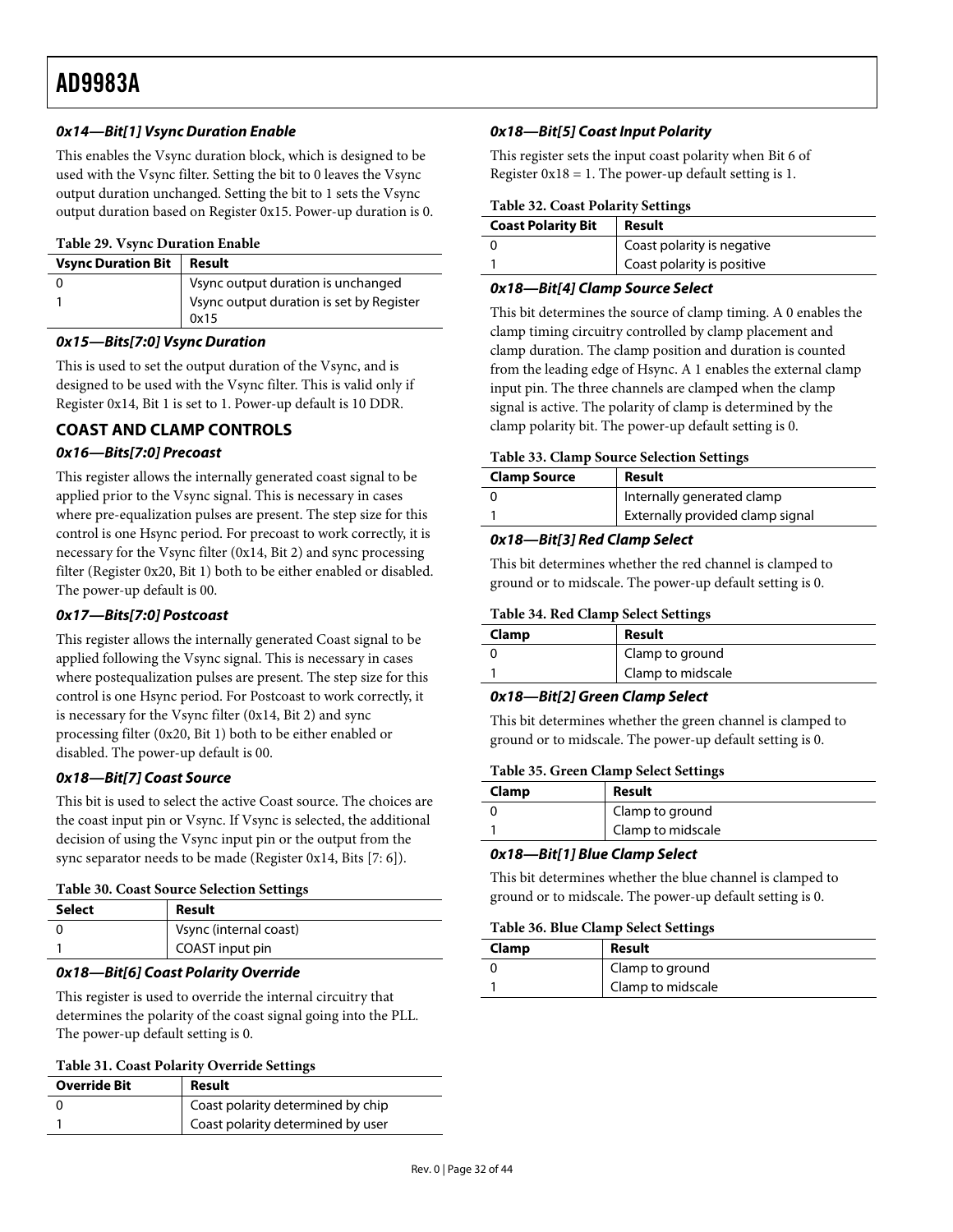# <span id="page-32-0"></span>**0x19—Bits[7:0] Clamp Placement**

An 8-bit register that sets the position of the internally generated clamp. When  $EXTCLMP = 0$  (Register 0x18, Bit 4), a clamp signal is generated internally, at a position established by the clamp placement register (Register 0x19) and for a duration set by the clamp duration register (Register 0x1A). Clamping is started a clamp placement count(Register 0x19) of pixel periods after the trailing edge of Hsync. The clamp placement may be programmed to any value between 1 and 255. A value of 0 is not supported.

The clamp should be placed during a time that the input signal presents a stable black-level reference, usually the back porch period between Hsync and the image. When  $EXTCLMP = 1$ , this register is ignored. Power-up default setting is 8.

# **0x1A—Bits[7:0] Clamp Duration**

An 8-bit register that sets the duration of the internally generated clamp. When  $EXTCLMP = 0$  (Register 0x18, Bit 4), a clamp signal is generated internally at a position established by the clamp placement register (and for a duration set by the clamp duration register). Clamping begins a clamp placement count (Register 0x19) of pixel periods after the trailing edge of Hsync. The clamp duration may be programmed to any value between 1 and 255. A value of 0 is not supported.

For the best results, the clamp duration should be set to include the majority of the black reference signal time that follows the Hsync signal trailing edge. Insufficient clamping time can produce brightness changes at the top of the screen, and a slow recovery from large changes in the average picture level (APL), or bright-ness. When EXTCLMP = 1, this register is ignored. Power-up default setting is 20 DDR.

# **0x1B—Bit[7] Clamp Polarity Override**

This bit is used to override the internal circuitry that determines the polarity of the clamp signal. The power-up default setting is 0.

# **Table 37. Clamp Polarity Override Settings**

| Clamp polarity determined by chip<br>Clamp polarity determined by user | <b>Override Bit</b> | Result               |
|------------------------------------------------------------------------|---------------------|----------------------|
|                                                                        |                     |                      |
|                                                                        |                     | Register 0x1B, Bit 6 |

# **0x1B—Bit[6] Clamp Input Polarity**

This bit indicates the polarity of the clamp signal only if Bit 7 of Register  $0x1B = 1$ . The power-up default setting is 1.

| <b>Value</b> | Result                     |
|--------------|----------------------------|
|              | Active low external clamp  |
|              | Active high external clamp |

# **0x1B—Bit[5] Auto-Offset Enable**

This bit selects between auto-offset mode and manual offset mode (auto-offset disabled) (See the section on auto-offset operation). The power-up default setting is 0.

#### **Table 39. Auto-Offset Settings**

| <b>Auto-Offset</b> | Result                                      |  |
|--------------------|---------------------------------------------|--|
|                    | Auto-offset is disabled                     |  |
|                    | Auto-offset is enabled (manual offset mode) |  |

# **0x1B—Bits[4:3] Auto-Offset Update Frequency**

These bits control how often the auto-offset circuit is updated (if enabled). Updating every 64 Hsyncs is recommended. The power-up default setting is 11.

#### **Table 40. Auto-Offset Update Mode**

| 00 |                                                                                                                                                       |
|----|-------------------------------------------------------------------------------------------------------------------------------------------------------|
| 01 |                                                                                                                                                       |
| 10 |                                                                                                                                                       |
|    | Update offset every clamp period<br>Update offset every 16 clamp periods<br>Update offset every 64 clamp periods<br>Update offset every Vsync periods |

#### **0x1B—Bits[2:0]**

Must be written to 011 for proper operation.

# **SOG CONTROL**

# **0x1D—Bits[7:3] SOG Slicer Threshold**

This register allows the comparator threshold of the SOG slicer to be adjusted. This register adjusts it in steps of 8 mV, with the minimum setting equaling 8 mV and the maximum setting equaling 256 mV. The power-up default setting is 15 DDR and corresponds to a threshold value of 128 mV.

# **0x1D—Bit[2] SOGOUT Polarity**

This bit sets the polarity of the SOGOUT signal. The power-up default setting is 0.

# **Table 41. SOGOUT Polarity Settings**

| <b>SOGOUT</b> | Result      |
|---------------|-------------|
|               | Active low  |
|               | Active high |

# **0x1D—Bits[1:0] SOGOUT Select**

These register bits control what is output on the SOGOUT pin. Options are the raw SOG from the slicer (this is the unprocessed SOG signal produced from the sync slicer), the raw Hsync, the regenerated sync from the sync filter, which can generate missing syncs either due to coasting or drop-out, or finally the filtered sync which excludes extraneous syncs not occurring within the sync filter window. The power-up default setting is 0.

# **Table 42. SOGOUT Select**

| <b>SOGOUT Select</b> | <b>Function</b>                             |  |
|----------------------|---------------------------------------------|--|
| 00                   | Raw SOG from sync slicer (SOGIN0 or SOGIN1) |  |
| 01                   | Raw Hsync (HSYNC0 or HSYNC1)                |  |
| 10                   | Regenerated Hsync from sync filter          |  |
|                      | Filtered Hsync from sync filter             |  |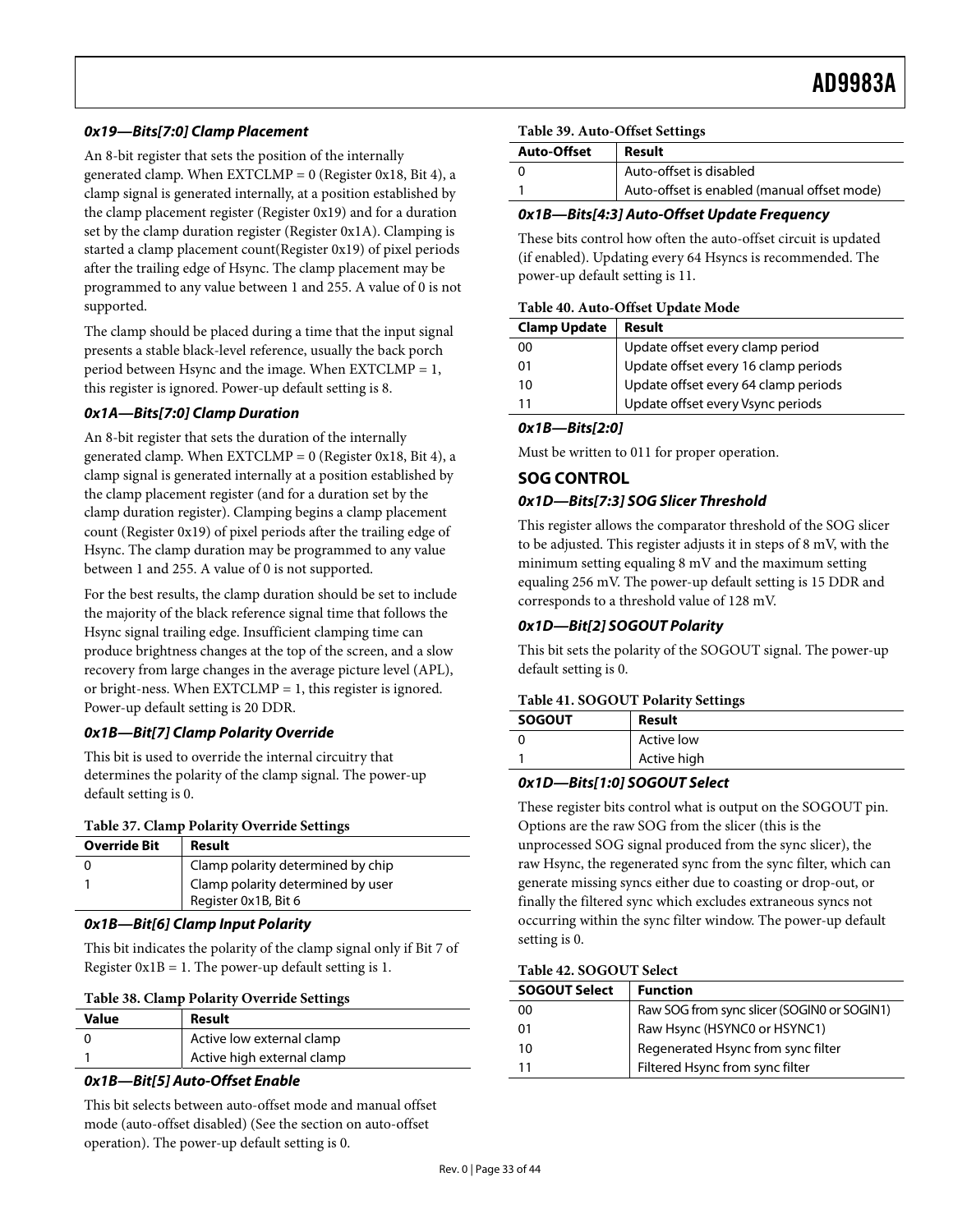# <span id="page-33-0"></span>**INPUT AND POWER CONTROL**

# **0x1E—Bit[7] Channel Select Override**

This bit provides an override to the automatic input channel selection. Power-up default setting is 0.

#### **Table 43. Channel Source Override**

| Override | Result                                                          |
|----------|-----------------------------------------------------------------|
|          | Channel input source determined by chip                         |
|          | Channel input source determined by user<br>Register 0x1E, Bit 6 |

#### **0x1E—Bit[6] Channel Select**

This bit selects the active input channel if Register 0x1E, Bit  $7 = 1$ . This selects between Channel 0 data and syncs or Channel 1 data and syncs. Power-up default setting is 0.

#### **Table 44. Channel Select**

| <b>Channel Select</b> | Result                                |  |
|-----------------------|---------------------------------------|--|
|                       | Channel 0 data and syncs are selected |  |
|                       | Channel 1 data and syncs are selected |  |

# **0x1E—Bit[5] Programmable Bandwidth**

This bit selects between a low or high input bandwidth. It is useful in limiting noise for lower frequency inputs. The powerup default setting is 1. Low analog input bandwidth is  $\sim$  100 MHz; high analog input bandwidth is ~200 MHz.

#### **Table 45. Input Bandwidth Select.**

| <b>Input Bandwidth</b> | Result                      |
|------------------------|-----------------------------|
|                        | Low analog input bandwidth  |
|                        | High analog input bandwidth |

# <span id="page-33-1"></span>**0x1E—Bit[4] Power-Down Control Select**

This bit determines whether power-down is controlled manually or automatically by the chip. If automatic control is selected (Register 0x1E, Bit 4), the AD9983A decision is based on the status of the sync detect bits (Register 0x24, Bit 2, Bit 3, Bit 6, and Bit 7). If either an Hsync or a sync-on-green input is detected on any input, the chip powers up or powers down. For manual control, the AD9983A allows the flexibility of control through both a dedicated pin and a register bit. The dedicated pin allows a hardware watchdog circuit to control power-down, while the register bit allows power-down to be controlled by software. With manual power-down control, the polarity of the power-down pin must be set (Register 0x1E, Bit 2) whether it is used or not. If unused, it is recommended to set the polarity to active high and hardwire the pin to ground with a 10 kΩ resistor**.** 

#### **Table 46. Auto Power-Down Select.**

| <b>Power-Down Select</b> | Result                                                    |
|--------------------------|-----------------------------------------------------------|
|                          | Manual power-down control<br>(user determines power-down) |
|                          | Auto power-down control<br>(chip determines power-down)   |

# **0x1E—Bit[3] Power-Down**

This bit is used to manually place the chip in power-down mode. It is only used if manual power-down control is selected (see Bit 4 above). Both the state of this register bit and the power-down pin (Pin 17) are used to control manual powerdown. (See the [Power Management](#page-17-3) section for more details on power-down.)

#### **Table 47. Power-Down Settings**

| <b>Power-Down Select</b> | <b>Pin 17</b> | Result           |
|--------------------------|---------------|------------------|
|                          |               | Normal operation |
|                          |               | Power-down       |

# **0x1E—Bit[2] Power-Down Pin Polarity**

This bit defines the polarity of the power-down pin (Pin 17). It is only used if manual power-down control is selected (see **[0x1E—Bit\[4\] Power-Down Control Select](#page-33-1)**)**.** 

#### **Table 48. Power-Down Pin Polarity**

| Select | Result                        |
|--------|-------------------------------|
|        | Power-down pin is active low  |
|        | Power-down pin is active high |
|        |                               |

#### **0x1E—Bit[1] Power-Down Fast Switching Control**

This bit controls a special fast switching mode. With this bit the AD9983A can stay active during power-down and only put the outputs in high impedance. This option is useful when the data outputs from two chips are connected on a PCB and the user wants to switch instantaneously between the two**.** 

#### **Table 49. Power-Down Fast Switching Control**

| <b>Fast Switching Control</b> | Result                                                                         |
|-------------------------------|--------------------------------------------------------------------------------|
|                               | Normal power-down operation                                                    |
|                               | The chip stays powered up and the<br>outputs are put in high impedance<br>mode |

#### **0x1E—Bit[0] SOGOUT High Impedance Control**

This bit controls whether the SOGOUT pin is in high impedance or not, when in power-down mode. In most cases, SOGOUT is not put in high impedance during normal operation. It is usually needed for sync detection by the graphics controller. The option to put SOGOUT in high impedance is included mainly to allow for factory testing modes.

#### **Table 50. SOGOUT High Impedance Control**

| <b>SOGOUT Control</b> | Result                                           |
|-----------------------|--------------------------------------------------|
|                       | SOGOUT operates as normal during<br>power-down   |
|                       | SOGOUT is in high impedance<br>during power-down |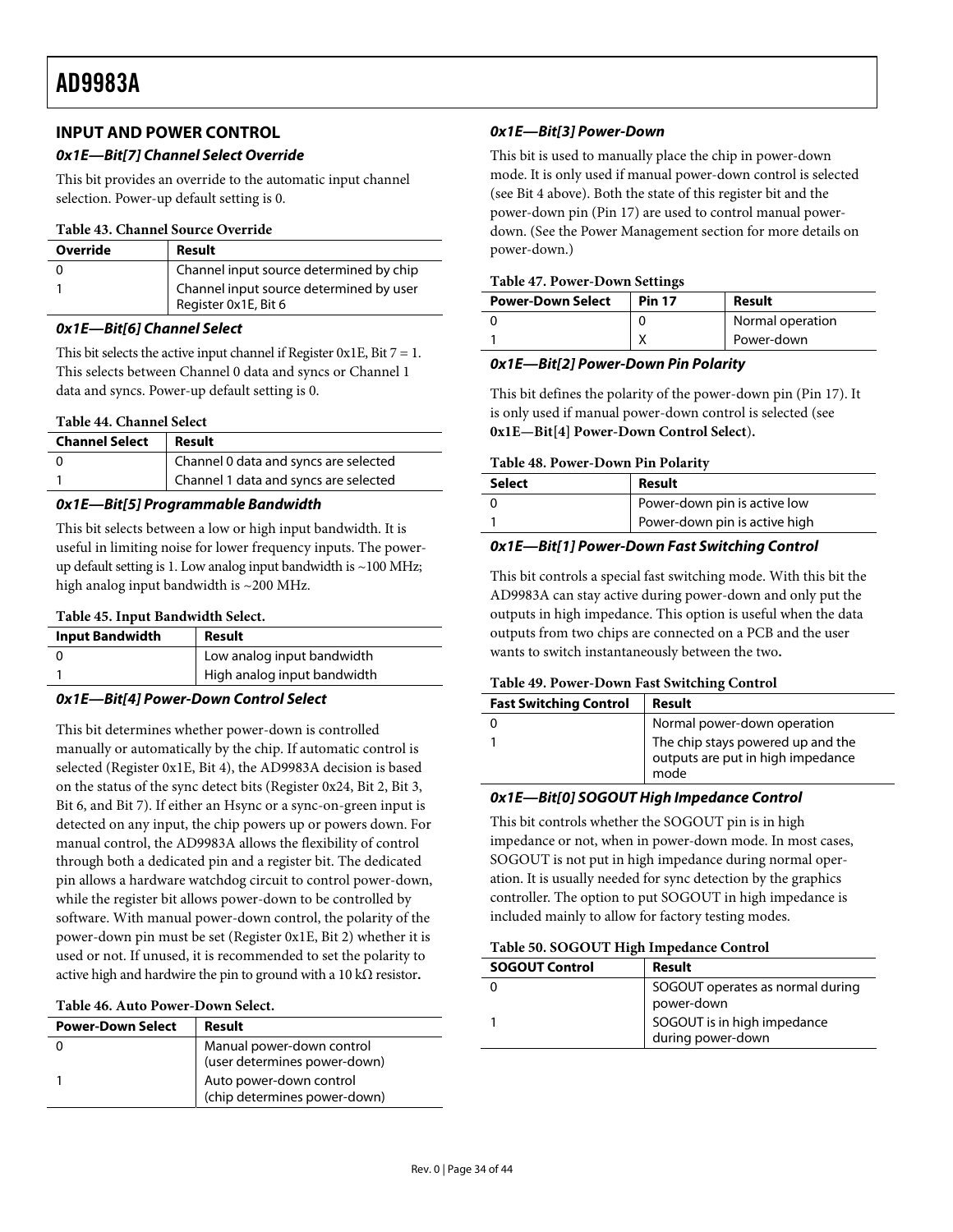# <span id="page-34-0"></span>**OUTPUT CONTROL**

# **0x1F—Bits[7:5] Output Mode**

These bits choose between three options for the output mode. In 4:4:4 mode, RGB is standard. In 4:2:2 mode, YCbCr is standard, which allows a reduction in the number of output pins from 24 to 16. In 4:4:4 DDR output mode, the data is in RGB mode, but changes on every clock edge. The power-up default setting is 100.

#### **Table 51. Output Mode**

| <b>Output Mode</b> | Result           |
|--------------------|------------------|
| 100                | 4:4:4 RGB mode   |
| 101                | 4:2:2 YCbCr mode |
| 110                | 4:4:4 DDR mode   |

#### **0x1F—Bit[4] Primary Output Enable**

This bit places the primary output in active or high impedance mode. The power-up default setting is 1.

#### **Table 52. Primary Output Enable**

| Select | Result                                   |
|--------|------------------------------------------|
|        | Primary output is in high impedance mode |
|        | Primary output is enabled                |

# **0x1F—Bit[3] Secondary Output Enable**

This bit places the secondary output in active or high impedance mode.

The secondary output is designated when using either 4:2:2 or 4:4:4 DDR. In these modes, the data on the blue output channel is the secondary output while the output data on the red and green channels are the primary output. Secondary output is always a DDR YCbCr data mode. See the [Output Formatter](#page-19-2) section and [Table 12](#page-19-1). The power-up default setting is 0.

#### **Table 53. Secondary Output Enable**

| Select | Result                                     |
|--------|--------------------------------------------|
|        | Secondary output is in high impedance mode |
|        | Secondary output is enabled                |

# **0x1F—Bits[2:1] Output Drive Strength**

These two bits select the drive strength for all the high-speed digital outputs (except VSOUT, A0, and the O/E field). Higher drive strength results in faster rise/fall times and in general makes it easier to capture data. Lower drive strength results in slower rise/fall times and helps to reduce EMI and digitally generated power supply noise. The power-up default setting is 10.

#### **Table 54. Output Drive Strength**

| <b>Output Drive</b> | Result                            |
|---------------------|-----------------------------------|
| 00                  | Low output drive strength         |
| 01                  | Medium low output drive strength  |
| 10                  | Medium high output drive strength |
| 11                  | High output drive strength        |

# **0x1F—Bit[0] Output Clock Invert**

This bit allows inversion of the output clock. The power-up default setting is 0.

#### **Table 55. Output Clock Invert**

| Select | Result                  |
|--------|-------------------------|
|        | Noninverted pixel clock |
|        | Inverted pixel clock    |

# **0x20—Bits[7:6] Output Clock Select**

These bits allow selection of optional output clocks such as a fixed 40 MHz clock, a 2× clock, a 90° phase-shifted clock, or the normal pixel clock. The power-up default setting is 00.

#### **Table 56. Output Clock Select**

| <b>Select</b> | Result                        |
|---------------|-------------------------------|
| 00            | Pixel clock                   |
| 01            | 90° phase-shifted pixel clock |
| 10            | 2x pixel clock                |
|               | 40 MHz internal clock         |

#### **0x20—Bit[5] Output High Impedance**

This bit puts all outputs (except SOGOUT) in a high impedance state. The power-up default setting is 0.

#### **Table 57. Output High Impedance**

| Select | Result                                             |
|--------|----------------------------------------------------|
|        | Normal outputs                                     |
|        | All outputs (except SOGOUT) in high impedance mode |

#### **0x20—Bit[4] SOG High Impedance**

This bit allows the SOGOUT pin to be placed in high impedance mode. The power-up default setting is 0.

#### **Table 58. SOGOUT High Impedance**

| <b>Select</b> | Result                               |
|---------------|--------------------------------------|
|               | Normal SOG output                    |
|               | SOGOUT pin is in high impedance mode |

# **0x20—Bit[3] Field Output Polarity**

This bit sets the polarity of the field output bit. The power-up default setting is 1.

#### **Table 59. Field Output Polarity**

| <b>Select</b> | Result                                           |
|---------------|--------------------------------------------------|
|               | Active low = even field; active high = odd field |
|               | Active low = odd field; active high = even field |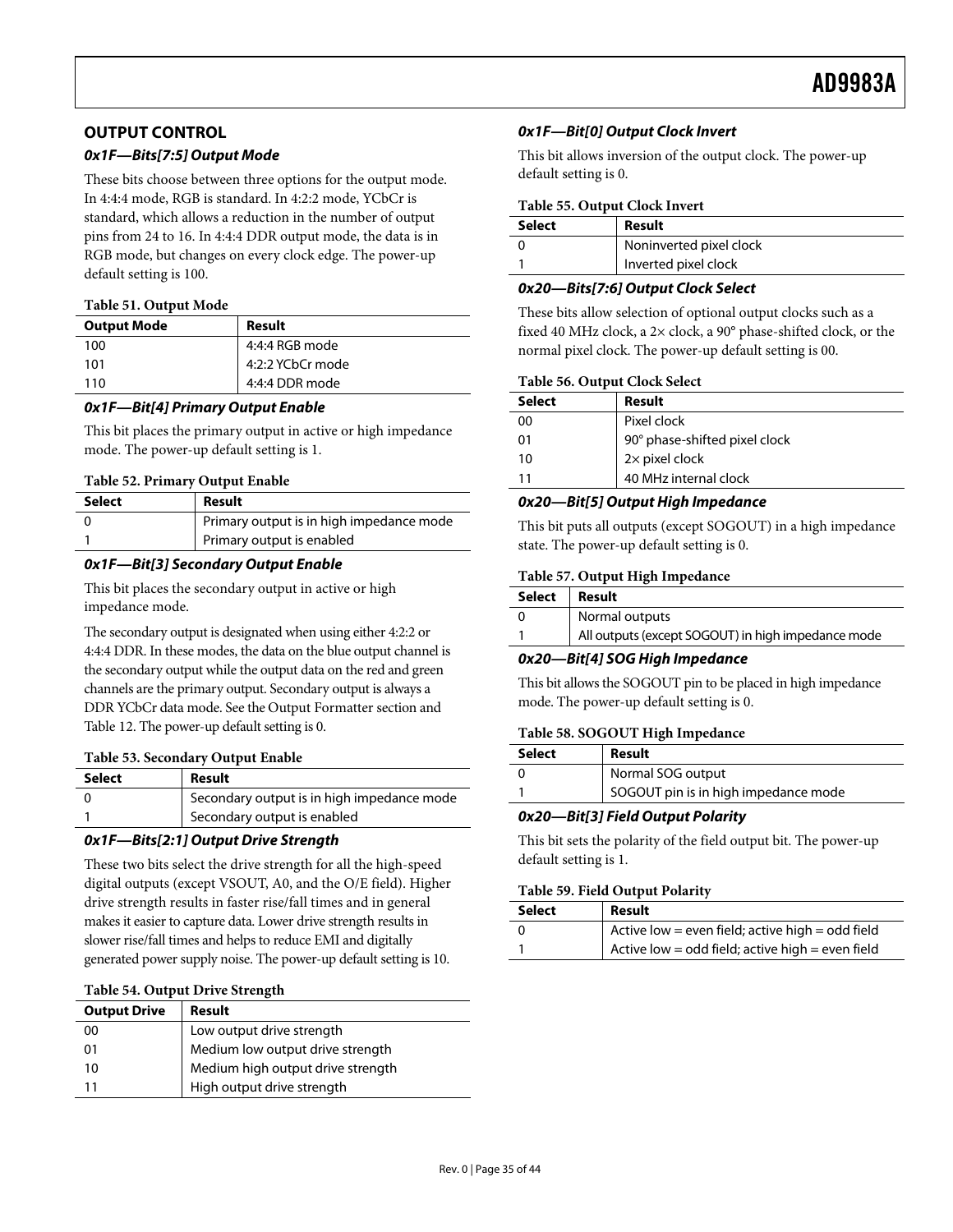# <span id="page-35-1"></span><span id="page-35-0"></span>**SYNC PROCESSING**

# **0x20—Bit[2] PLL Sync Filter**

This bit selects which signal the PLL uses. It can select between either raw Hsync or SOG or filtered versions. The filtering of the Hsync and SOG can eliminate nearly all extraneous transitions, which have traditionally caused PLL disruption. The power-up default setting is 0.

#### **Table 60. PLL Sync Filter Enable**

| Select | Result                                |
|--------|---------------------------------------|
|        | PLL uses raw Hsync or SOG inputs      |
|        | PLL uses filtered Hsync or SOG inputs |

#### **0x20—Bit[1] Sync Processing Input Source**

This bit selects whether the sync processor uses a raw sync or a regenerated sync for the following functions: coast, H/V count, field detection and Vsync duration counts. Using the regenerated sync is recommended.

#### **Table 61. SP Filter Enable**

| Select | Result                                                |
|--------|-------------------------------------------------------|
|        | Sync processing uses raw Hsync or SOG                 |
|        | Sync processing uses the internally regenerated Hsync |

# **0x21—Bits[7:0]**

Must be set to default

#### **0x22—Bits[7:0]**

Must be set to default

# **0x23—Bits[7:0] Sync Filter Window Width**

This 8-bit register sets the window of time for the regenerated Hsync leading edge (in 25 ns steps) and that sync pulses are allowed to pass through. Therefore with the default value of 10, the window width is  $\pm 250$  ns. The goal is to set the window width so that extraneous pulses are rejected. (see the [Sync](#page-14-2)  [Processing](#page-14-2) section). As in the sync separator threshold, the 25 ns multiplier value is somewhat variable. The maximum variability over all operating conditions is ±20% (20 ns to 30 ns).

# **DETECTION STATUS**

# **0x24—Bit[7] HSYNC0 Detection Bit**

This bit is used to indicate when activity is detected on the HSYNC0 input pin. If Hsync is held high or low, activity is not detected. The sync processing block diagram shows where this function is implemented.  $0 =$  HSYNC0 not active.  $1 =$  HSYNC0 is active.

#### **Table 62. HSYNC0 Detection Results**

| <b>Detect</b> | Result               |
|---------------|----------------------|
|               | No activity detected |
|               | Activity detected    |

# **0x24—Bit[6] HSYNC1 Detection Bit**

This bit is used to indicate when activity is detected on the HSYNC1 input pin. If Hsync is held high or low, activity is not detected. The sync processing block diagram shows where this function is implemented. 0 = HSYNC1 not active. 1 = HSYNC1 is active.

#### **Table 63. HSYNC1 Detection Results**

| <b>Detect</b> | Result               |
|---------------|----------------------|
|               | No activity detected |
|               | Activity detected    |

#### **0x24—Bit[5] VSYNC0 Detection Bit**

This bit is used to indicate when activity is detected on the VSYNC0 input pin. If Vsync is held high or low, activity is not detected. The sync processing block diagram shows where this function is implemented.  $0 = VSYNC0$  not active.  $1 = VSYNC0$ is active.

#### **Table 64. VSYNC0 Detection Results**

| <b>Detect</b> | Result               |
|---------------|----------------------|
|               | No activity detected |
|               | Activity detected    |

# **0x24—Bit[4] VSYNC1 Detection Bit**

This bit is used to indicate when activity is detected on the VSYNC1 input pin. If Vsync is held high or low, activity is not detected. The sync processing block diagram shows where this function is implemented.  $0 = VSYNC1$  not active.  $1 = VSYNC1$ is active.

#### **Table 65. VSYNC1 Detection Results**

| <b>Detect</b> | Result               |
|---------------|----------------------|
|               | No activity detected |
|               | Activity detected    |

#### **0x24—Bit[3] SOGIN0 Detection Bit**

This bit is used to indicate when activity is detected on the SOGIN0 input pin. If SOG is held high or low, activity is not detected. The sync processing block diagram shows where this function is implemented.  $0 = \text{SOGINO}$  not active.  $1 = \text{SOGINO}$ is active.

#### **Table 66. SOGIN0 Detection Results**

| <b>Detect</b> | Result               |
|---------------|----------------------|
|               | No activity detected |
|               | Activity detected    |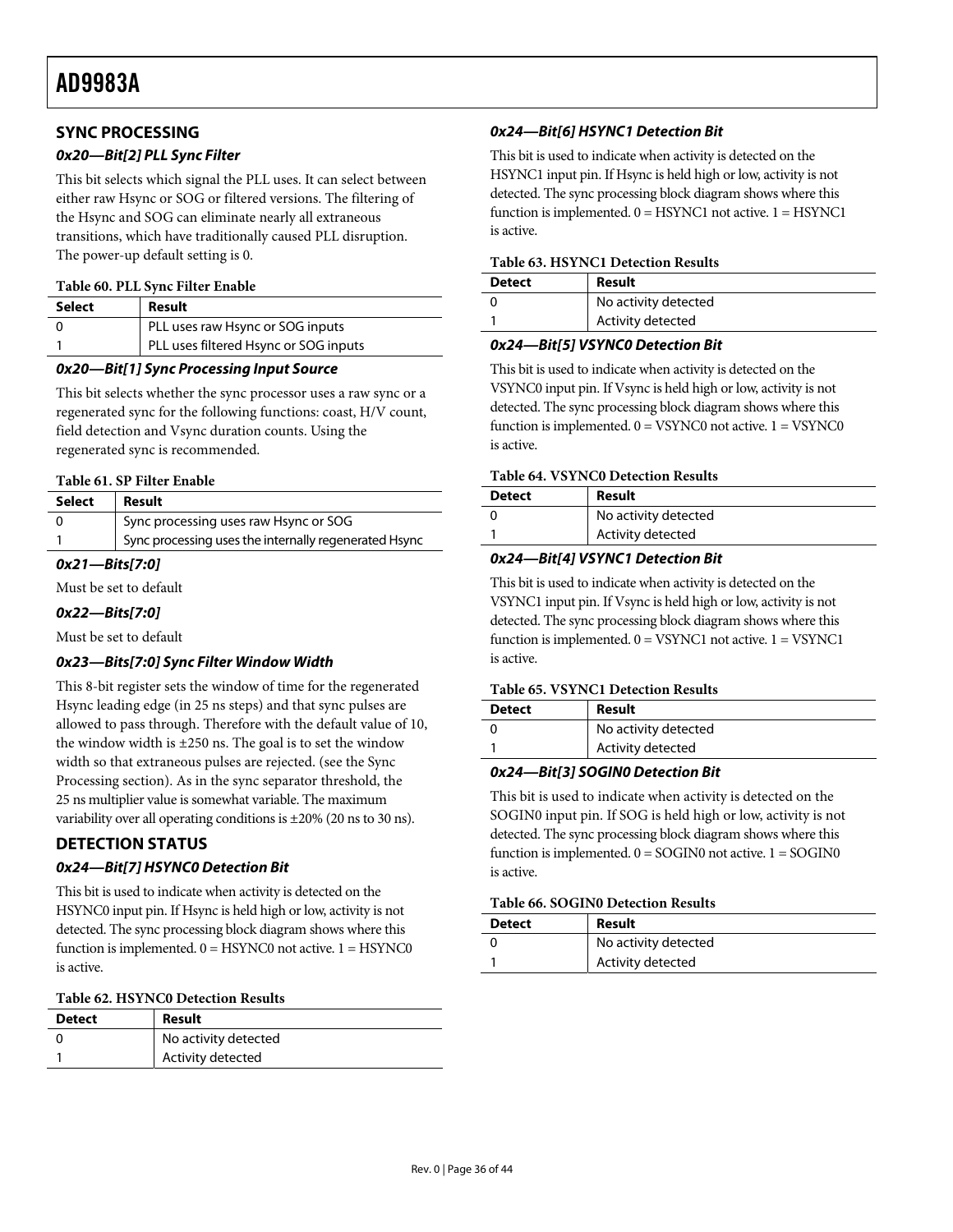# <span id="page-36-0"></span>**0x24—Bit[2] SOGIN1 Detection Bit**

This bit is used to indicate when activity is detected on the SOGIN1 input pin. If SOG is held high or low, activity is not detected. The sync processing block diagram shows where this function is implemented.  $0 = \text{SOGIN1}$  not active.  $1 = \text{SOGIN1}$ is active.

#### **Table 67. SOGIN1 Detection Results**

| <b>Detect</b> | Result               |
|---------------|----------------------|
|               | No activity detected |
|               | Activity detected    |

# **0x24—Bit[1] COAST Detection Bit**

This bit detects activity on the EXTCK/COAST pin. It indicates that one of the two signals is active, but it does not indicate which one. A dc signal is not detected.

#### **Table 68. COAST Detection Result**

| <b>Detect</b> | Result               |
|---------------|----------------------|
|               | No activity detected |
|               | Activity detected    |

#### **0x24—Bit[0] CLAMP Detection Bit**

This bit is used to indicate when activity is detected on the external CLAMP pin. If external CLAMP is held high or low, activity is not detected.

#### **Table 69. CLAMP Detection Results**

| <b>Detect</b> | Result               |
|---------------|----------------------|
|               | No activity detected |
|               | Activity detected    |

# **POLARITY STATUS**

# **0x25—Bit[7] HSYNC0 Polarity**

Indicates the polarity of HSYNC0 input.

#### **Table 70. Detected HSYNC0 Polarity Results**

| <b>Detect</b> | Result                     |
|---------------|----------------------------|
|               | Hsync polarity is negative |
|               | Hsync polarity is positive |

#### **0x25—Bit[6] HSYNC1 Polarity**

Indicates the polarity of HSYNC1 input.

#### **Table 71. Detected HSYNC1 Polarity Results**

| <b>Detect</b> | Result                     |
|---------------|----------------------------|
|               | Hsync polarity is negative |
|               | Hsync polarity is positive |

#### **0x25—Bit[5] VSYNC0 Polarity**

Indicates the polarity of VSYNC0 input.

#### **Table 72. Detected VSYNC0 Polarity Results**

| <b>Detect</b> | Result                     |
|---------------|----------------------------|
|               | Vsync polarity is negative |
|               | Vsync polarity is positive |

#### **0x25—Bit[4] VSYNC1 Polarity**

Indicates the polarity of VSYNC1 input.

| <b>Detect</b> | Result                     |  |
|---------------|----------------------------|--|
|               | Vsync polarity is negative |  |
|               | Vsync polarity is positive |  |

#### **0x25—Bit[3] COAST Polarity**

Indicates the polarity of the external COAST signal.

#### **Table 74. Detected COAST Polarity Results**

| <b>Detect</b> | Result                     |  |  |
|---------------|----------------------------|--|--|
|               | Coast polarity is negative |  |  |
|               | Coast polarity is positive |  |  |

#### **0x25—Bit[2] CLAMP Polarity**

Indicates the polarity of the CLAMP signal.

#### **Table 75. Detected CLAMP Polarity Results**

| <b>Detect</b> | Result                     |
|---------------|----------------------------|
|               | Clamp polarity is negative |
|               | Clamp polarity is positive |

#### **0x25—Bit[1] Extraneous Pulses Detection**

A second output from the Hsync filter, this status bit tells whether extraneous pulses are present on the incoming sync signal. Often extraneous pulses are used for copy protection, so this status bit can be used for this purpose.

#### **Table 76. Equalization Pulse Detect Bit**

| <b>Detect</b> | Result                                              |
|---------------|-----------------------------------------------------|
|               | No equalization pulses detected during active Hsync |
|               | Equalization pulses detected during active Hsync    |

#### **HSYNC COUNT**

# **0x26—Bits[7:0] Hsyncs per Vsync MSB**

The 8 MSBs of the 12-bit counter that reports the number of Hsyncs/Vsync on the active input. This is useful for determining the mode and is an aid in setting the PLL divide ratio.

# **0x27—Bits[7:4] Hsyncs per Vsync LSBs**

The 4 LSBs of the 12-bit counter that reports the number of Hsyncs/Vsync on the active input.

# **TEST REGISTERS**

#### **0x28—Bits[7:0] Test Register 1**

Must be written to 0xBF for proper operation.

# **0x29—Bits[7:0] Test Register 2**

Must be written to 0x00 for proper operation.

#### **0x2A—Bits[7:0] Test Register 3**

Read-only bits for future use.

#### **0x2B—Bits[7:0] Test Register 4**

Read-only bits for future use.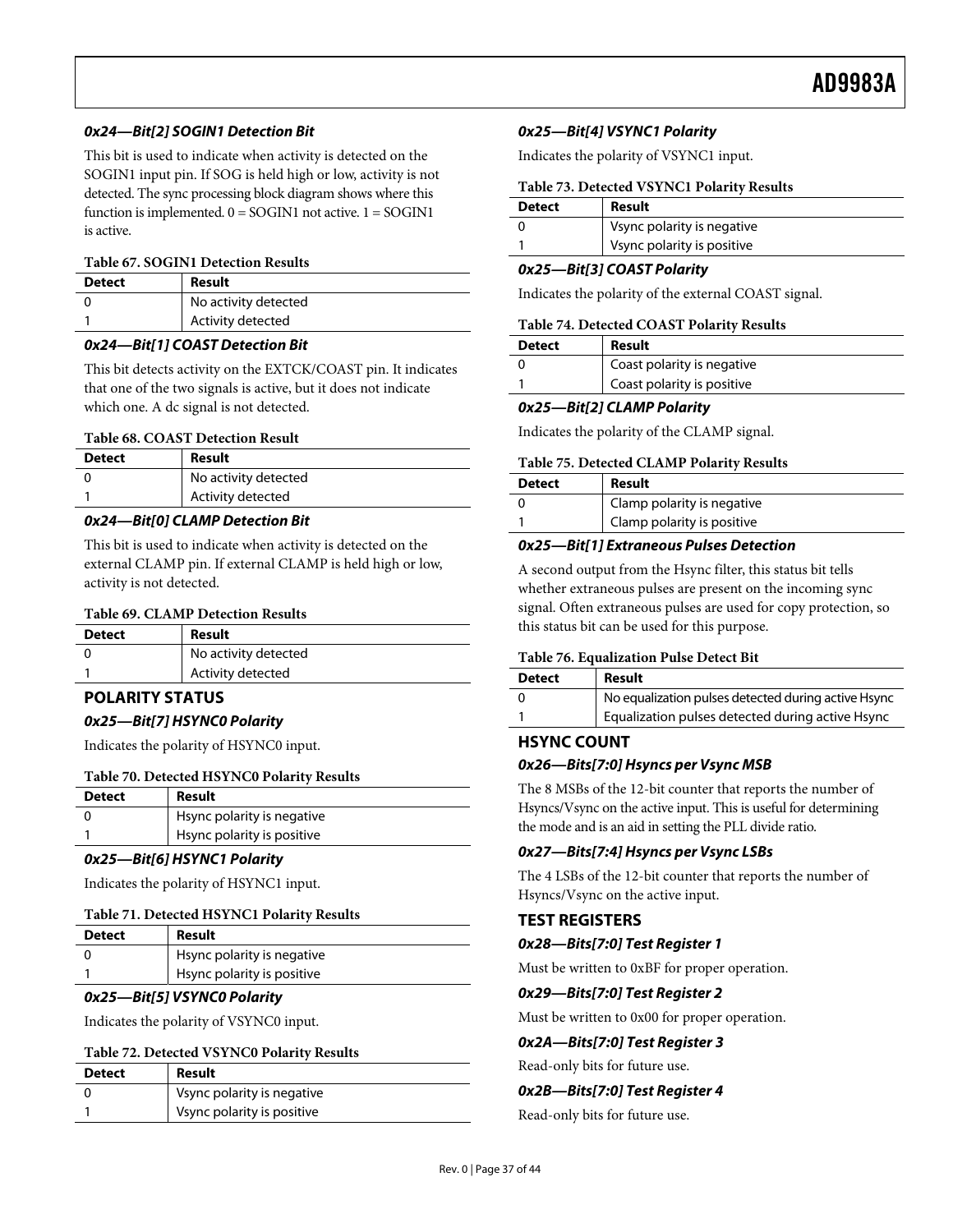# **0x2C—Bits[7:5] Auto-Offset Hold**

Must be written to 0x00 for proper operation.

# **0x2C—Bit[4] Auto-Offset Hold**

<span id="page-37-0"></span>A bit for controlling whether the auto-offset function runs continuously or runs once and holds the result. Continuous updates are recommended because this allows the AD9983A to compensate for drift over time and temperature. If one-time updates are preferred, these should be performed every time the part is powered up and when there is a mode change. To do a one-time update, first auto-offset must be enabled (Register 0x1B, Bit 5). Next, this bit (auto-offset hold) must first be set to 1 to let the auto-offset function operate and settle to a final value. Auto-offset hold should then be set to 0 to hold the offset values that the auto circuitry calculates. The AD9983A autooffset circuit's maximum settle time is 10 updates. For example, if the update frequency is set to once every 64 Hsyncs, then the maximum settling time would be 640 Hsyncs ( $10 \times 64$  Hsyncs).

#### **Table 77. Auto-Offset Hold**

| Select | Result                                     |
|--------|--------------------------------------------|
|        | Disables auto-offset updates and holds the |
|        | current auto-offset values                 |
|        | Allows auto-offset to update continuously  |

#### **0x2C—Bits[3:0]**

Must be written to 0x0 for proper operation.

#### **0x2D—Bits[7:0] Test Register 5**

Read/write bits for future use. Must be written to 0xE8 for proper operation.

# **0x2E—Bits[7:0] Test Register 6**

Read/write bits for future use. Must be written to 0xE0 for proper operation.

#### **0x34—Bit[2] SOG Filter Enable**

This bit enables the SOG filter, which will reject inputs with a width of less than 250 ns. This aids the PLL in the ability to ignore extraneous (non-valid) sync pulses.

#### **Table 78. SOG Filter Enable**

| Select | Result              |
|--------|---------------------|
|        | SOG filter disabled |
|        | SOG filter enabled  |

#### **0x36—Bit[0] VCO Gear Select**

This bit allows the VCO to select a lower 'gear' which enables it to run lower pixel clocks while remaining in a more linear range.

#### **Table 79. VCO Gear Select**

| <b>Select</b> | Result                         |
|---------------|--------------------------------|
|               | Normal VCO setting             |
|               | Enables lower VCO clock output |

#### **0x3C—Bits[7:4] Test Bits**

Must be set to 0x0 for proper operation.

#### **0x3C—Bit[3] Auto Gain Matching Hold**

A bit for controlling whether the auto gain matching function runs continuously or runs once and holds the result. Continuous updates are recommended because it allows the AD9983A to compensate for drift over time and temperature. If one-time updates are preferred, these should be performed every time the part is powered up and when there is a mode change. To do a one-time update, first auto gain matching must be enabled (Register Ox3C, Bit 2). Next, this bit (Auto Gain Matching Hold) must first be set to 1 to let the auto gain matching function operate and settle to a final value. The Auto Gain Matching Hold bit should then be set to 0 to hold the gain values that the auto circuitry calculates. The AD9983A auto gain matching circuit's maximum settle time is 10 updates. For example, if the update frequency is set to once every 64 Hsyncs, then the maximum settling time would be 640 Hsyncs (10 x 64 Hsyncs).

#### **Table 80. Auto Gain Hold**

| Select | Result                                                                 |
|--------|------------------------------------------------------------------------|
|        | Disables auto gain updates and holds the<br>current auto offset values |
|        | Allows auto gain to update continuously                                |

The power-up default setting is 0.

# **0x3C—Bits[2:0] Auto Gain Matching Enable**

These bits enable or disable the auto gain matching function. When set to 000, the auto gain matching function is disabled; when set to 110 the auto gain matching function is enabled.

#### **Table 81. Auto Gain Matching Enable**

| <b>Select</b> | Result                      |  |
|---------------|-----------------------------|--|
| 000           | Auto gain matching disabled |  |
| 110           | Auto gain matching enabled  |  |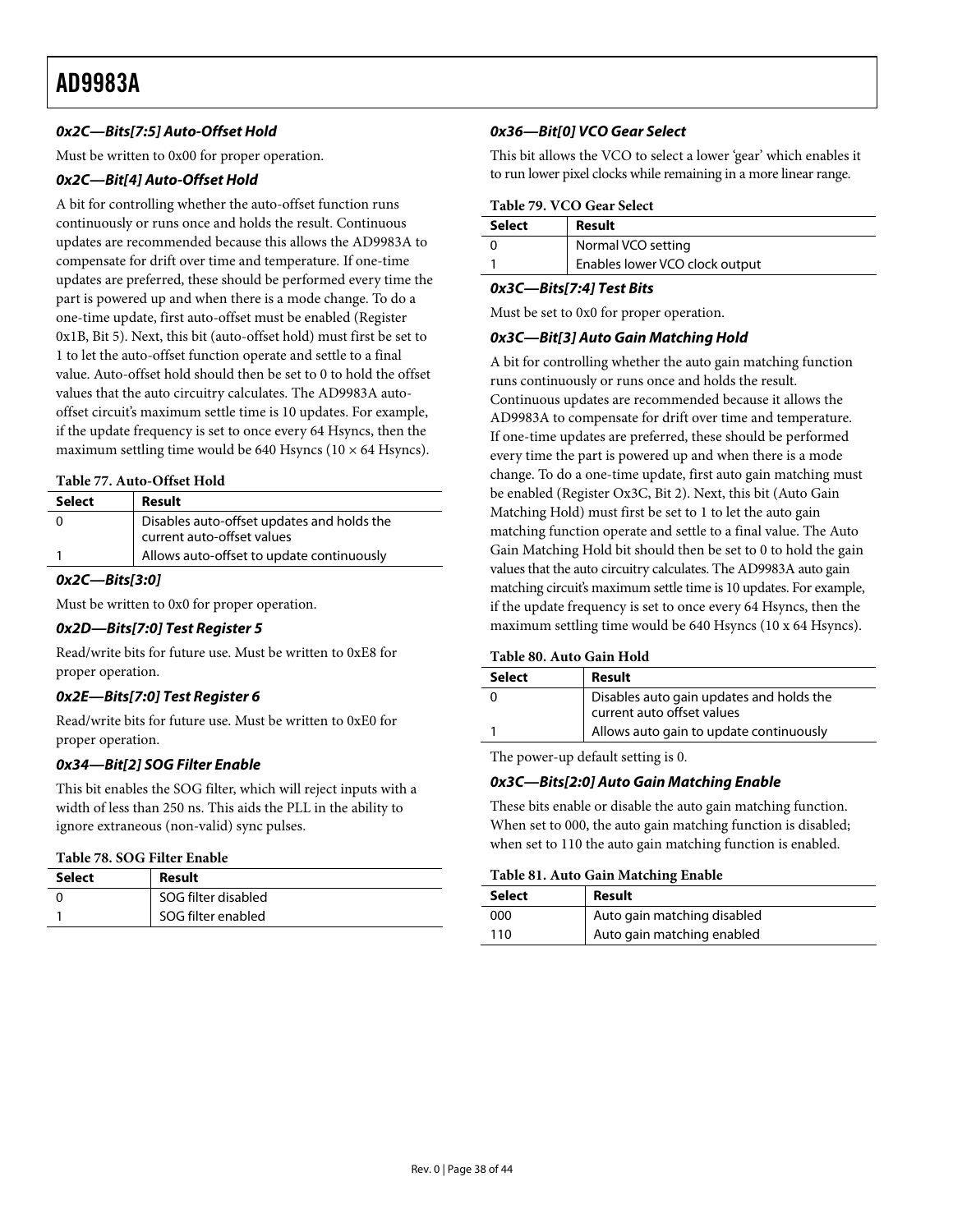# <span id="page-38-1"></span><span id="page-38-0"></span>PCB LAYOUT RECOMMENDATIONS

The AD9983A is a high precision, high speed analog device. To achieve the maximum performance from the part, it is important to have a well laid-out board. The [Analog Interface](#page-38-3)  [Inputs](#page-38-3) section provides a guide for designing a board using the AD9983A.

# <span id="page-38-3"></span>**ANALOG INTERFACE INPUTS**

Using the following layout techniques on the graphics inputs is extremely important:

- Minimize the trace length running into the graphics inputs. This is accomplished by placing the AD9983A as close as possible to the graphics VGA connector. Long input trace lengths are undesirable because they pick up noise from the board and other external sources.
- Place the 75  $\Omega$  termination resistors (see [Figure 3](#page-9-3)) as close as possible to the AD9983A chip. Any additional trace length between the termination resistors and the input of the AD9983A increases the magnitude of reflections, which corrupts the graphics signal.
- Use 75  $\Omega$  matched impedance traces. Trace impedances other than 75  $\Omega$  also increase the chance of reflections.
- The AD9983A has a very high input bandwidth, (200 MHz). While this is desirable for acquiring a high resolution PC graphics signal with fast edges, it also means that it captures any high frequency noise present. Therefore, it is important to reduce the amount of noise coupled to the inputs. Avoid running any digital traces near the analog inputs.
- Due to the high bandwidth of the AD9983A, sometimes low-pass filtering the analog inputs can help to reduce noise. (For many applications, filtering is unnecessary.) Experiments have shown that placing a ferrite bead in series prior to the 75  $\Omega$  termination resistor is helpful in filtering excess noise. Specifically, the Fair-Rite #2508051217Z0 was used, but an application could work best with a different bead value. Alternatively, placing a 100 Ω to 120 Ω resistor between the 75 Ω termination resistor and the input coupling capacitor is beneficial.

# <span id="page-38-2"></span>**Power Supply Bypassing**

It is recommended to bypass each power supply pin with a 0.1 μF capacitor. The exception is where two or more supply pins are adjacent to each other. For these groupings of powers/grounds, it is only necessary to have one bypass capacitor. The fundamental idea is to have a bypass capacitor within about 0.5 cm of each power pin. Also, avoid placing the capacitor on the opposite side of the PC board from the AD9983A, since that interposes resistive vias in the path.

The bypass capacitors should be physically located between the power plane and the power pin. Current should flow from the power plane to the capacitor to the power pin. Do not make the power connection between the capacitor and the power pin. Placing a via underneath the capacitor pads, down to the power plane, is generally the best approach.

It is particularly important to maintain low noise and good stability of the  $PV<sub>D</sub>$  (the clock generator supply). Abrupt changes in  $PV<sub>D</sub>$  can result in similarly abrupt changes in sampling clock phase and frequency. This can be avoided with careful attention to regulation, filtering, and bypassing. It is highly desirable to provide separate regulated supplies for each of the analog circuitry groups ( $V_D$  and  $PV_D$ ).

Some graphic controllers use substantially different levels of power when active (during active picture time) and when idle (during horizontal and vertical sync periods). This can result in a measurable change in the voltage supplied to the analog supply regulator, which can in turn produce changes in the regulated analog supply voltage. This can be mitigated by regulating the analog supply, or at least  $PV<sub>D</sub>$ , from a different, cleaner, power source (for example, from a 12 V supply).

It is also recommended to use a single ground plane for the entire board. Experience has repeatedly shown that the noise performance is the same or better with a single ground plane. Using multiple ground planes can be detrimental because each separate ground plane is smaller and long ground loops can result.

In some cases, using separate ground planes is unavoidable. For those cases, it is recommended to at least place a single ground plane under the AD9983A. The location of the split should be at the receiver of the digital outputs. In this case it is even more important to place components wisely because the current loops will be much longer, (current takes the path of least resistance). An example of a current loop is power plane to AD9983A to digital output trace to digital data receiver to digital ground plane to analog ground plane.

# **PLL**

Place the PLL loop filter components as close to the FILT pin as possible. Do not place any digital or other high frequency traces near these components. Use the values suggested in the datasheet with 10% tolerances or less.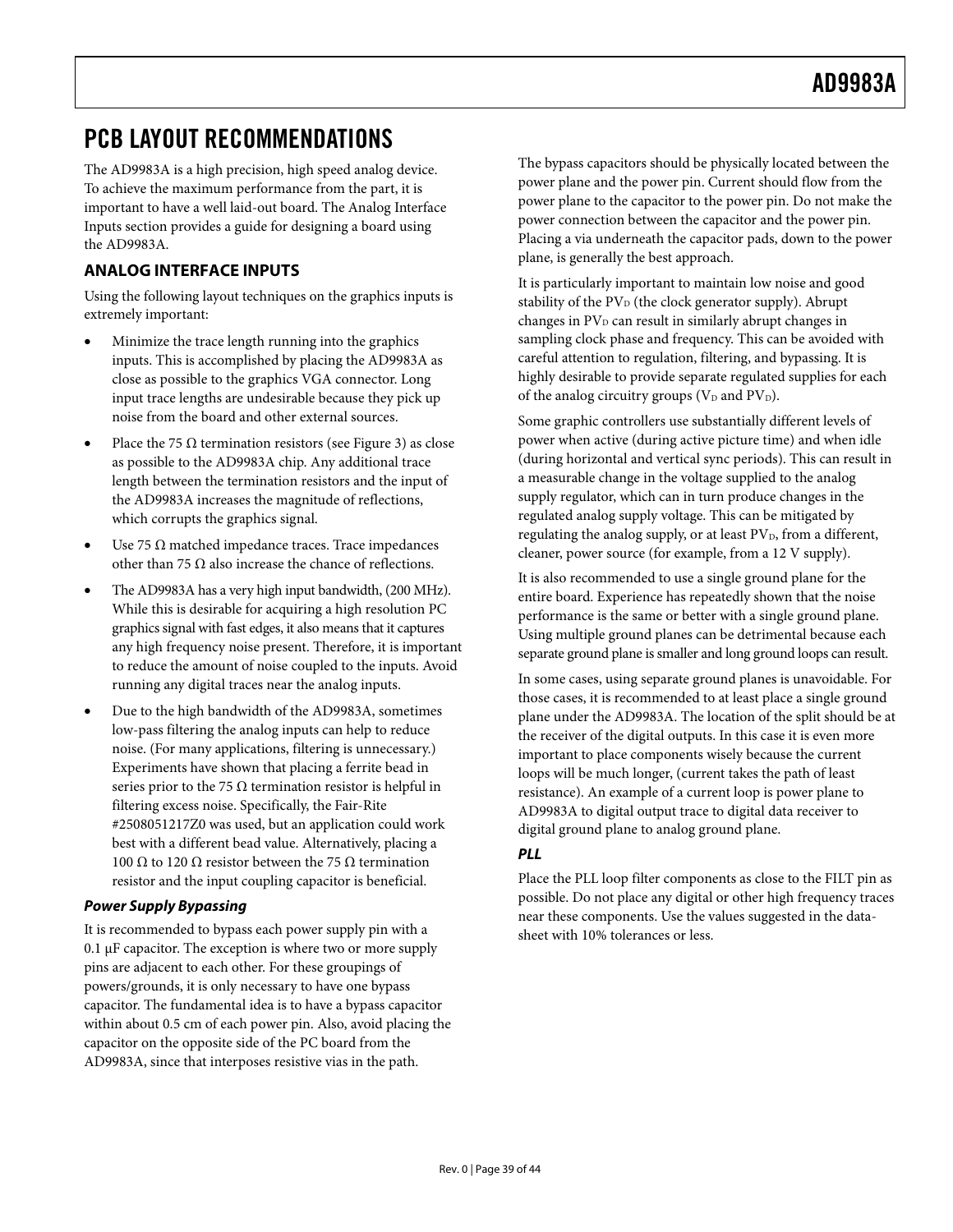# <span id="page-39-0"></span>**OUTPUTS (BOTH DATA AND CLOCKS)**

Try to minimize the trace length that the digital outputs have to drive. Longer traces have higher capacitance and require more instantaneous current to drive, which creates more internal digital noise. Shorter traces reduce the possibility of reflections.

Adding a series resistor of value 50  $\Omega$  to 200  $\Omega$  can suppress reflections, reduce EMI, and reduce the current spikes inside of the AD9983A. If series resistors are used, place them as close to the AD9983A pins as possible, but try not to add vias or extra length to the output trace to get the resistors closer.

If possible, limit the capacitance that each digital output drives to less than 10 pF. This is easily accomplished by keeping traces short and by connecting the outputs to only one device. Loading the outputs with excessive capacitance increases the current transients inside of the AD9983A and creates more digital noise on its power supplies.

# **DIGITAL INPUTS**

Digital inputs on the AD9983A (HSYNC0, HSYNC1, VSYNC0, VSYNC1, SOGIN0, SOGIN1, SDA, SCL, and CLAMP) are designed to work with 3.3 V signals, but are tolerant of 5.0 V signals. Therefore, no extra components need to be added if using 5.0 V logic.

Any noise that gets onto the Hsync input trace adds jitter to the system. Therefore, minimize the trace length and do not run any digital or other high frequency traces near it.

#### **Reference Bypass**

The AD9983A has three reference voltages that must be bypassed for proper operation of the input PGA. REFLO and REFHI are connected to each other through a 10 μF capacitor. These references are used by the input PGA circuitry to assure the greatest stability. Place them as close to the AD9983A pin as possible. Make the ground connection as short as possible.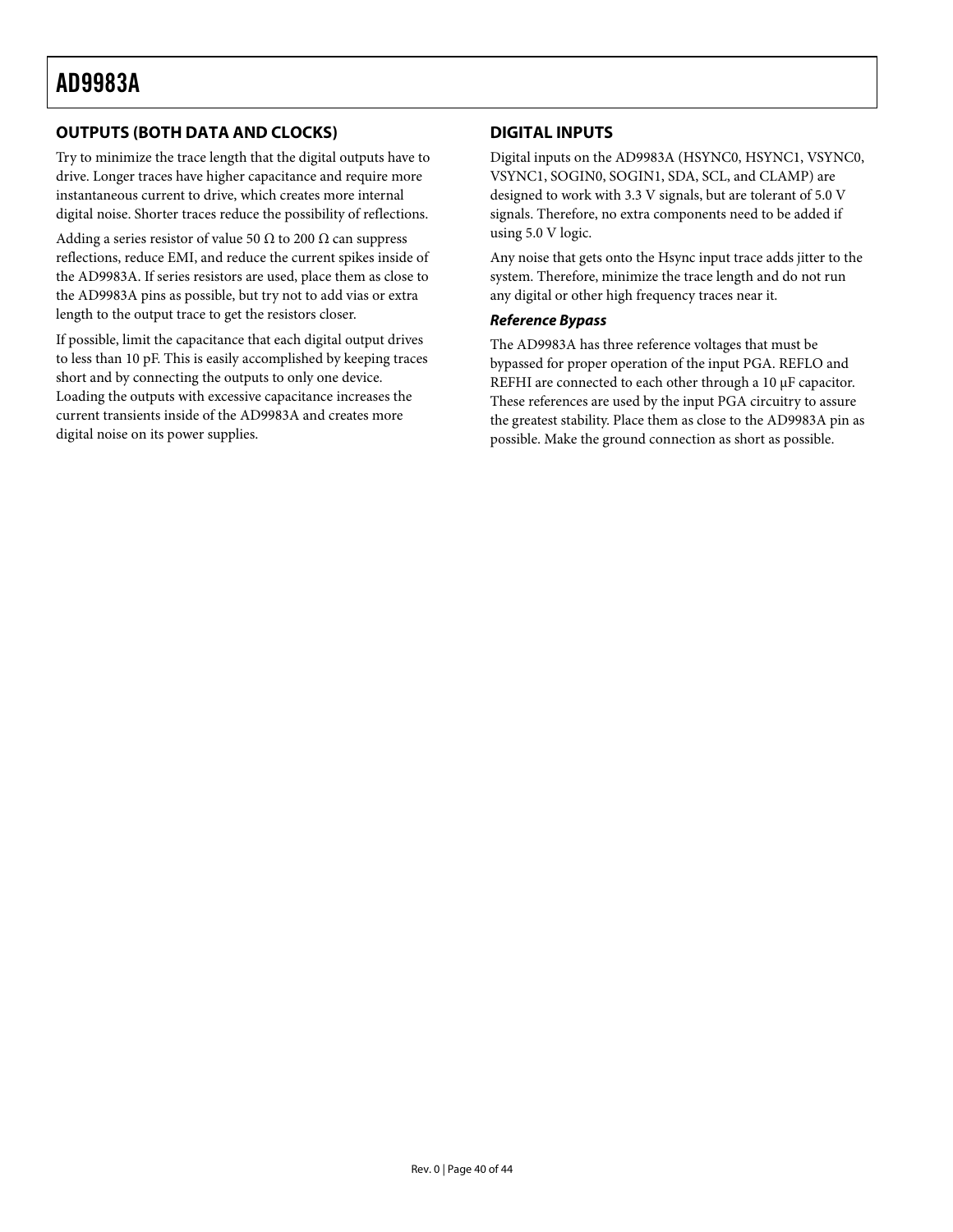# <span id="page-40-1"></span><span id="page-40-0"></span>OUTLINE DIMENSIONS



Figure 19. 80-Lead Low Profile Quad Flat Pack [LQFP] (ST-80-2) Dimensions shown in millimeters

# **ORDERING GUIDE**

| Model                        | Temperature Range                | <b>Package Description</b>                | <b>Package Option</b> |
|------------------------------|----------------------------------|-------------------------------------------|-----------------------|
| AD9983AKSTZ-140 <sup>1</sup> | $0^{\circ}$ C to 70 $^{\circ}$ C | 80-Lead Low Profile Ouad Flat Pack [LOFP] | ST-80-2               |
| AD9983A/PCB                  |                                  | <b>Evaluation Kit</b>                     |                       |

 $1 Z =$  RoHS Compliant Part.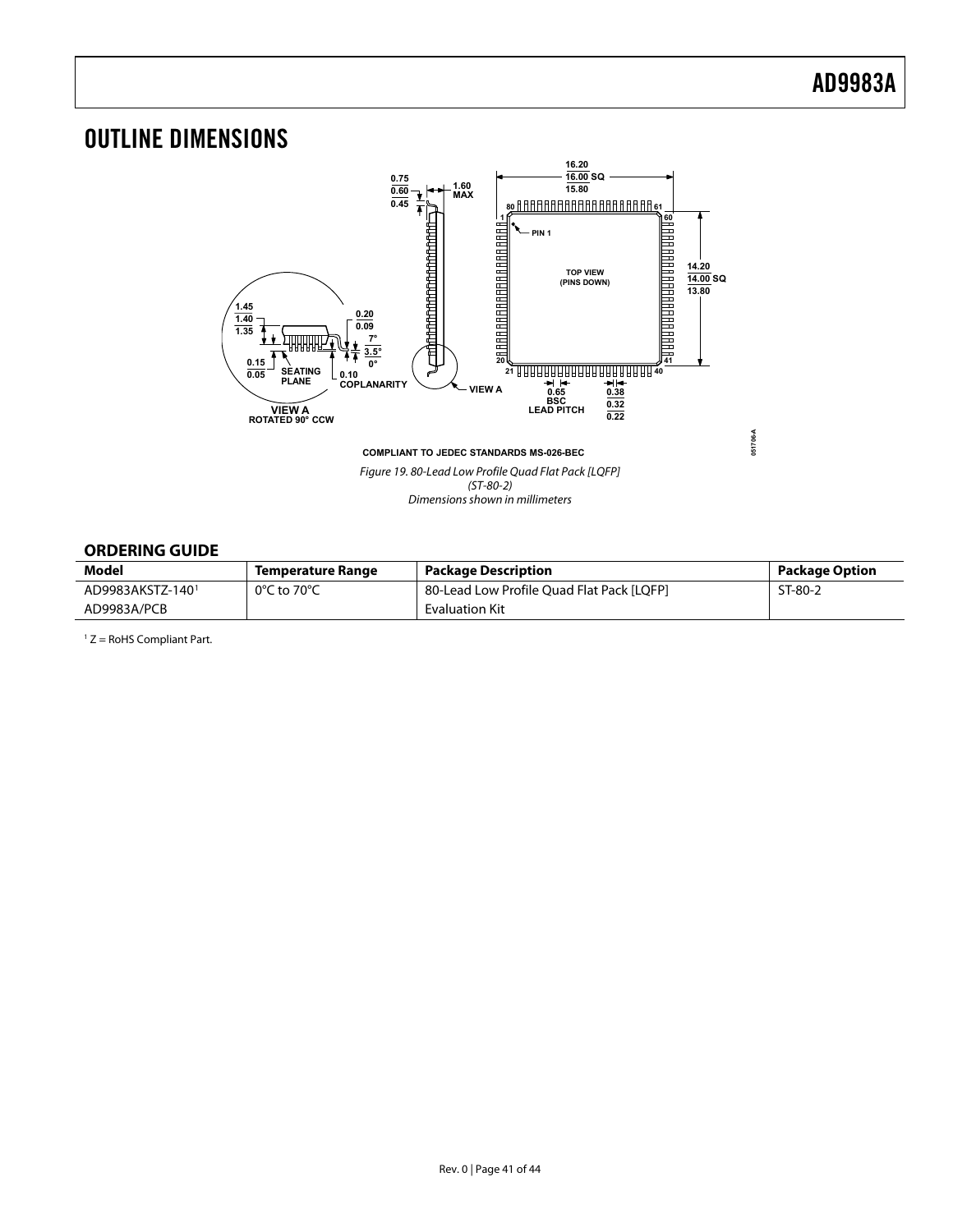# **NOTES**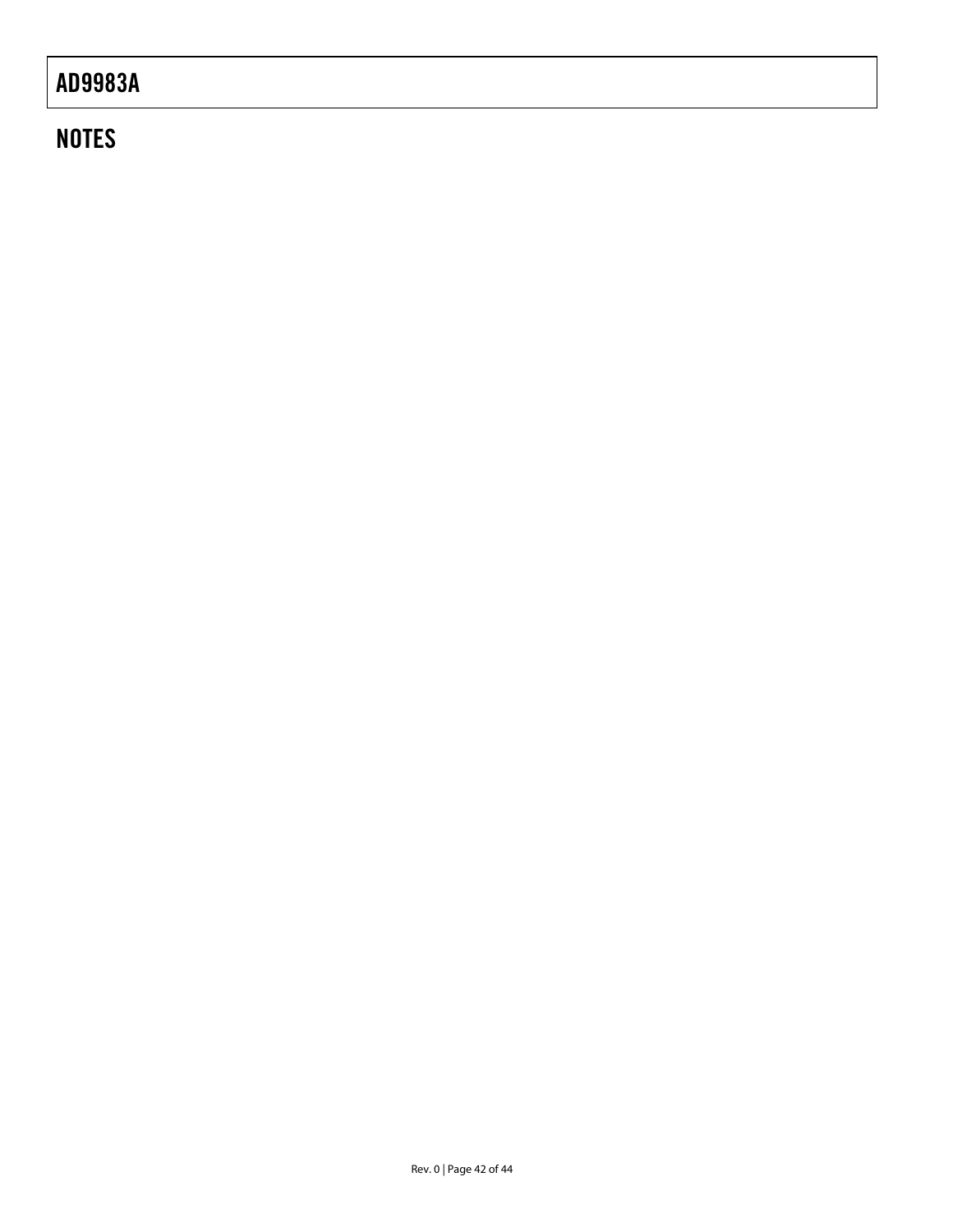# **NOTES**